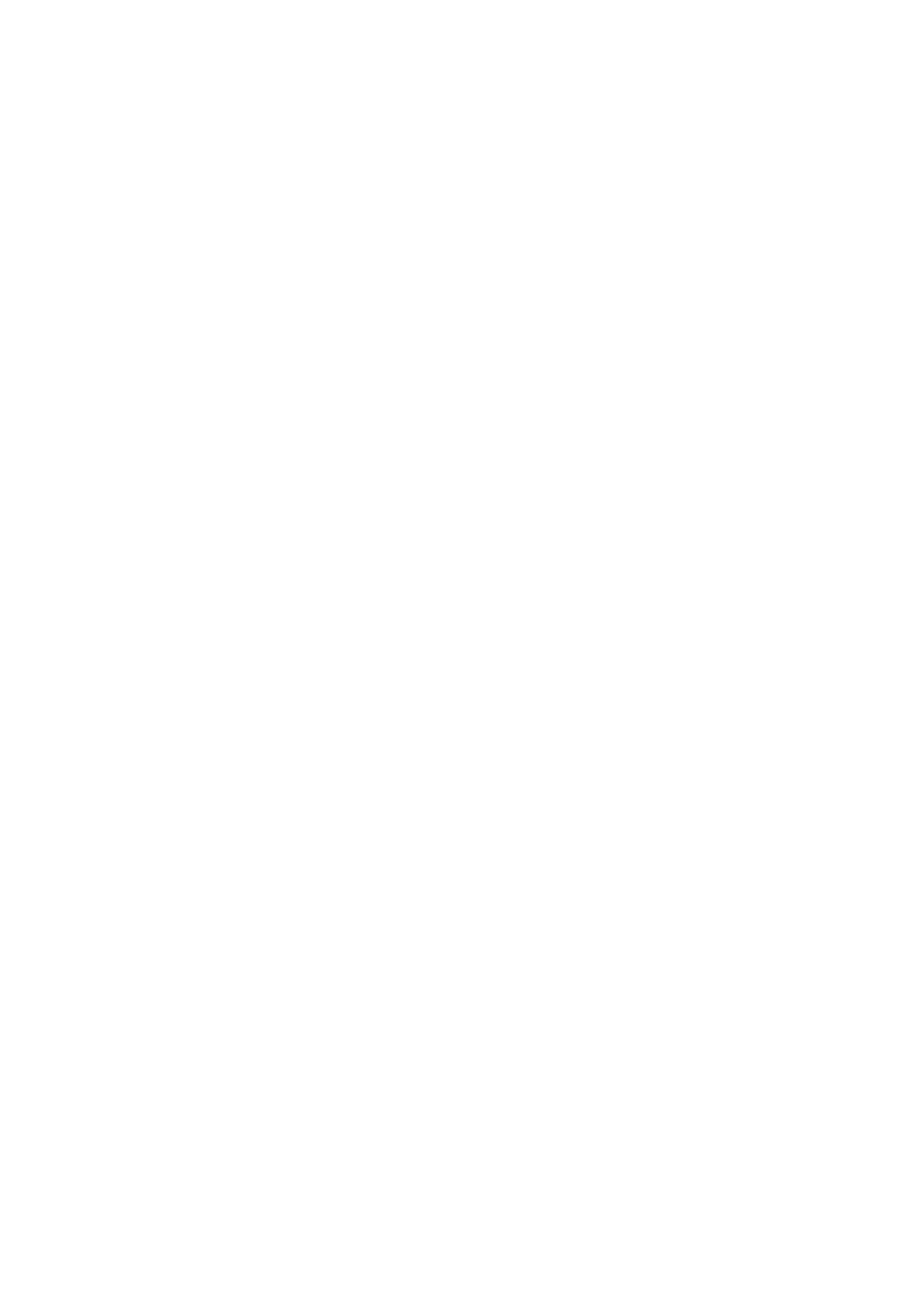# **Constructions of the real numbers a set theoretical approach**

**Lothar Q. J. Sebastian Krapp**

Mansfield College University of Oxford

*Supervised by* **Dr Peter M. Neumann, O. B. E.** Mathematical Institute and The Queen's College University of Oxford

*College Tutors:* Derek C. Goldrei Prof. Colin P. Please

Date of submission: 24 March 2014

Oxford, United Kingdom, 2014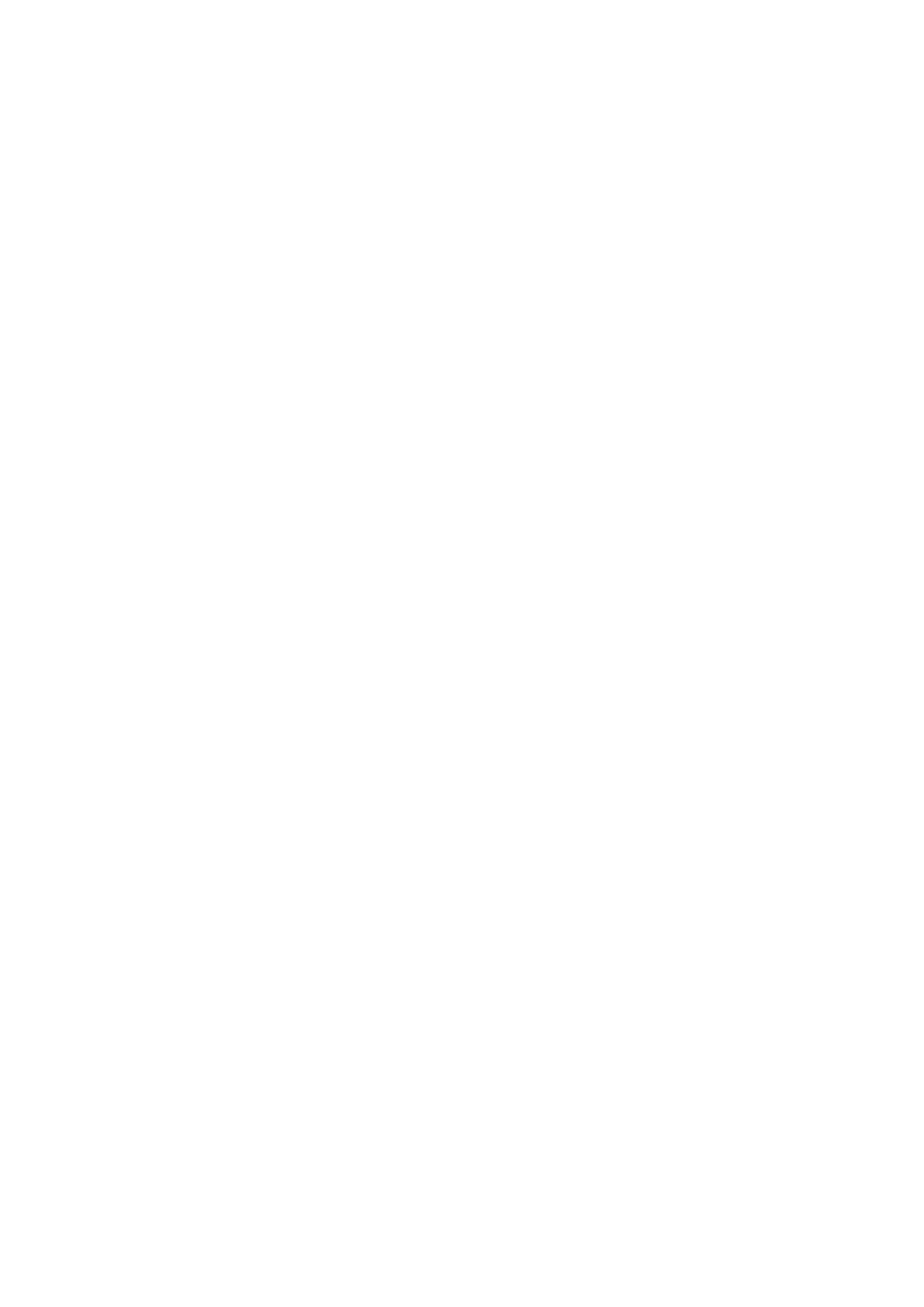## **Contents**

| Introduction<br>$\mathbf{1}$ |                                      |                                                                                       | $\mathbf 1$    |
|------------------------------|--------------------------------------|---------------------------------------------------------------------------------------|----------------|
| $\bf{2}$                     |                                      | Construction of the rational numbers                                                  |                |
|                              | 2.1                                  | Tools for the natural numbers $\dots \dots \dots \dots \dots \dots \dots \dots$       | 3              |
|                              | 2.2                                  | From the naturals to the integers $\dots \dots \dots \dots \dots \dots \dots$         | $\overline{4}$ |
|                              | 2.3                                  | From the integers to the rationals $\ldots \ldots \ldots \ldots \ldots \ldots \ldots$ | 9              |
| 3                            | Classical approaches to completeness |                                                                                       | 12             |
|                              | 3.1                                  | Dedekind's construction through cuts $\dots \dots \dots \dots \dots \dots$            | 12             |
|                              | 3.2                                  | Cantor's construction through Cauchy sequences                                        | 18             |
| 4                            | A non-standard approach              |                                                                                       | 23             |
|                              | 4.1                                  | Ultrafilters                                                                          | 23             |
|                              | 4.2                                  |                                                                                       | 25             |
|                              | 4.3                                  | Completeness through a quotient ring $\dots \dots \dots \dots \dots$                  | 29             |
|                              | 4.4                                  |                                                                                       | 31             |
| 5                            | Contrasting methods                  |                                                                                       | 32             |
|                              | 5.1                                  |                                                                                       | 32             |
|                              | 5.2                                  | Conclusion                                                                            | 34             |
|                              | A Appendix                           |                                                                                       | 35             |
|                              | References                           |                                                                                       |                |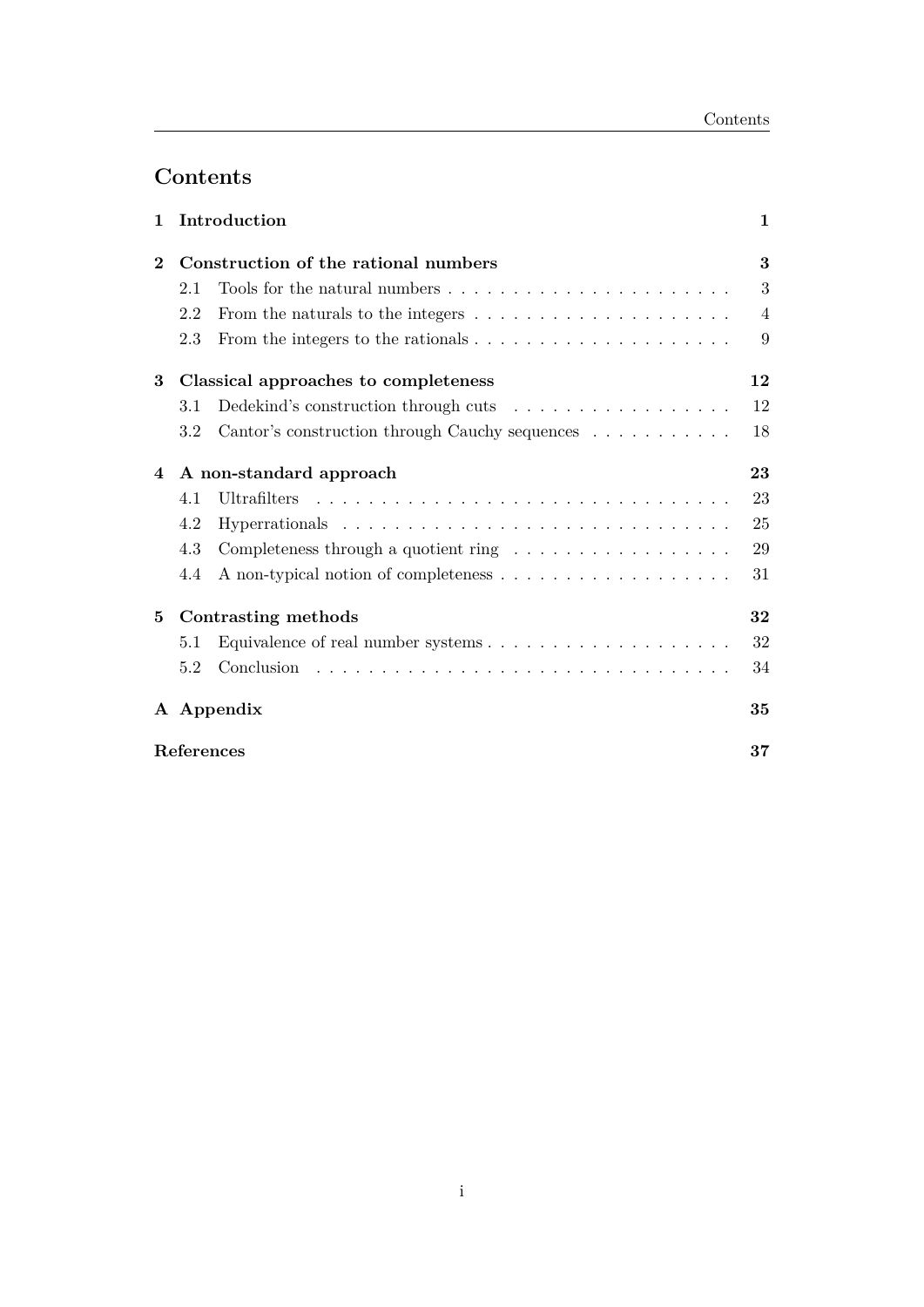## **Notation and terminology**

Throughout the essay, the same symbols will be used to describe different but similar constants, operations, relations or sets. In particular this includes the numbers 0 and 1, the binary operators (+) and (·), the order relation (*<*), the equivalence relation  $(\sim)$  and the sets N, Z, Q and R. Usually it should be clear from the context which specific constant, operation, relation or set the symbol used refers to. If, however, confusion is likely to arise, subscripts will be used to avoid ambiguity.

The multiplication symbol  $\langle \cdot \rangle$  will sometimes be omitted, and the usual conventions for bracketing and the order of different operations in an equation will be used.

We are only going to work with total orders denoted by (*<*). We will therefore sometimes refer to totally ordered sets only as *ordered sets*, and to total orders simply as *orders*. The standard notation for the corresponding *weak orders* ( $\leq$ ) and *converses* ( $>$ ) and ( $\geq$ ) will be used.

We are only going to work with commutative rings and semirings with a multiplicative identity and will therefore simply refer to them as *rings* and *semirings* respectively.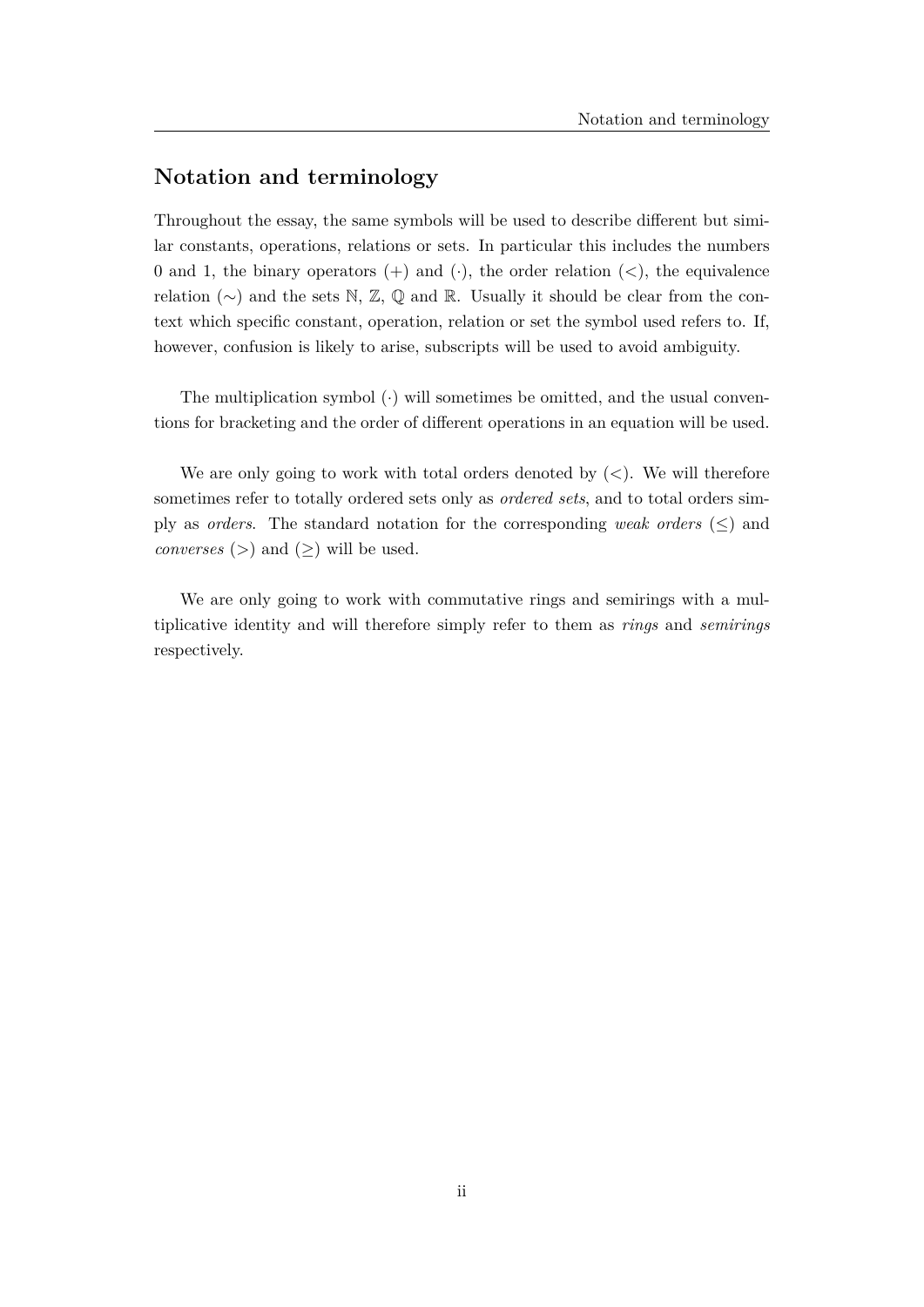## **1 Introduction**

*"Please forget everything you have learnt in school; for you have not learnt it."*

This advice is given by Landau in *Grundlagen der Analysis* (Foundations of Analysis) [9] to students reading his book. Just like Landau, we will establish the real numbers in a constructive way by defining what a real number is and then deducing further properties, opposed to the synthetic approach which only describes the properties of the set of real numbers and postulates the existence of an algebraic system satisfying these properties. Hence, it is recommendable to forget everything we believe to know about the real numbers so that we can start from scratch.

The set of real numbers  $\mathbb R$  is widely introduced as the (unique) set satisfying the axioms for a complete ordered field. While different axiomatic descriptions of ordered fields are usually quite similar, there exist various versions of the completeness axiom whose equivalence is non-trivial. A version frequently used is the *supremum property*. It states that every non-empty subset of the real numbers which is bounded above has a least upper bound in the real numbers.

Besides this axiomatic approach,  $\mathbb R$  can also be constructed from basic principles of set theory. In particular when it comes to completeness, there are several different methods of filling the "gaps" in Q leading to those various equivalent versions of the completeness axiom.

This essay will firstly demonstrate how Q can be founded from set theoretical first principles and secondly describe and contrast different ways of constructing the real numbers from the rational numbers.

We will start from the premise that the set of natural numbers and its properties have been established set theoretically.

In the first chapter, a standard way of constructing the integers from the natural numbers and thereupon the rational numbers from the integers will be demonstrated. Both the integers and the rational numbers form algebraic constructs which can be introduced axiomatically. Therefore, in each section the axiomatic approach will briefly be explained, then the set including operations and order relations will be defined, and finally we will give a proof that the set does indeed satisfy the axioms given before.

In the second chapter, two classical approaches to completeness, namely Dedekind's and Cantor's constructions, will be explained in detail. The versions of the completeness axiom corresponding to each construction will be stated.

A non-standard approach via hyperrational numbers is described in the third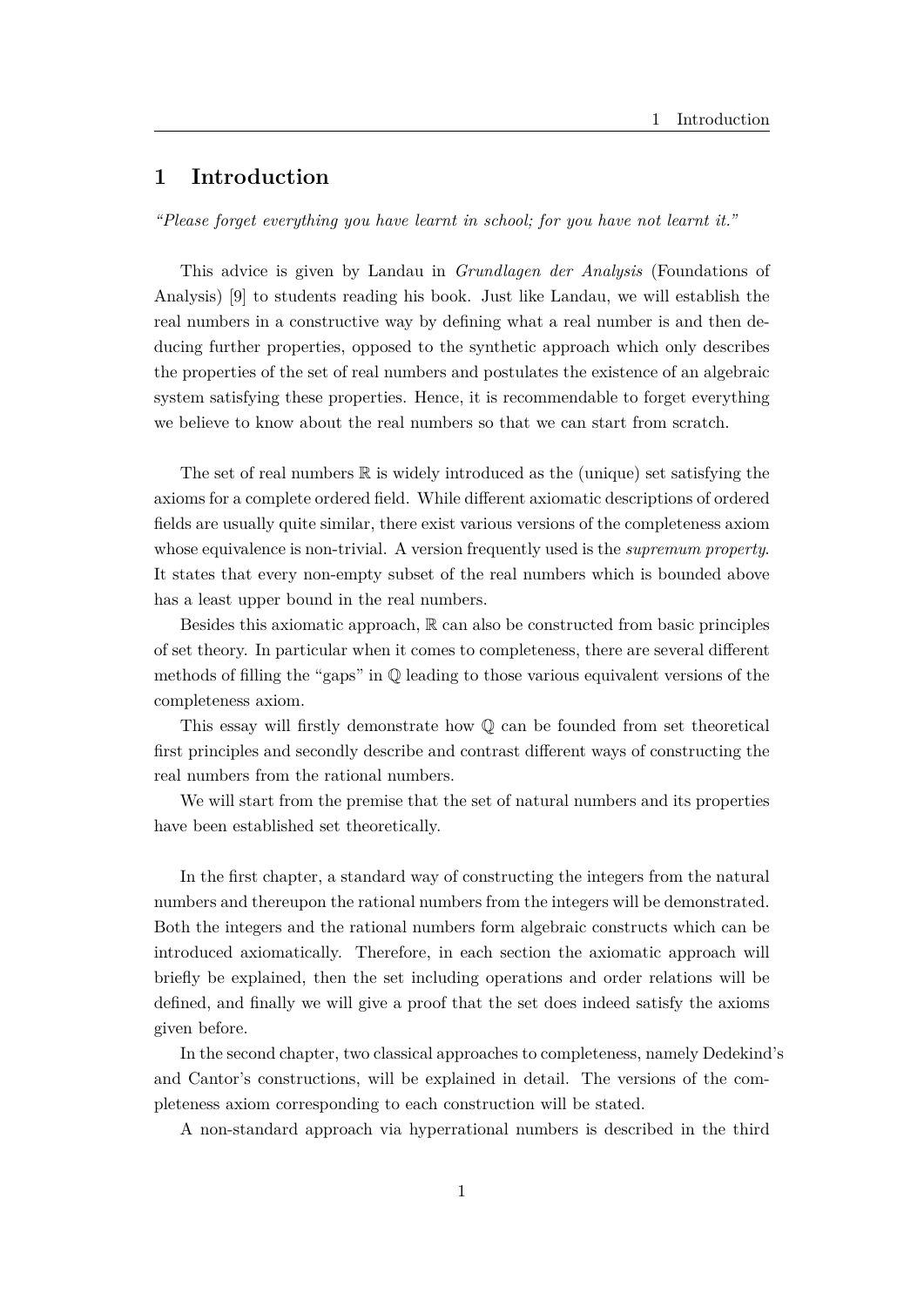chapter. Since it is a rather uncommon way of completing the rational numbers, a version of the completeness axiom is suggested but not considered thereafter.

The last chapter will contain a theorem establishing uniqueness of the real numbers and finally discuss how different concepts of completeness are useful, but how they all result in the same object: the complete ordered field of real numbers.

Throughout the essay, once we have shown that a set we have established forms a certain algebraic construct, we will use the standard notations and results for it, e. g. uniqueness of identities and inverses etc.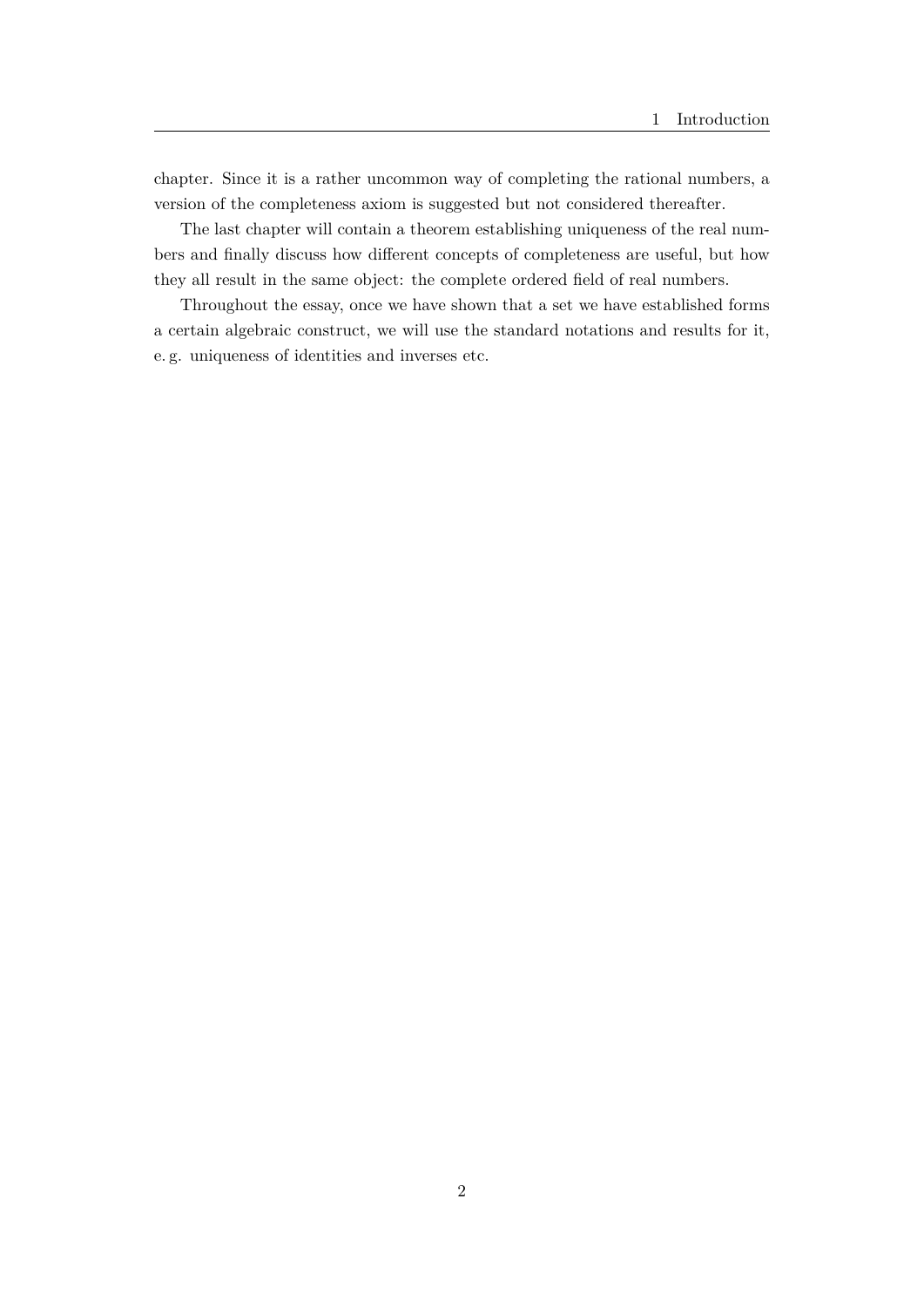## **2 Construction of the rational numbers**

Both Goldrei [7] and Landau [9] describe in detail how to construct the real numbers starting from the natural numbers. However, they use different approaches: While Goldrei constructs the integers from the naturals, thereupon the rationals, and ultimately the reals, Landau first constructs the positive rationals from the naturals, then the the positive reals and finally gives a notion of negative real numbers.<sup>1</sup> Since the methods used in [7] consist entirely of set theoretical constructions, we will mainly follow this one. Enderton's construction in [4] is similar. All three of these references will be used for justification of certain results.

#### **2.1 Tools for the natural numbers**

The *set of natural numbers* N, as introduced in Pila [12], is the unique inductive set contained in every inductive set. Furthermore, it is equipped with the two binary operators of *addition* (+) and *multiplication* (·), which are recursively defined on N. A *strict total order* on N is given by

$$
n < m :\Longleftrightarrow n \in m.
$$

Multiplication and addition are *associative* and *commutative*, multiplication is *distributive* over addition, and 0 and 1 are the *additive* and *multiplicative identity* respectively (see [4] p. 79 ff.). That is, for all  $m, n, k \in \mathbb{N}$ , the following hold:

$$
(m+n) + k = m + (n+k),
$$
\n(2.1)

$$
m + n = n + m,\tag{2.2}
$$

$$
n + 0 = n,\tag{2.3}
$$

$$
(m \cdot n) \cdot k = m \cdot (n \cdot k),\tag{2.4}
$$

$$
m \cdot n = n \cdot m,\tag{2.5}
$$

$$
n \cdot 1 = n,\tag{2.6}
$$

$$
m \cdot (n+k) = (m \cdot n) + (m \cdot k). \tag{2.7}
$$

The order relation  $\langle \rangle$  has the following properties (see [4] p. 84 f.): For all  $m, n, k \in \mathbb{N}$ :

If  $m < n$ , then  $m + k < n + k$ . (2.8)

If 
$$
m < n
$$
 and  $0 < k$ , then  $k \cdot m < k \cdot n$ .  $(2.9)$ 

If  $m < n$  and  $n < k$ , then  $m < k$ . (2.10)

<sup>&</sup>lt;sup>1</sup>We will see in section 3.1 why avoiding negative real numbers at first makes it easier to define multiplication on the real numbers.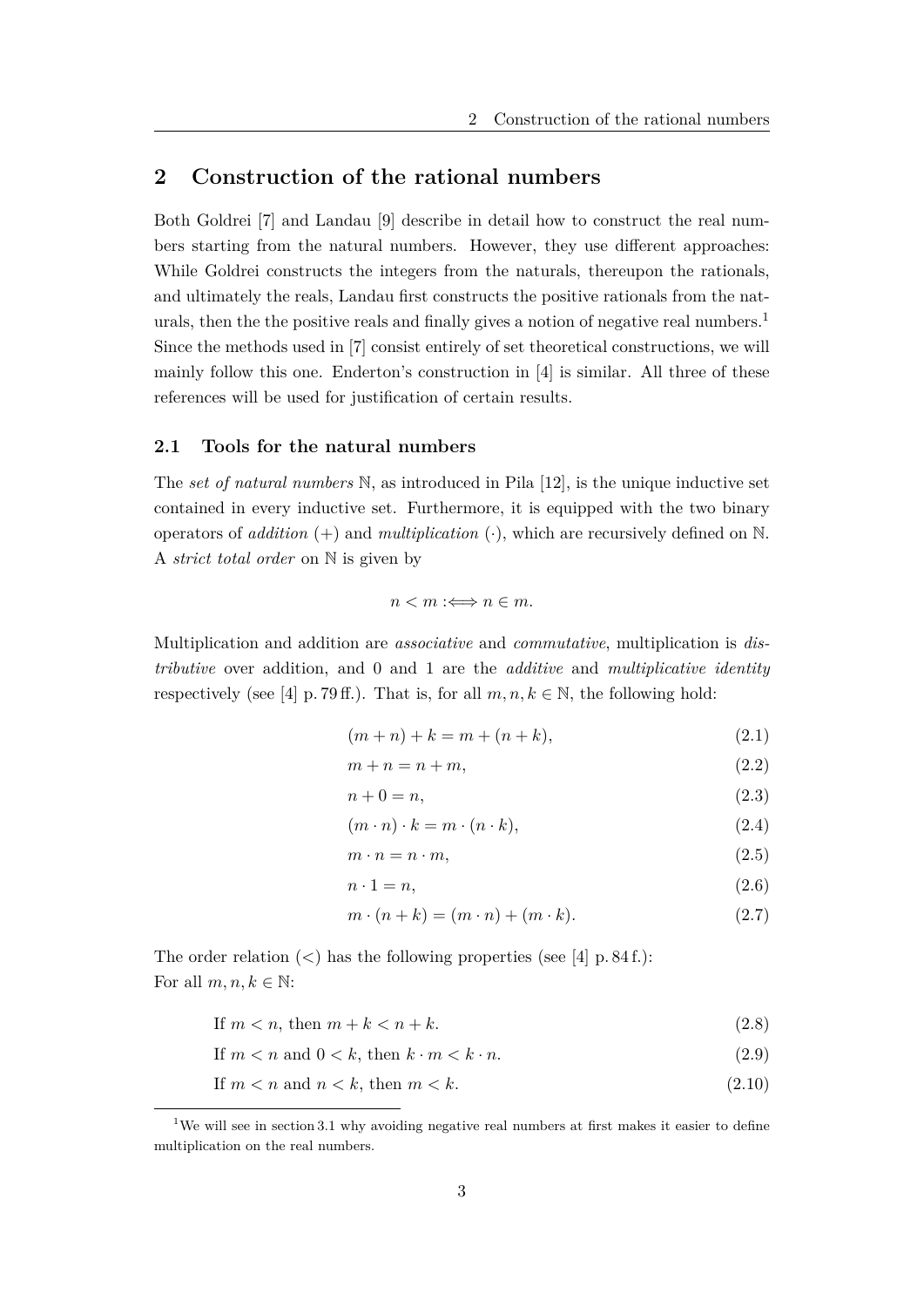Exactly one of the following holds: 
$$
m < n
$$
,  $m = n$ , or  $n < m$ .  $(2.11)$ 

In fact, these properties of  $\mathbb N$  directly imply that  $(\mathbb N, +, \cdot, <)$  is an ordered semiring (see Definition A.1). These tools for the natural numbers are enough to define the integers with corresponding operations and order relation.

#### **2.2 From the naturals to the integers**

Axiomatically, the set of integers  $\mathbb Z$  can be introduced as the smallest ordered ring. This means that every ordered ring  $R$  contains a natural copy of  $\mathbb{Z}$ , namely the additive subgroup of R generated by  $1_R$ . The set N can be considered as the subset of non-negative integers.

However, in this way the negative integers are obtained synthetically by defining them as additive inverses of corresponding natural numbers. We do not obtain a set theoretical definition!

The property of the ring  $\mathbb Z$  which distinguishes it from the semiring  $\mathbb N$  is the existence of additive inverses. To define negative integers rigorously, we therefore need, in some sense, a notion of subtraction.

The trick is to consider ordered pairs  $(m, n) \in \mathbb{N} \times \mathbb{N}$ . Using our traditional notion of subtraction on the integers, the ordered pair (*m, n*) corresponds to the number  $m - n$  in  $\mathbb{Z}$ . The representation of an integer by a pair of naturals is not unique, as different pairs of natural numbers can correspond to the same integer. For instance,  $(0,1)$  and  $(2,3)$  correspond to  $0-1$  and  $2-3$  respectively, which both equal −1. Hence, we must define an equivalence relation by determining when two pairs of natural numbers correspond to the same integer. The idea behind this equivalence relation will be that  $m - n = k - \ell$  if and only if  $m + \ell = k + n$ .

**Definition 2.1.** We define a relation  $(\sim)$  on  $\mathbb{N} \times \mathbb{N}$  by

$$
(m, n) \sim (k, \ell) :\Longleftrightarrow m + \ell = k + n.
$$

**Notation 2.2.** The following proofs might become clearer if we use a notation which is more familiar to the reader. We will therefore denote the equivalence class  $[(m, n)]$ of  $(m, n)$  by

 $[m - n]$ ,

without specifying what the new symbol  $(-)$  means.

**Proposition 2.3.** (∼) *defines an equivalence relation on*  $N \times N$ *.* 

*Proof.* Reflexivity and symmetry of  $(\sim)$  directly follow from the reflexivity and symmetry of equality  $(=)$ .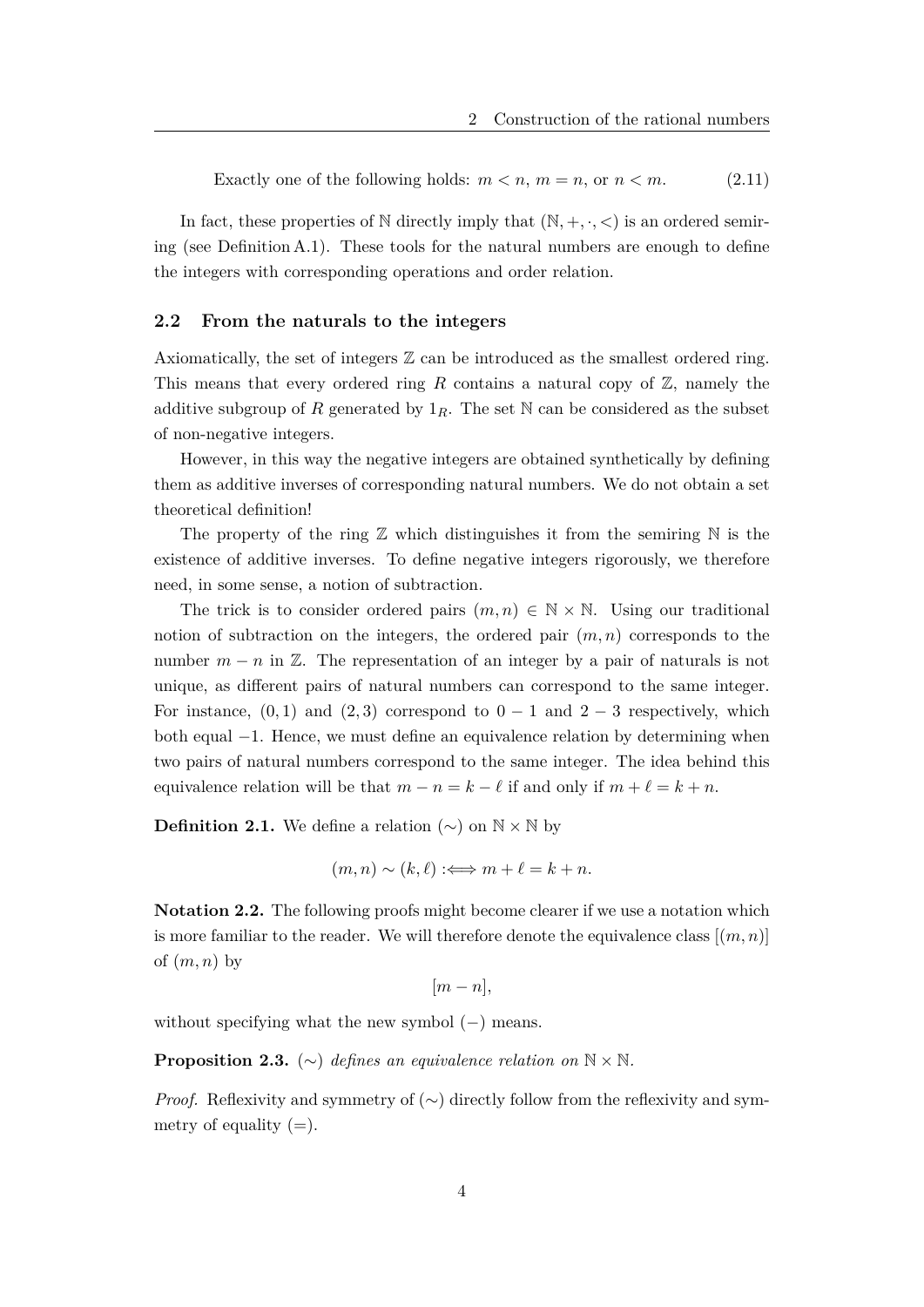Let  $(m, n)$ ,  $(k, \ell)$ ,  $(i, j) \in \mathbb{N} \times \mathbb{N}$  such that  $(m, n) \sim (k, \ell)$  and  $(k, \ell) \sim (i, j)$ . Then  $m + \ell = k + n$  and  $k + j = i + \ell$ . So

$$
(m + \ell) + (k + j) = (k + n) + (i + \ell).
$$

Hence, by  $(2.1)$ ,  $(2.2)$  and Theorem A.2,

$$
m + j = i + n.
$$

So  $(m, n) \sim (i, j)$ . **q. e. d.** 

**Definition 2.4.** The *set of integers*  $\mathbb{Z}$  is defined as the set of all equivalence classes under this equivalence relation:

$$
\mathbb{Z} := (\mathbb{N} \times \mathbb{N}) / \sim = \{ [n-m] \mid n, m \in \mathbb{N} \}.
$$

The operators of *addition* and *multiplication* as well as a *strict total order* on Z are defined as follows:

**Definition 2.5.** For  $m, n, k, \ell \in \mathbb{N}$ , we define

$$
[m-n] +_{\mathbb{Z}} [k-\ell] := [(m+k) - (n+\ell)], \qquad (2.12)
$$

$$
[m-n] \cdot \mathbb{Z} [k-\ell] := [(m \cdot k + n \cdot \ell) - (m \cdot \ell + n \cdot k)], \tag{2.13}
$$

$$
[m-n] <_{\mathbb{Z}} [k-\ell] : \Longleftrightarrow m+\ell < k+n. \tag{2.14}
$$

Interpreting the symbol (−) with our traditional notion of subtraction, the ideas behind the definitions should all become clear.

**Proposition 2.6.** *The binary operations of addition*  $(+z)$  *and multiplication*  $(\cdot z)$ as well as the order relation  $\langle \langle \mathbf{x} \rangle \rangle$  on  $\mathbb{Z}$  are well-defined.

*Proof.* Let  $(m, n), (k, \ell), (m', n'), (k', \ell') \in \mathbb{N} \times \mathbb{N}$  such that  $(m, n) \sim (m', n')$  and  $(k, \ell) \sim (k', \ell')$ . Then  $m + n' = m' + n$  and  $k + \ell' = k' + \ell$ .

By applying  $(2.1)$  and  $(2.2)$ ,

$$
(m+k) + (n' + \ell') = (m+n') + (k + \ell')
$$
  
= (m'+n) + (k'+\ell)  
= (m'+k') + (n+\ell).

Hence,  $(m + k, n + \ell) \sim (m' + k', n' + \ell').$ 

The proof that multiplication is well-defined requires numerous simple algebraic manipulations. It is described in [4], Lemma 5ZE.

Finally, by (2.1), (2.2), (2.8) and Theorem A.3,

$$
m + \ell < k + n \Longleftrightarrow m + \ell + n' + \ell' < k + n + n' + \ell'
$$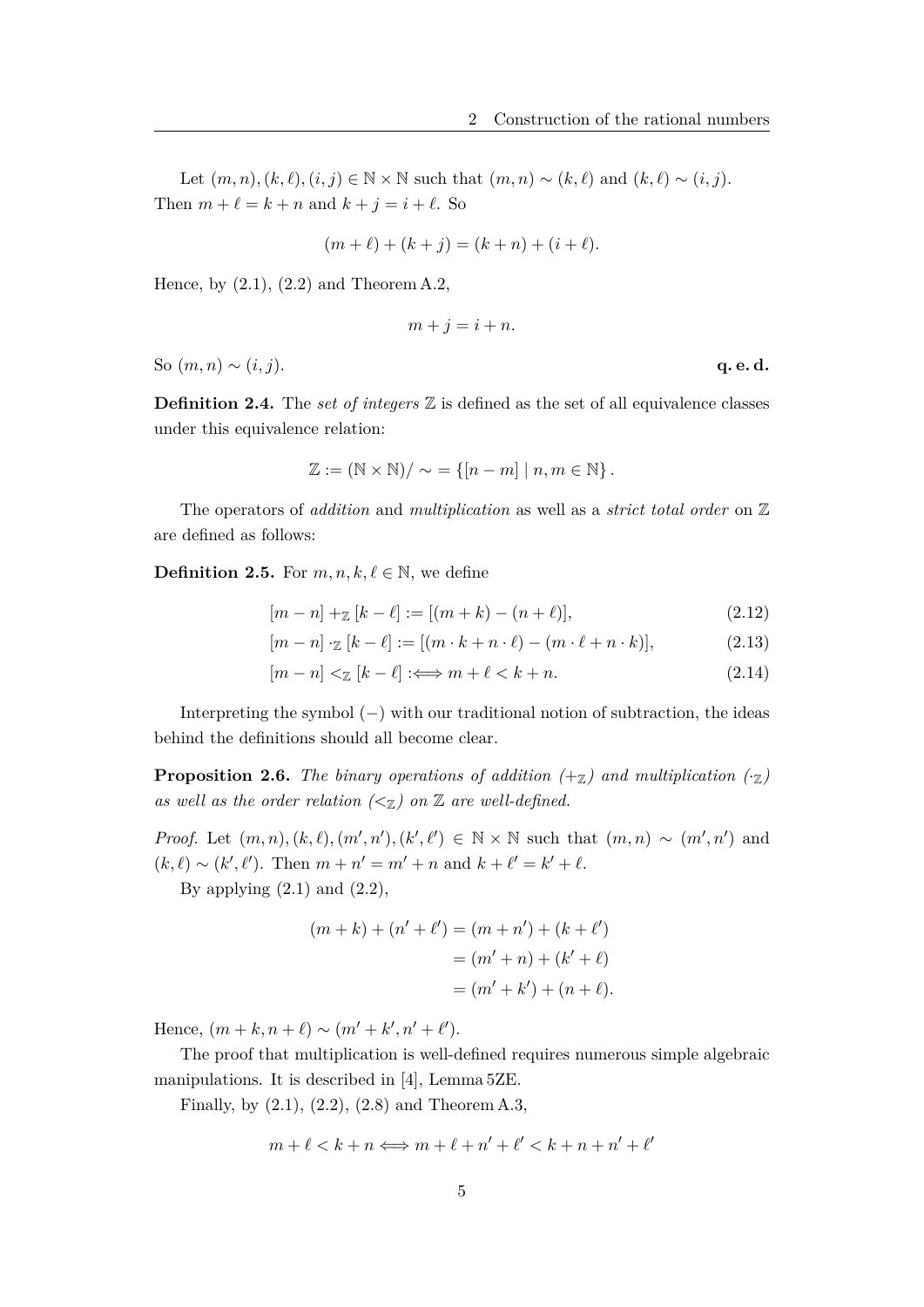$$
\iff m' + n + \ell + \ell' < k' + \ell + n + n'
$$
\n
$$
\iff m' + \ell' < k' + n'.
$$

Hence,  $[m - n] < [k - \ell]$  if and only if  $[m' - n'] < [k' - \ell']$ .

**q. e. d.**

**Notation 2.7.** For any integer  $[m - n]$ , we denote  $[n - m]$  by  $-[m - n]$  and call it its *negative*. Integers of the form  $[n-0]$  are referred to as **n** or  $n_{\mathbb{Z}}$ . The natural embedding of  $\mathbb N$  in  $\mathbb Z$  is given by

$$
\mathbb{N}_{\mathbb{Z}} := \{ [n-0] \mid n \in \mathbb{N} \},
$$

with the inclusion map  $n \mapsto [n-0] = \mathbf{n}$ .

A new binary operator on  $\mathbb{Z}$ , *subtraction*  $(-\mathbb{Z})$ , is defined as

$$
\mathbf{x}-_{\mathbb{Z}}\mathbf{y}:=\mathbf{x}+(-\mathbf{y}),
$$

for any  $\mathbf{x}, \mathbf{y} \in \mathbb{Z}$ .

An integer **x** is called *positive* if  $\mathbf{x} > Z$  0. It is called *negative* if  $\mathbf{x} < Z$  0. We denote the *set of positive integers* by

$$
\mathbb{Z}^+ := \{ \mathbf{x} \in \mathbb{Z} \mid \mathbf{x} >_{\mathbb{Z}} 0 \}.
$$

Note that  $\mathbb{Z}^+ = \mathbb{N}_{\mathbb{Z}} \setminus \{\mathbf{0}\}.$ 

**Proposition 2.8.** *Every integer is of the form* **m**  $or -m$  *for some*  $m \in \mathbb{N}$ *.* 

*Proof.* Let  $[k - \ell] \in \mathbb{Z}$ . By Theorem A.4, there are three distinct cases. *Case 1,*  $k = \ell$ . Then  $k + 0 = 0 + \ell$ . So  $[k - \ell] = [0 - 0] = 0$ . *Case 2,*  $\exists m \in \mathbb{N} : k = \ell + m$ . Then  $k + 0 = m + \ell$ . So  $[k - \ell] = [m - 0] = m$ .  $Case 3, \exists m \in \mathbb{N} : \ell = k + m.$ Then  $k + m = 0 + \ell$ . So  $[k - \ell] = [0 - m] = -[m - 0] = -m$ . **q. e. d.** 

By the previous proposition, every integer  $\mathbf{x} \in \mathbb{Z}$  can be expressed as  $*\mathbf{n}$  for some  $n \in \mathbb{N}$ , where  $*$  is the *sign* of **x** (either a place holder or a minus sign).

**Proposition 2.9.** *For any*  $m, n \in \mathbb{N}$  *and any signs*  $*_1$ ,  $*_2$ *,* 

$$
*_1\mathbf{m} \cdot *_2\mathbf{n} = *_1*_2 (mn)_{\mathbb{Z}}.
$$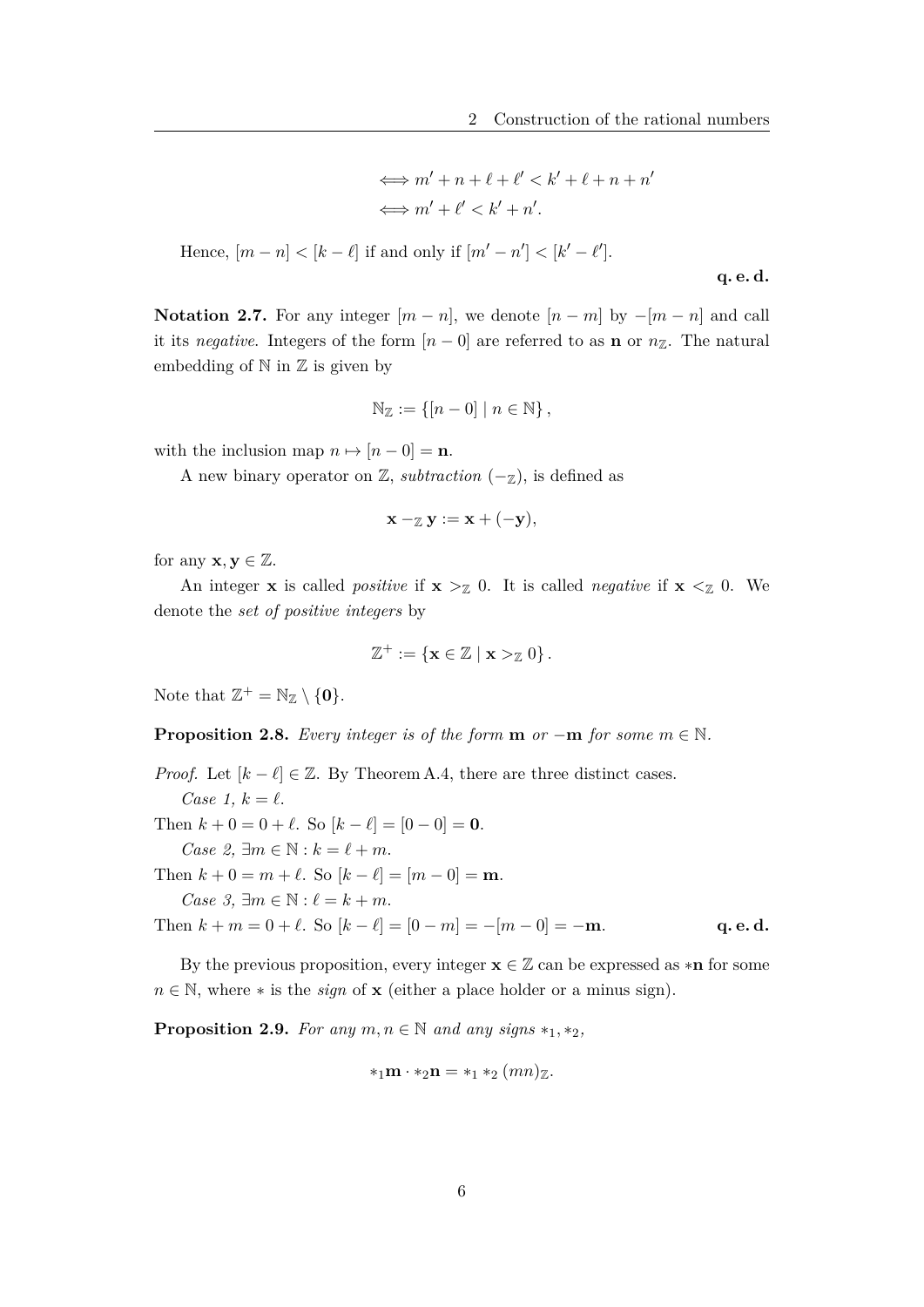*Proof.* Four cases need to be checked:

*Case 1.*

$$
\mathbf{m} \cdot_{\mathbb{Z}} \mathbf{n} = [m-0] \cdot_{\mathbb{Z}} [n-0] = [(mn) - 0] = (mn)_{\mathbb{Z}}.
$$

*Case 2.*

$$
-\mathbf{m} \cdot_{\mathbb{Z}} \mathbf{n} = [0 - m] \cdot_{\mathbb{Z}} [n - 0] = [0 - (mn)] = -[(mn) - 0] = -(mn)_{\mathbb{Z}}.
$$

*Case 3.*

$$
\mathbf{m} \cdot_{\mathbb{Z}} (-\mathbf{n}) = [m-0] \cdot_{\mathbb{Z}} [0-n] = [0-(mn)] = -[(mn)-0] = -(mn)_{\mathbb{Z}}.
$$

*Case 4.*

$$
(-\mathbf{m}) \cdot_{\mathbb{Z}} (-\mathbf{n}) = [0 - m] \cdot_{\mathbb{Z}} [0 - n] = [(mn) - 0] = (mn)_{\mathbb{Z}} = -(- (mn)_{\mathbb{Z}}).
$$

**q. e. d.**

Note that two consecutive minus signs leave the number unchanged. So  $*_1*_2$  can always be substituted by some sign ∗3.

Using the tools for the natural numbers which were given in the previous section, we can show that  $(\mathbb{Z}, +_{\mathbb{Z}}, \cdot_{\mathbb{Z}}, <_{\mathbb{Z}})$  indeed satisfies the axioms for an ordered ring given in Definition A.1:

**Theorem 2.10.**  $(\mathbb{Z}, +_{\mathbb{Z}}, \mathbb{Z}, <_{\mathbb{Z}})$  *forms an ordered ring.* 

*Proof.* Let  $\mathbf{x} = [x_1 - x_2], \mathbf{y} = [y_1 - y_2], \mathbf{z} = [z_1 - z_2] \in \mathbb{Z}$ .

(A1)  
\n
$$
(\mathbf{x} + z \mathbf{y}) + z \mathbf{z} = [((x_1 + y_1) + z_1) - ((x_2 + y_2) + z_2)]
$$
\n
$$
= [(x_1 + (y_1 + z_1)) - (x_2 + (y_2 + z_2))]
$$
\n
$$
= \mathbf{x} + z (\mathbf{y} + z \mathbf{z}). \qquad (2.15)
$$
\n(A2)  
\n
$$
\mathbf{x} + z \mathbf{y} = [(x_1 + y_1) - (x_2 + y_2)]
$$
\n
$$
= [(y_1 + x_1) - (y_2 + x_2)]
$$

$$
= \mathbf{y} + \mathbf{z} \mathbf{x}.\tag{2.16}
$$

(A3)  
\n
$$
\mathbf{x} + z \mathbf{0} = [(x_1 + 0) - (x_2 + 0)]
$$
\n
$$
\begin{aligned}\n(2.3) &= [x_1 - x_2] \\
&= \mathbf{x}.\n\end{aligned}
$$
\n(2.17)

(A4)  
\n
$$
\mathbf{x} + \mathbf{z}(-\mathbf{x}) = [(x_1 + x_2) - (x_2 + x_1)]
$$
\n
$$
\mathbf{x} = [(x_1 + x_2) - (x_1 + x_2)]
$$
\n
$$
= [0 - 0]
$$
\n
$$
= 0. \tag{2.18}
$$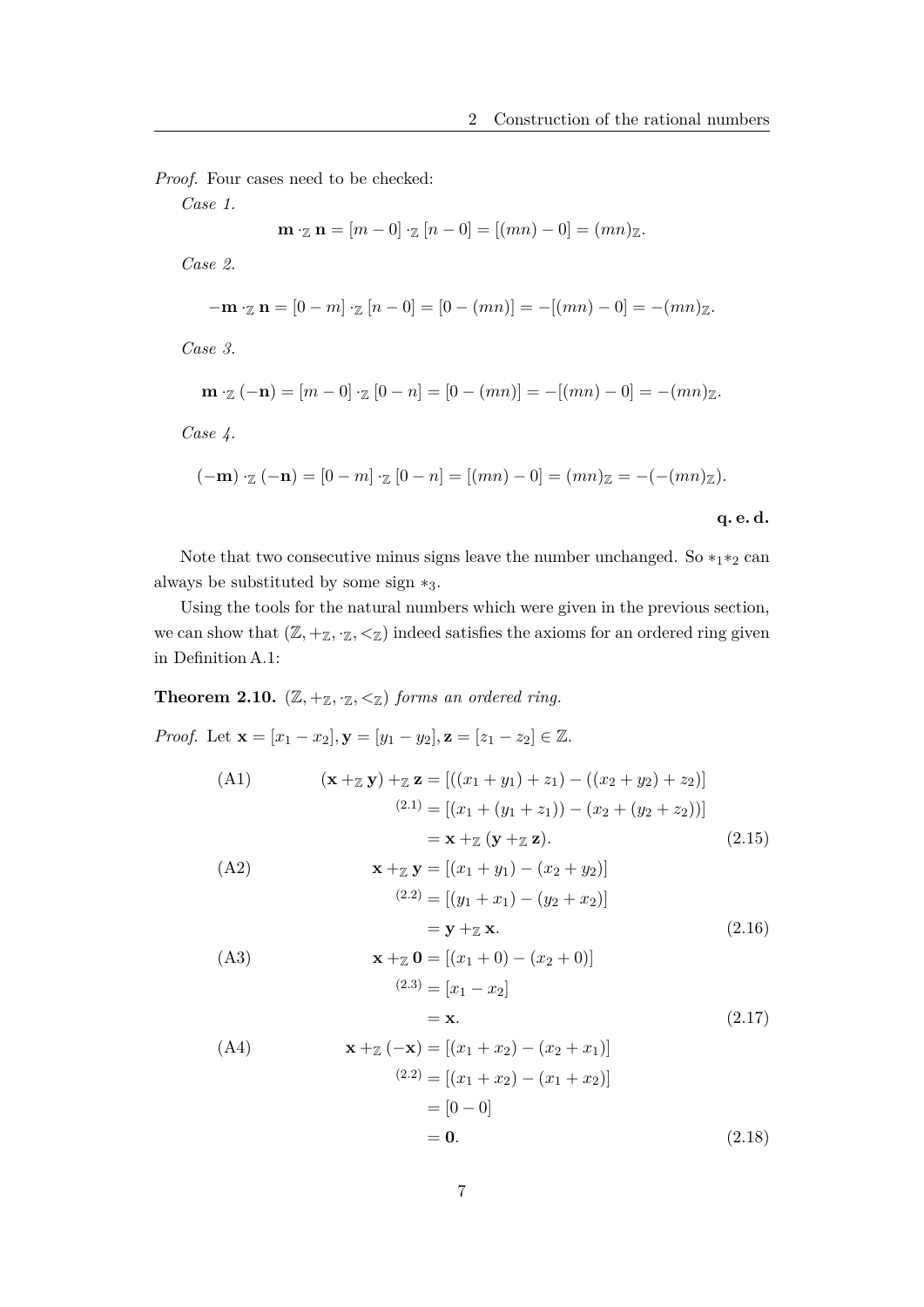By Proposition 2.8, there are  $m, n, k \in \mathbb{N}$  and signs  $*_1$ ,  $*_2$ ,  $*_3$  such that  $\mathbf{x} = *_1\mathbf{m}, \mathbf{y} =$  $*_2$ **n**, **z** =  $*_3$ **k**. We can now apply Proposition 2.9.

(M1) 
$$
(\mathbf{x} \cdot \mathbf{z} \mathbf{y}) \cdot \mathbf{z} \mathbf{z} = (*_{1}\mathbf{m} \cdot \mathbf{z} *_{2}\mathbf{n}) \cdot \mathbf{z} *_{3}\mathbf{k}
$$
  
\t\t\t $= *_{1} *_{2} *_{3}((m \cdot n) \cdot k)_{\mathbf{Z}}$   
\t\t\t $(2.4) = *_{1} *_{2} *_{3}(m \cdot (n \cdot k))_{\mathbf{Z}}$   
\t\t\t $= *_{1}\mathbf{m} \cdot \mathbf{z} (*_{2}\mathbf{n} \cdot \mathbf{z} *_{3}\mathbf{k})$   
\t\t\t $= \mathbf{x} \cdot \mathbf{z} (\mathbf{y} \cdot \mathbf{z} \mathbf{z}).$   
\t\t\t\t $(2.19)$   
\t\t\t\t $\mathbf{x} \cdot \mathbf{z} \mathbf{y} = *_{1}\mathbf{m} \cdot \mathbf{z} *_{2}\mathbf{n}$   
\t\t\t $= *_{1} *_{2} (m \cdot n)_{\mathbf{Z}}$   
\t\t\t\t $(2.5) = *_{1} *_{2} (n \cdot m)_{\mathbf{Z}}$   
\t\t\t\t $= *_{1}\mathbf{n} \cdot \mathbf{z} *_{2}\mathbf{m}$   
\t\t\t $= \mathbf{y} \cdot \mathbf{z} \mathbf{x}.$   
\t\t\t\t $(2.20)$   
\t\t\t\t $\mathbf{x} \cdot \mathbf{z} \mathbf{1} = [((x_{1} \cdot 1) + (x_{2} \cdot 0)) - ((x_{1} \cdot 0) + (x_{2} \cdot 1))]$   
\t\t\t\t $(2.20)$   
\t\t\t\t $= \mathbf{x}.$   
\t\t\t\t $(2.21)$   
\t\t\t\t $= \mathbf{x}.$   
\t\t\t\t $(2.21)$   
\t\t\t\t $= [x_{1} - x_{2}] \cdot \mathbf{z} ([y_{1} - y_{2}] + \mathbf{z} [z_{1} - z_{2}])$   
\t\t\t\t $= [(x_{1}(y_{1} + z_{1}) + x_{2}(y_{2} + z_{2})) - (x_{1}(y_{2} + z_{2}) + x_{2}(y_{1} + z_{1}))]$ 

Note that for (M3) we also used the fact that  $\ell \cdot 0 = 0$  for every  $\ell \in \mathbb{N}$ .

(01) 
$$
\mathbf{x} <_{\mathbb{Z}} \mathbf{y} \Longrightarrow x_1 + y_2 < x_2 + y_1
$$
\n
$$
\Longrightarrow x_1 + z_1 + y_2 + z_2 < x_2 + z_2 + y_1 + z_1
$$
\n
$$
\Longrightarrow \mathbf{x} + \mathbf{z} \mathbf{z} <_{\mathbb{Z}} \mathbf{y} + \mathbf{z} \mathbf{z}.
$$
\n(2.23)

(O2) Suppose that  $\mathbf{z} > Z_0$ . Then  $\mathbf{z} = \mathbf{k} = [k-0]$ . Suppose further that  $\mathbf{x} < Z_y$ . Since then  $x_1 + y_2 < x_2 + y_1$ , we obtain by (2.9) that  $k(x_1 + y_2) < k(x_2 + y_1)$ . Hence,

$$
\mathbf{z} \cdot_{\mathbb{Z}} \mathbf{x} = [(kx_1) - (kx_2)] <_{\mathbb{Z}} [(ky_1) - (ky_2)] = \mathbf{z} \cdot_{\mathbb{Z}} \mathbf{y}.
$$
 (2.24)

(O3) Suppose that  $\mathbf{x} \leq \mathbf{y}$  and  $\mathbf{y} \leq \mathbf{z}$ . Since then  $x_1 + y_2 < x_2 + y_1$  and *y*<sub>1</sub> + *z*<sub>2</sub> < *y*<sub>2</sub> + *z*<sub>1</sub>, we obtain by (2.8) that  $x_1 + y_1 + y_2 + z_2 < x_2 + y_1 + y_2 + z_1$ . Hence, by Theorem A.3,  $x_1 + z_2 < x_2 + z_1$ . Thus,

$$
\mathbf{x} <_{\mathbb{Z}} \mathbf{z}.\tag{2.25}
$$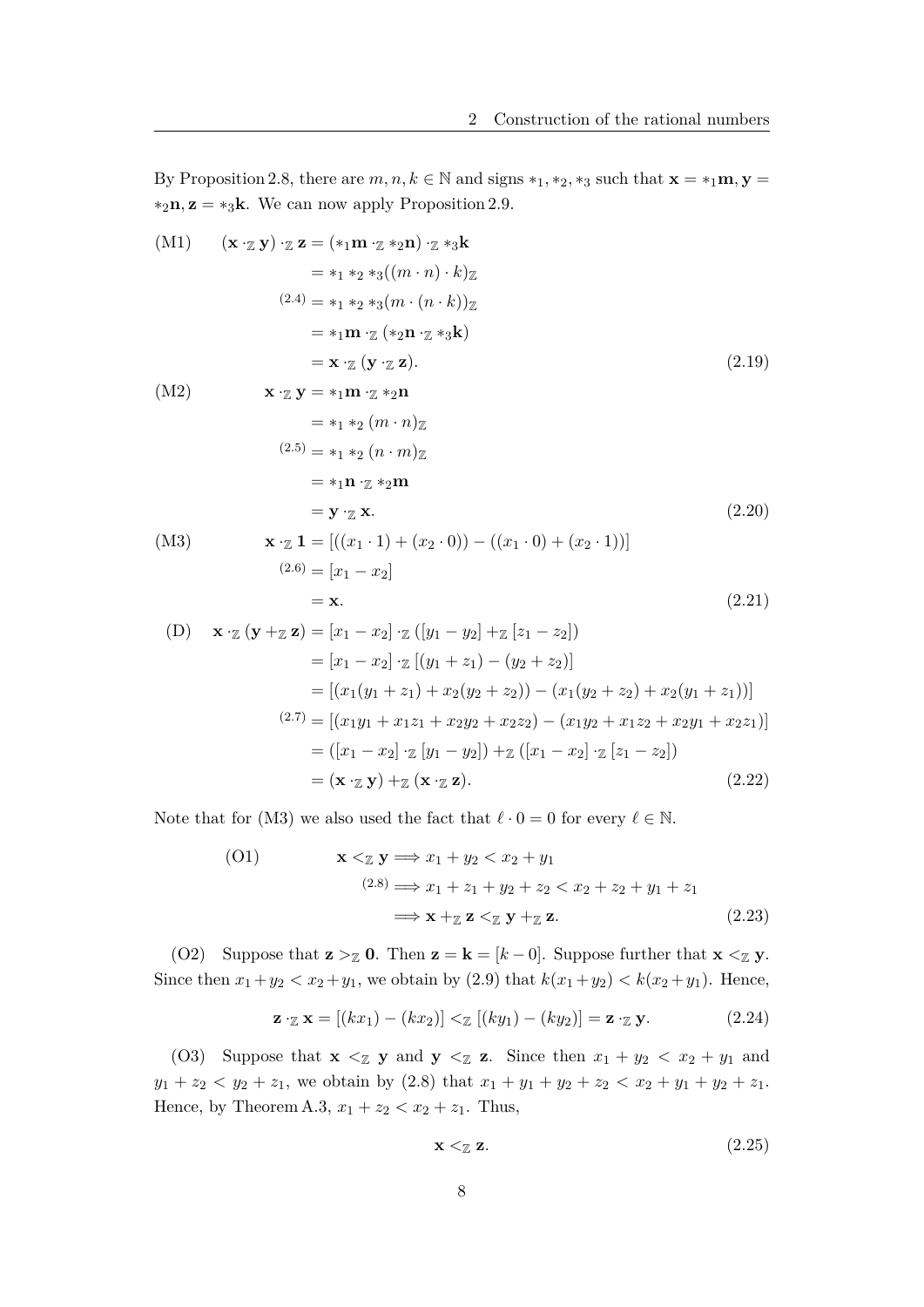(O4) By (2.11), exactly one of the following three cases holds:  $x_1 + y_2 < x_2 + y_1$ , or  $x_1 + y_2 = x_2 + y_1$ , or  $x_1 + y_2 > x_2 + y_1$ . These correspond to:

$$
\mathbf{x} <_{\mathbb{Z}} \mathbf{y}, \ \mathbf{x} = \mathbf{y}, \ \mathbf{x} >_{\mathbb{Z}} \mathbf{y}, \tag{2.26}
$$

respectively. **q. e. d. q. e. d.** 

Since we have shown that  $\mathbb Z$  is an ordered ring and therefore satisfies all the properties of an ordered semiring, the structure of  $\mathbb{N}_{\mathbb{Z}}$  is preserved. We will from now on consider N in the form of its embedding  $N_Z$  as a subset of Z. In particular, we can now use the same symbols for constants, operations and relations whenever we refer to naturals and integers.

The tools which we have established are enough for us to proceed to the rational numbers in a similar fashion.

### **2.3 From the integers to the rationals**

In this section, the set of the rational numbers, denoted by  $\mathbb{Q}$ , will be constructed from Z. The ideas and methods used will exhibit many similarities to the ones for the construction of  $\mathbb Z$  from  $\mathbb N$ . We will therefore only give the relevant definitions and prove the most important properties of the newly established set Q. Further justification can be found in [7] Section 2.4, [9] Chapter 2, and [4] Chapter 5, pp.  $101 - 111$ .

Axiomatically, the set of rational numbers Q is introduced as the smallest ordered field. That is, every ordered field *K* contains a subfield isomorphic to Q. This subfield is the one created by  $0_K$  and  $1_K$ .

The additional axiom which a field satisfies but a ring does not is the existence of a multiplicative inverse for every non-zero element.

Again, this axiomatic approach does not give us a set theoretical definition but instead postulates the existence of multiplicative inverses and integer multiples thereof. To define those new elements rigorously in a set theoretical context we need, in some sense, a notion of division.

The trick, once again, is to consider equivalence classes of ordered pairs  $(m, n) \in$  $\mathbb{Z} \times \mathbb{Z}^+$ . Informally, the pair  $(m, n)$  corresponds to the rational number  $\frac{m}{n}$ . As in the previous section, the pair corresponding to a particular rational number is not unique. We therefore define an equivalence relation on  $\mathbb{Z} \times \mathbb{Z}^+$ , based on the idea that two fractions  $\frac{m}{n}$  and  $\frac{k}{\ell}$  are equal if and only if  $m \cdot \ell = k \cdot n$ .

**Definition 2.11.** We define a relation  $(\sim)$  on  $\mathbb{Z} \times \mathbb{Z}^+$  by

$$
(m, n) \sim (k, \ell) :\iff m \cdot \ell = k \cdot n.
$$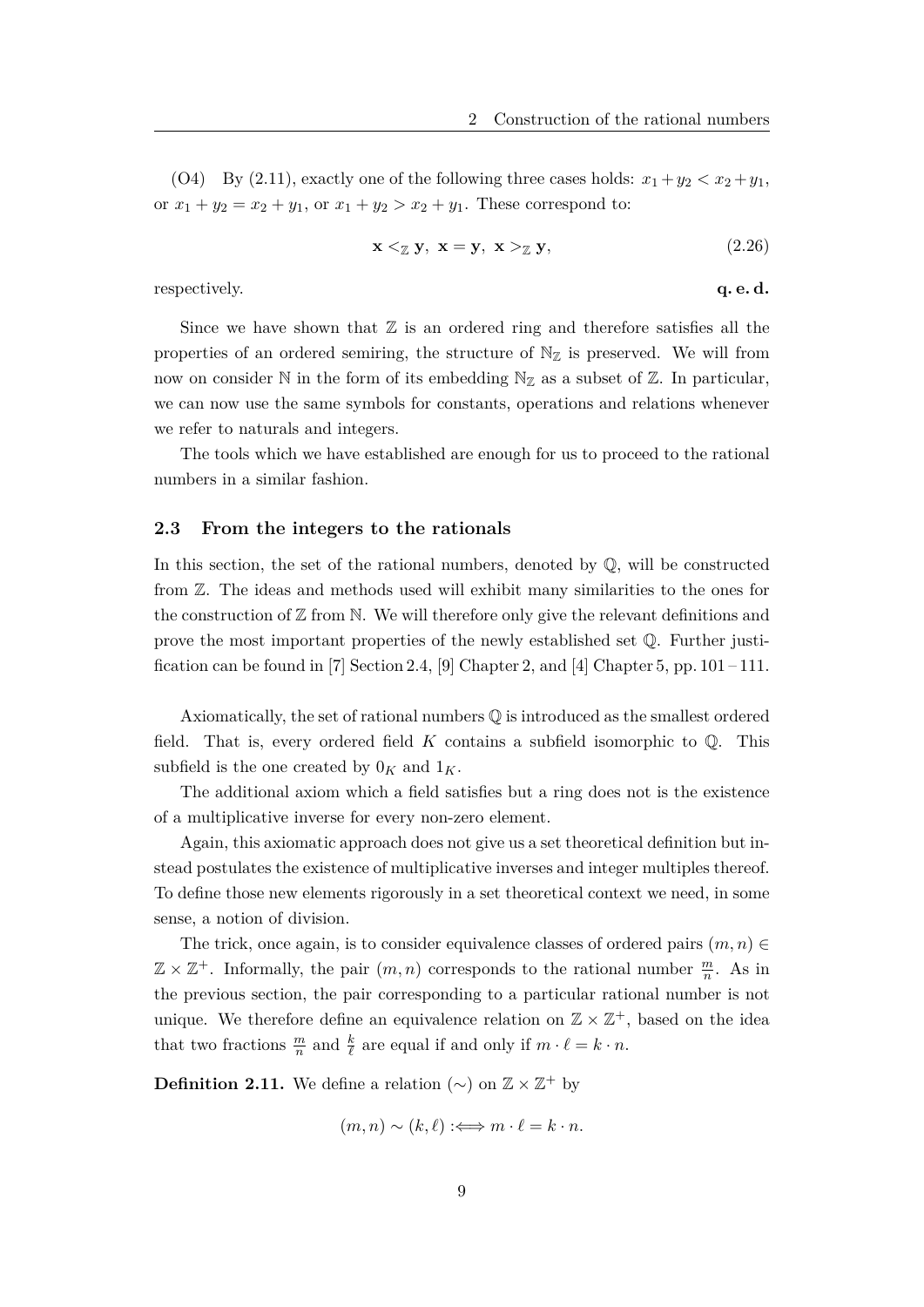**Proposition 2.12.** (∼) *defines an equivalence relation.*

**Notation 2.13.** We denote the equivalence class  $[(m, n)]$  of the pair of integers (*m, n*) by

*m*  $\frac{n}{n}$ .

A formal definition of division will be given later on.

**Definition 2.14.** The *set of rational numbers* Q is defined as the set of all equivalence classes under (∼):

$$
\mathbb{Q} := (\mathbb{Z} \times \mathbb{Z}^+) / \sim = \left\{ \frac{m}{n} \mid (m, n) \in \mathbb{Z} \times \mathbb{Z}^+ \right\}.
$$

As is necessary for an ordered field, we need to define addition, multiplication and an order relation.

**Definition 2.15.** For  $m, k \in \mathbb{Z}$ ,  $n, \ell \in \mathbb{Z}^+$ , we define

$$
\frac{m}{n} + \mathbb{Q}\frac{k}{\ell} := \frac{(m \cdot \ell) + (k \cdot n)}{n \cdot \ell},\tag{2.27}
$$

$$
\frac{m}{n} \cdot \mathbb{Q} \frac{k}{\ell} := \frac{m \cdot k}{n \cdot \ell},\tag{2.28}
$$

$$
\frac{m}{n} < \mathbb{Q} \quad \frac{k}{\ell} \; \colon \Longleftrightarrow m \cdot \ell < k \cdot n. \tag{2.29}
$$

**Proposition 2.16.** *The binary operations of addition*  $(+_{\mathbb{Q}})$  *and multiplication*  $(\cdot_{\mathbb{Q}})$ as well as the order relation  $(<sub>0</sub>)$  on  $Q$  are well-defined.

**Notation 2.17.** For any  $n \in \mathbb{Z}$ , we denote  $\frac{n}{1}$  by **n** or  $n_{\mathbb{Q}}$ . The natural embedding of  $\mathbb Z$  in  $\mathbb Q$  is given by the map

$$
n \mapsto \frac{n}{1} = \mathbf{n} = n_{\mathbb{Q}}.
$$

This induces a copy of  $\mathbb Z$  in  $\mathbb Q$ :

$$
\mathbb{Z}_{\mathbb{Q}} := \left\{ \left. \frac{n}{1} \; \right| \; n \in \mathbb{Z} \right\}.
$$

For any rational number  $\mathbf{x} = \frac{m}{n}$  $\frac{m}{n}$ , its *negative* is given by

$$
-\mathbf{x} = -\frac{m}{n} := \frac{-m}{n}.
$$

If  $m \neq 0$ , we define

$$
\left(\frac{m}{n}\right)^{-1} := \begin{cases} \frac{n}{m} & \text{if } m > 0, \\ \frac{-n}{-m} & \text{if } m < 0. \end{cases}
$$

The binary operator subtraction  $(-<sub>Q</sub>)$  is, as before, defined as

$$
\mathbf{x} -_{\mathbb{Q}} \mathbf{y} = \mathbf{x} + (-\mathbf{y}),
$$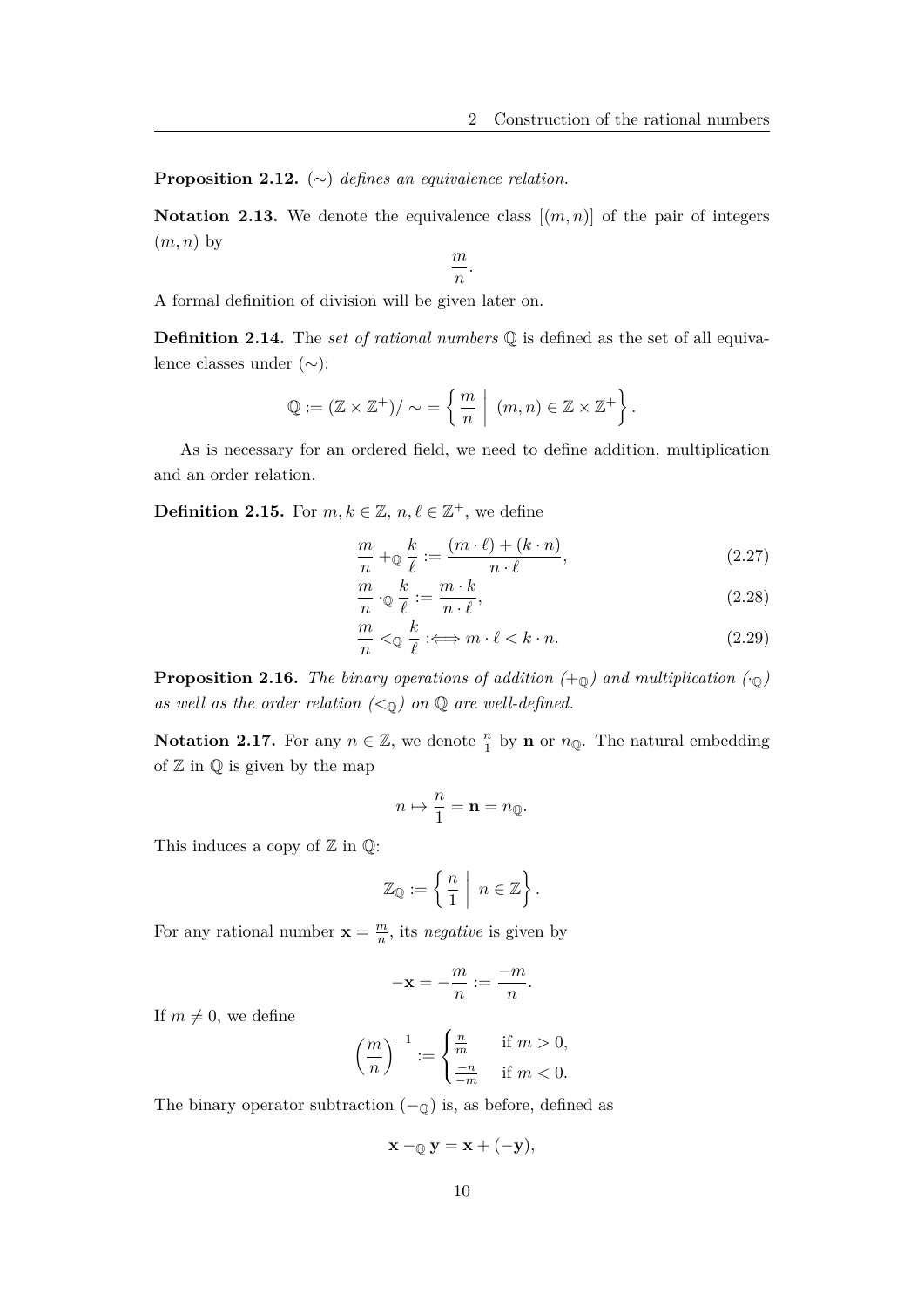for any  $\mathbf{x}, \mathbf{y} \in \mathbb{Q}$ .

A new binary operator  $(\ell_{\mathbb{Q}})$ , called *division*, on  $\mathbb{Q} \times \mathbb{Q} \setminus \{0\}$  is defined by

$$
\frac{\mathbf{x}}{\mathbf{y}} = \mathbf{x}/\mathbf{y} := \mathbf{x} \cdot \mathbf{y}^{-1}.
$$

We can now proceed to showing that  $(\mathbb{Q}, +_{\mathbb{Q}}, \cdot_{\mathbb{Q}}, <_{\mathbb{Q}})$  with additive identity **0** and multiplicative identity **1** is an ordered field using the properties  $(2.15) - (2.26)$ of the ordered ring  $\mathbb{Z}$ . We will, however, only prove the new property of  $\mathbb{Q}$  — the existence of multiplicative inverses for non-zero elements. Detailed proofs of the other properties can be found, for example, in [4], p. 104–109.

**Proposition 2.18.**  $(\mathbb{Q}, +_{\mathbb{Q}}, \cdot_{\mathbb{Q}}, <_{\mathbb{Q}})$  *forms an ordered field.* 

*Proof.* (M4) Let  $\mathbf{x} = \frac{m}{n}$  $\frac{m}{n} \in \mathbb{Q} \setminus \{0\}$ . Suppose that  $m > 0$ . Then

$$
\mathbf{x} \cdot_{\mathbb{Q}} \mathbf{x}^{-1} = \left(\frac{m}{n}\right) \cdot_{\mathbb{Q}} \left(\frac{n}{m}\right)
$$

$$
= \frac{m \cdot n}{n \cdot m}
$$

$$
(2.20) = \frac{m \cdot n}{m \cdot n}.
$$

Since  $(m \cdot n) \cdot 1 = m \cdot n = 1 \cdot (m \cdot n)$ , we obtain

$$
\mathbf{x} \cdot \mathbf{Q} \mathbf{x}^{-1} = \frac{m \cdot n}{m \cdot n} = \frac{1}{1} = \mathbf{1}.\tag{2.30}
$$

If  $n < 0$ , we have  $\mathbf{x}^{-1} = \frac{-n}{n}$  $\frac{-n}{-m}$ . In that case we can argue similarly to obtain

$$
\mathbf{x}\cdot_\mathbb{Q}\mathbf{x}^{-1}=\frac{-(m\cdot n)}{-(m\cdot n)}=\mathbf{1}.
$$

**q. e. d.**

Since Q satisfies the axioms for an ordered field, which entirely includes the axioms for an ordered ring, we can identify  $\mathbb Z$  with the subset  $\mathbb Z_{\mathbb Q}$  of  $\mathbb Q$  and use the same symbols for operators and relations on those sets.

Establishing the ordered field of rational numbers is the prerequisite for the actual set we are aiming for: the complete ordered field of real numbers. We still need to give a formal description of completeness as well as methods of filling the "gaps" in Q, which we will explore in the next chapter.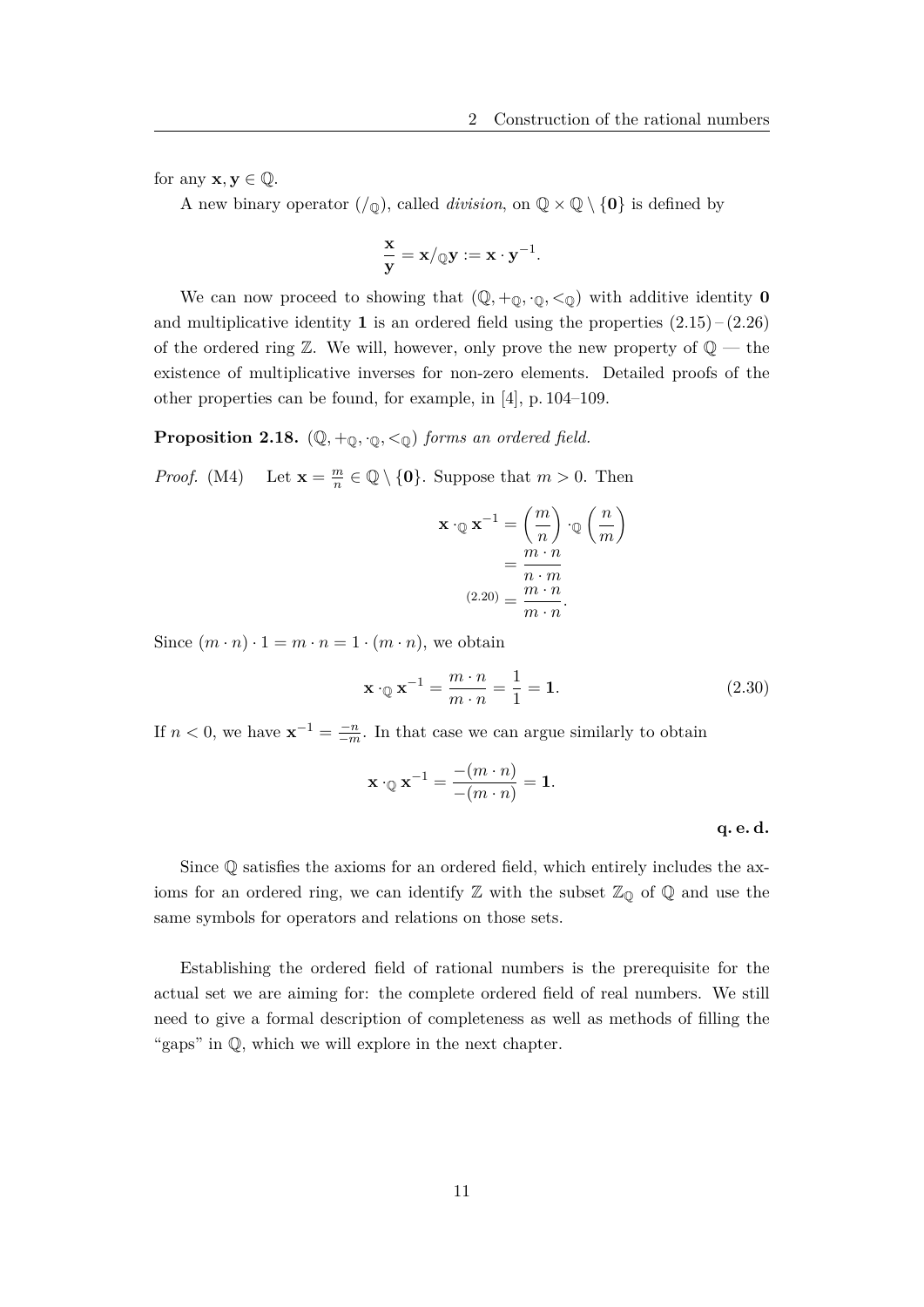## **3 Classical approaches to completeness**

Already in the ancient world it was known that there exist numbers representing a length in geometry which is not representable as a rational number. These *'irrational' numbers* are the "gaps" on the continuous number line which are not filled by rationals. This already gives us an intuitive concept of completeness: The real number line is complete means that there are no such gaps which are not covered by a real number.

As it turns out, the complete ordered field of real numbers  $\mathbb R$  is unique up to isomorphism (see section 5.2); in fact, there is a unique isomorphism from one complete ordered field to another. There are various equivalent ways of formally describing the completeness property. For instance, one common notion of completeness, which was described in the introduction, is the supremum property. Depending on how the problem of "filling the gaps" is approached, different but equivalent notions of completeness naturally arise.

In the following two sections, two classical approaches will be demonstrated in detail: Dedekind's construction through cuts on  $\mathbb Q$  and Cantor's construction through rational Cauchy sequences.

Dedekind cuts and resulting properties are fully described in [9] Chapter  $3 \& 4$ , and [7] Section 2.2. Section 2.3 in [7] also presents Cantor's approach through Cauchy sequences. The following two sections are largely inspired by those parts of the books.

#### **3.1 Dedekind's construction through cuts**

First we try to approach completeness by cuts on the set of rational numbers. Landau defines in [9], p. 43, a cut as a set of rational numbers satisfying the following three conditions:

- 1. It contains a rational number, but it does not contain all rational numbers.
- 2. Every rational number of the set is smaller than every rational number not contained in the set.
- 3. It does not contain a greatest rational number.

We formalise this as follows:

**Definition 3.1** (*Dedekind cuts*). A set **r**  $\subset \mathbb{Q}$  is called a *(Dedekind) cut* (on  $\mathbb{Q}$ ) if it satisfies the following three conditions:

$$
\emptyset \neq r \neq \mathbb{Q} \tag{3.1}
$$

$$
\forall p \in \mathbf{r} \,\,\forall q \in \mathbb{Q} \setminus \mathbf{r}: \, p < q \tag{3.2}
$$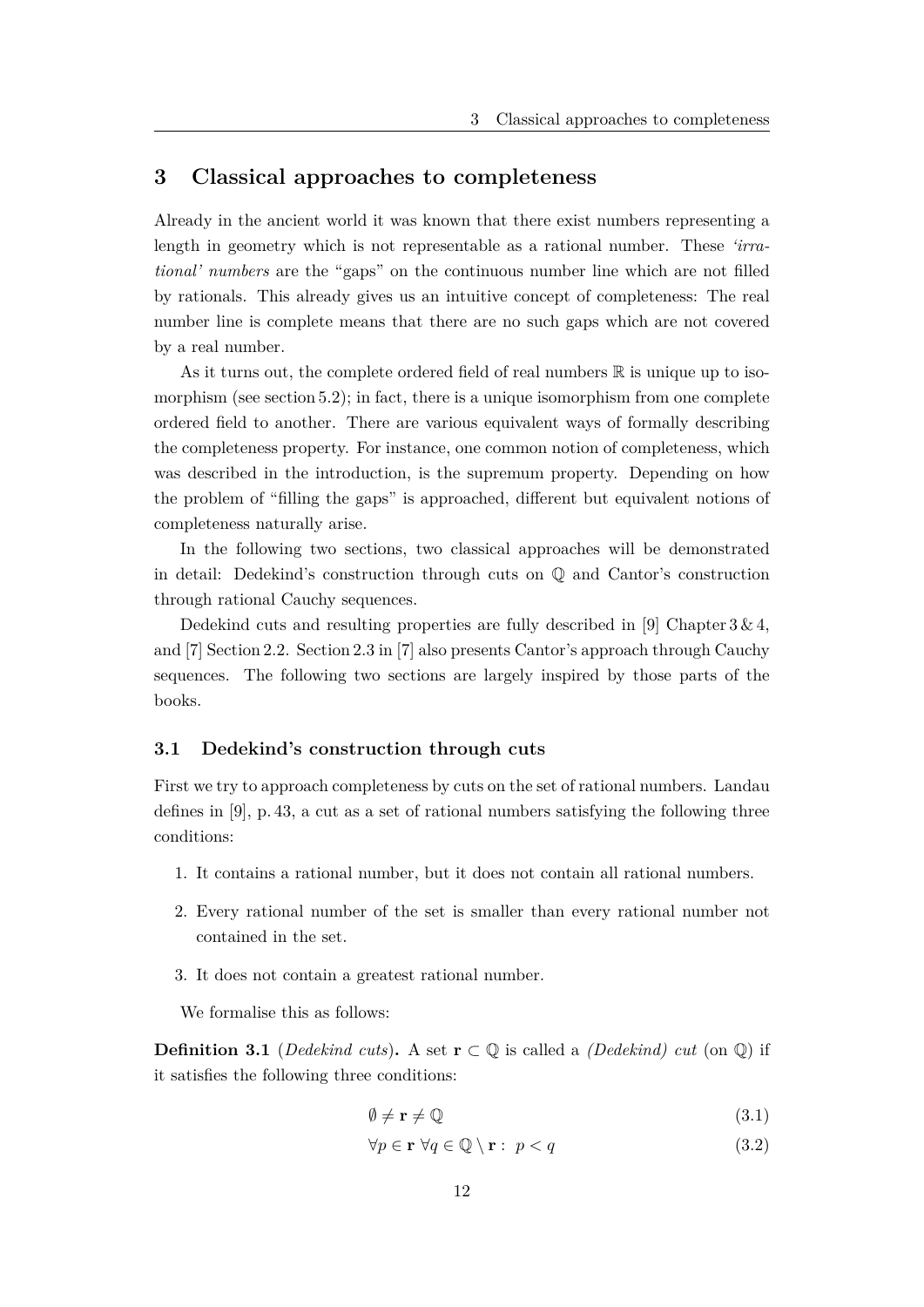$$
\forall p \in \mathbf{r} \; \exists q \in \mathbf{r} : \ p < q. \tag{3.3}
$$

We now define the set of real numbers  $\mathbb R$  as the set of all Dedekind cuts on  $\mathbb Q$ . Once we have introduced other constructions of the real numbers, we will refer to these as Dedekind real numbers and call them  $\mathbb{R}_{\mathcal{D}}$ .

Using the usual notion of suprema, the set **r** does indeed represent the corresponding number sup  $\mathbf{r}$  in  $\mathbb{R}$ . The idea behind the corresponding version of completeness is that every Dedekind cut has a least upper bound in R. This is in fact already one form of the completeness axiom, which will be further discussed later in this section.

**Notation 3.2.** For  $q \in \mathbb{Q}$ , we denote  $\{x \in \mathbb{Q} \mid x < q\}$  by **q** or  $q_{\mathbb{R}}$ .

The natural copy of  $\mathbb Q$  in  $\mathbb R$  is given by

$$
\mathbb{Q}_{\mathbb{R}} := \{ \mathbf{q} \mid q \in \mathbb{Q} \},
$$

with the natural embedding map  $q \mapsto q$ .

Note that for any  $p \in \mathbb{Q}$ , we have  $p \in \mathbf{q}$  if and only if  $p < q$ .

It is easy to see that **q** defines a Dedekind cut whose least upper bound is *q*. Once we define the necessary operators and order relation, one can show that  $\mathbb{Q}_\mathbb{R}$  is indeed an ordered field. For a detailed proof, see [4] Theorem 5RJ.

We proceed by defining addition  $(+\mathbb{R})$ , multiplication  $(\cdot_{\mathbb{R}})$  and an order relation  $( $\infty$  on R.$ 

**Definition 3.3.** Let  $\mathbf{r}, \mathbf{s} \in \mathbb{R}$ .

$$
\mathbf{r} +_{\mathbb{R}} \mathbf{s} := \{ p + q \mid p \in \mathbf{r}, q \in \mathbf{s} \},\tag{3.4}
$$

$$
\mathbf{r} <_{\mathbb{R}} \mathbf{s} \colon \Longleftrightarrow \mathbf{r} \subsetneq \mathbf{s}.\tag{3.5}
$$

Undoubtedly the order relation  $\leq_{\mathbb{R}}$  is well-defined. It will be useful to show that trichotomy holds.

**Proposition 3.4.** For any  $\mathbf{r}, \mathbf{s} \in \mathbb{R}$ , exactly one of the following holds:

 $\mathbf{r} \leq \mathbb{R} \mathbf{s}, \quad \mathbf{r} = \mathbf{s}, \quad \mathbf{r} \geq \mathbb{R} \mathbf{s}.$ 

*Proof.* Let  $\mathbf{r}, \mathbf{s} \in \mathbb{R}$  such that  $\mathbf{r} \neq \mathbf{s}$ . Then either  $\mathbf{r} \setminus \mathbf{s} \neq \emptyset$  or  $\mathbf{s} \setminus \mathbf{r} \neq \emptyset$ . Suppose that **r**  $\setminus$  **s** ≠ ∅ and take  $q \in$  **r**  $\setminus$  **s**. Since  $q \in$  **r**, all rationals less than *q* are also contained in **r**. As  $q \notin \mathbf{s}$ , all rationals in **s** are smaller than *q*. Hence, all elements of **s** are contained in **r**. So  $\mathbf{s} \subsetneq \mathbf{r}$ , whence  $\mathbf{s} <_{\mathbb{R}} \mathbf{r}$ .

We can argue similarly to show that if  $\mathbf{s} \setminus \mathbf{r} \neq \emptyset$ , then  $\mathbf{r} <_{\mathbb{R}} \mathbf{s}$ . **q. e. d.** 

For the definition of multiplication on the real numbers we have to be more careful. We will first define the product of non-negative real numbers.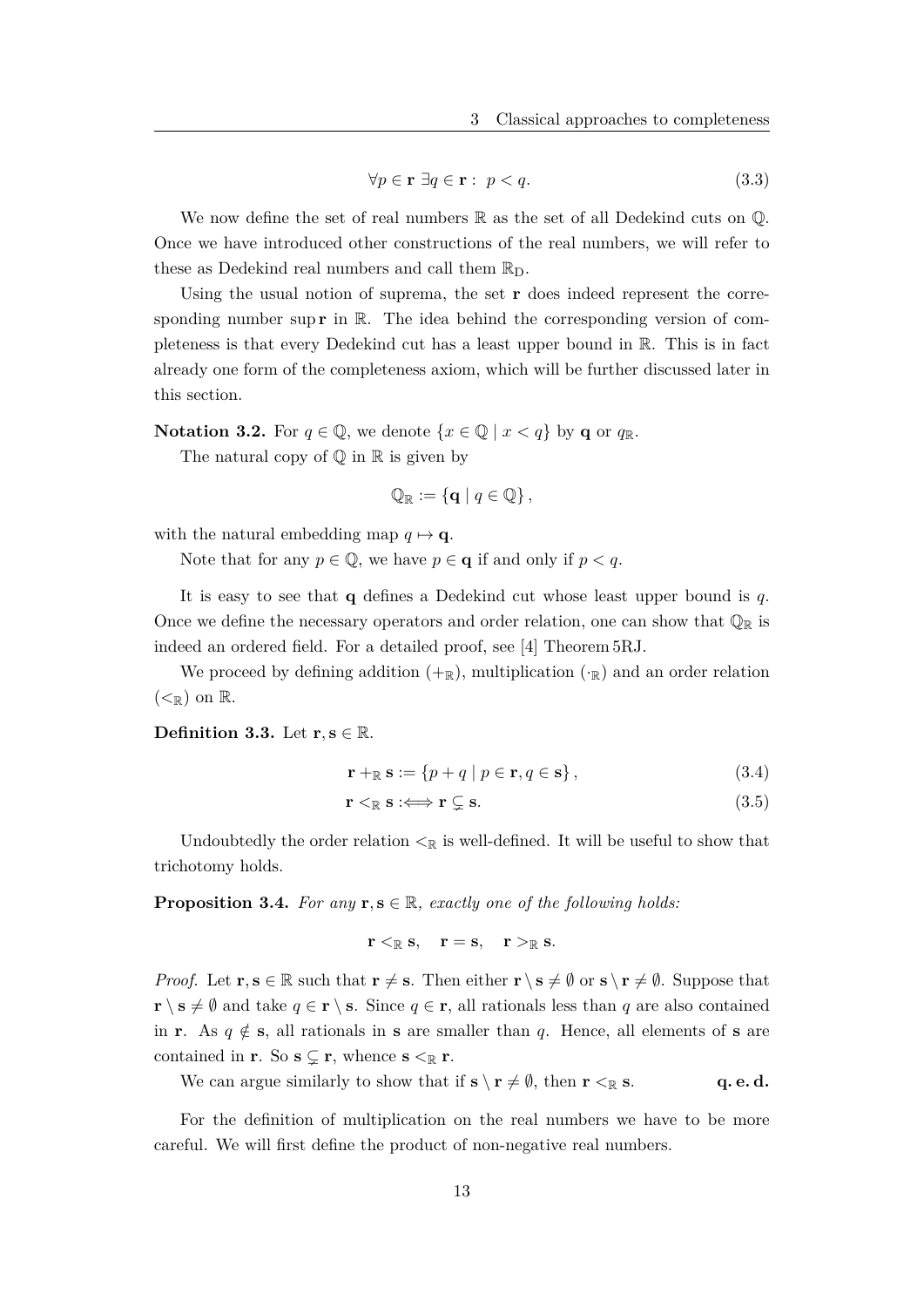**Definition 3.5.** Let **r***,* **s**  $\in \mathbb{R}$  such that **r***,* **s**  $\geq_{\mathbb{R}}$  **0**. Then

$$
\mathbf{r} \cdot_{\mathbb{R}} \mathbf{s} := \{ p \cdot q \mid p \in \mathbf{r} \setminus \mathbf{0}, q \in \mathbf{s} \setminus \mathbf{0} \} \cup \mathbf{0}.
$$
 (3.6)

We must exclude negative numbers from the sets **r** and **s**, so that the products of the rationals they contain do not become arbitrarily large. As similar problems are encountered for the definition of products of other real numbers, it will be useful to define the negative and the modulus of a real number first.

**Definition 3.6.** Let  $\mathbf{r} \in \mathbb{R}$ . The *negative* of **r** is defined as

$$
-\mathbf{r} := \{q \in \mathbb{Q} \mid \exists p > q : -p \in \mathbb{Q} \setminus \mathbf{r}\}.
$$

**Proposition 3.7.** *For any*  $\mathbf{r} \in \mathbb{R}$ *, its negative*  $-\mathbf{r}$  *is a Dedekind cut.* 

*Proof.* Let  $q \in \mathbf{r}$  and  $s \in \mathbb{Q}$  such that  $s > -q$ . Then  $-s < q$ , so  $-s \in \mathbf{r}$ . Hence,  $-q \notin -\mathbf{r}$ . Now let  $u \in \mathbb{Q} \setminus \mathbf{r}$ . Since  $-u > -u - 1$  and  $-(-u) = u \in \mathbb{Q} \setminus \mathbf{r}$ , the rational  $-u-1$  lies in  $-\mathbf{r}$ .

Suppose that *q*<sup>'</sup> is a rational less than *q*. Since  $q \in \mathbf{r}$ , there exists  $p > q > q'$ such that  $-p \in \mathbb{Q} \setminus \mathbf{r}$ . Thus,  $q' \in -\mathbf{r}$ .

Next we need to show that  $-\mathbf{r}$  contains no greatest element. Let  $t := \frac{q+p}{2}$  $rac{+p}{2}$ . Then  $q < t < p$ . As *t* is rational and  $p \in \mathbb{Q} \setminus \mathbf{r}$ , it is also contained in  $-\mathbf{r}$ . So for every element in −**r**, we can find a greater element also lying in −**r**. **q. e. d.**

**Definition 3.8.** The *modulus function* from R to the set of non-negative real numbers  $\mathbb{R}_{\geq 0}$  is defined as

$$
|\ .\ |:\mathbb{R}\rightarrow\mathbb{R}_{\geq0},\mathbf{r}\mapsto\begin{cases}\mathbf{r}\quad &\text{if $\mathbf{r}\geq_{\mathbb{R}}$}\mathbf{0},\\-\mathbf{r}\quad &\text{if $\mathbf{r}<_{\mathbb{R}}$}\mathbf{0}.\end{cases}
$$

|**r**| is called the *absolute value* of **r**.

An equivalent, rather set theoretical definition of the modulus would be  $|\mathbf{r}| =$ **r** ∪ −**r**.

Now we can define multiplication of two real numbers in the remaining cases.

**Definition 3.9.** Let  $\mathbf{r}, \mathbf{s} \in \mathbb{R}$ .

$$
\mathbf{r} \cdot_{\mathbb{R}} \mathbf{s} := \begin{cases} - ( \mathbf{r} \cdot_{\mathbb{R}} | \mathbf{s} | ) & \text{if } \mathbf{r} \geq_{\mathbb{R}} \mathbf{0}, \mathbf{s} <_{\mathbb{R}} \mathbf{0}, \\ - ( | \mathbf{r} | \cdot_{\mathbb{R}} \mathbf{s} ) & \text{if } \mathbf{r} <_{\mathbb{R}} \mathbf{0}, \mathbf{s} \geq_{\mathbb{R}} \mathbf{0}, \\ | \mathbf{r} | \cdot_{\mathbb{R}} | \mathbf{s} | & \text{if } \mathbf{r}, \mathbf{s} <_{\mathbb{R}} \mathbf{0}. \end{cases}
$$

Unlike in the previous section, it is not obvious that the real numbers are closed under addition and multiplication. We need to check whether the sum and product of two reals are contained in R.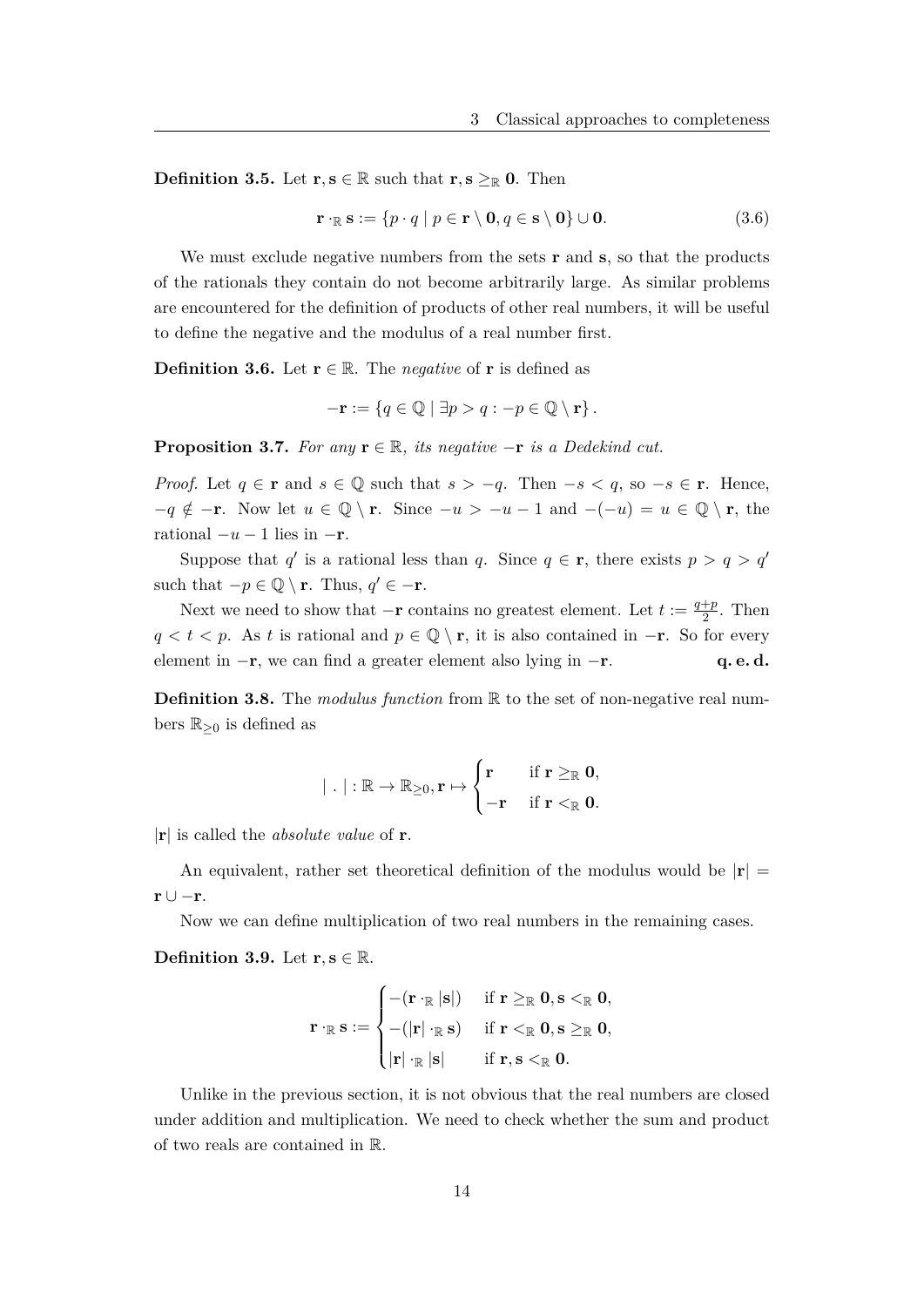**Proposition 3.10.** R *is closed under addition*  $(+_{\mathbb{R}})$  *and multiplication*  $(\cdot_{\mathbb{R}})$ *.* 

*Proof.* Let  $\mathbf{r}, \mathbf{s} \in \mathbb{R}$ .

(1) Let  $q \in \mathbf{r}$ ,  $a \in \mathbb{Q} \setminus \mathbf{r}$ ,  $p \in \mathbf{s}$  and  $b \in \mathbb{Q} \setminus \mathbf{s}$ . Then  $q + p \in \mathbf{r} + \mathbf{s}$ . For any  $q' \in \mathbf{r}$  and  $p' \in \mathbf{s}$ , we have  $q' < a$  and  $p' < b$ . So  $q' + p' < a + b$ . Thus,  $a + b \notin \mathbf{r} + \mathbf{s}$ . Now let  $c \in \mathbb{Q} \setminus (\mathbf{r} + \mathbf{s})$ . Since  $c \neq q + p$ , either  $c < q + p$  or  $c > q + p$ . But if *c*  $\leq$  *q* + *p*, then *c* − *q*  $\leq$  *p*. So *c* − *q*  $\in$  **s**, and thus *c* ∈ **r** + **s**, a contradiction. Hence,  $c > q + p$ .

Finally, we need to show that  $q + s$  contains no greatest element. Let  $u \in r$  and  $v \in \mathbf{s}$  such that  $q < u$  and  $p < v$ . Then  $p + q < u + v \in \mathbf{r} + \mathbf{r}$  s.

(2) Suppose that  $\mathbf{r}, \mathbf{s} >_{\mathbb{R}} \mathbf{0}$ . Let  $q \in \mathbf{r} \setminus \mathbf{0}$  and  $p \in \mathbf{s} \setminus \mathbf{0}$ . The product  $\mathbf{r} \cdot_{\mathbb{R}} \mathbf{s}$  is nonempty, as  $0 \subseteq \mathbf{r} \cdot \mathbb{R}$  **s**. Let  $a \in \mathbb{Q} \setminus \mathbf{r}$  and  $b \in \mathbb{Q} \setminus \mathbf{s}$ . Then  $0 < q < a$  and  $0 < p < b$ . So  $q \cdot p < a \cdot b$ , whence  $a \cdot b \notin \mathbf{r} \cdot \mathbb{R}$  s.

Let  $c \in \mathbb{Q}$  such that  $c < q \cdot p$ . If  $c \in \mathbf{0}$ , then  $c \in \mathbf{r} \cdot \mathbb{R}$  is already. If  $c \notin \mathbf{0}$ , then  $c \geq 0$ . In particular then  $q > 0$ , and  $0 \leq c \cdot q^{-1} < p$ . So  $c \cdot q^{-1} \in \mathbf{s} \setminus \mathbf{0}$ . Thus,  $c \in \mathbf{r} \cdot \mathbb{R} \mathbf{s}$ .

Finally, for  $u \in \mathbf{r}$  and  $v \in \mathbf{s}$  such that  $q < u$  and  $p < v$ , since  $0 < u$  and  $0 < v$ , we obtain  $q \cdot p \leq u \cdot v \in \mathbf{r} \cdot \mathbf{R}$  s.

If  $\mathbf{r} = \mathbf{0}$  or  $\mathbf{s} = \mathbf{0}$ , their product in  $\mathbb{R}$  is  $\mathbf{0}$ .

In the remaining cases the product is a Dedekind cut by definition. **q. e. d.** 

To show that  $\mathbb R$  is a field, we need to introduce multiplicative inverses.

**Definition 3.11.** For any  $\mathbf{s} \in \mathbb{R} \setminus \{\mathbf{0}\}\)$ , we define its *multiplicative inverse* as follows: If  $s >_{\mathbb{R}} 0$ , then

$$
\mathbf{s}^{-1} := \left\{ q \in \mathbb{Q} \setminus \{0\} \mid \exists p \in \mathbb{Q} \setminus \mathbf{s} : p < q^{-1} \right\} \cup \mathbf{0} \cup \{0\} .
$$

If  $s <_{\mathbb{R}} 0$ , then

$$
\mathbf{s}^{-1} := -|\mathbf{s}|^{-1}.
$$

For a proof that  $s^{-1}$  defines a cut, see [9] Theorem 152.

**Theorem 3.12.**  $(\mathbb{R}, +_{\mathbb{R}}, \cdot_{\mathbb{R}}, \leq_{\mathbb{R}})$  *is an ordered field.* 

*Proof.* Let  $\mathbf{x}, \mathbf{y}, \mathbf{z} \in \mathbb{R}$ .

Properties  $(A1)$ – $(A2)$  follow from accociativity and commutativity of  $\mathbb{Q}$  under addition.

(A3) To show:  $x + 0 = 0$ .

Let  $q \in \mathbf{x}$  and  $p \in \mathbf{0}$ . Since  $p < 0$ , we obtain  $q + p < q$ . So  $q + p \in \mathbf{x}$ . Hence,  $\mathbf{x} + \mathbf{R} \mathbf{0} \subseteq \mathbf{x}$ .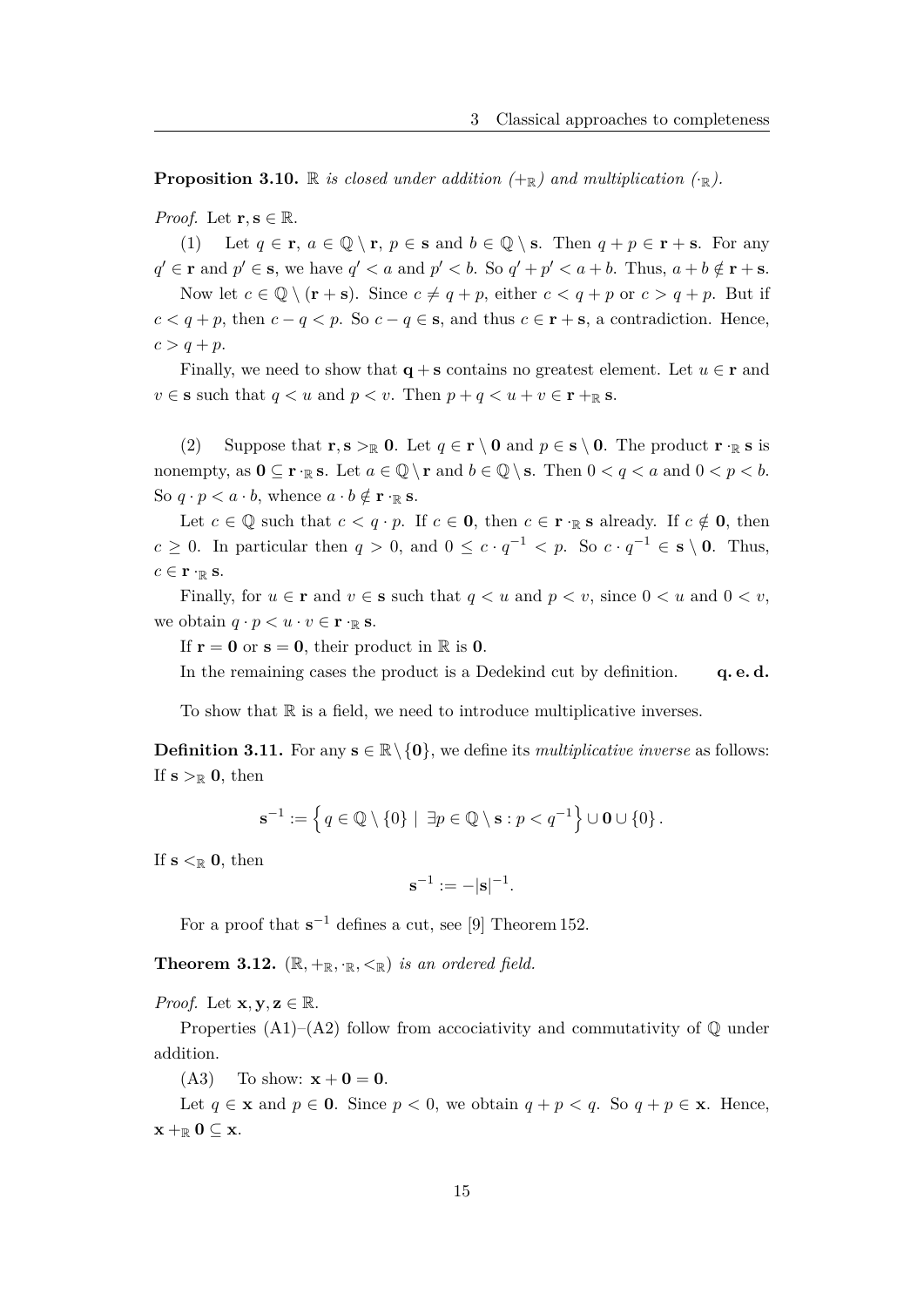Now suppose that  $t \in \mathbf{x}$ . Let  $t' \in \mathbf{x}$  such that  $t < t'$ . Then  $t - t' \in \mathbf{0}$ . Hence,  $t = t' + (t - t') \in \mathbf{x} + \mathbf{0}$ . Hence,  $\mathbf{x} \subseteq \mathbf{x} + \mathbf{R} \mathbf{0}$ .

(A4) See [4] Theorem 5RF.

(M1)–(M3) These can first be demonstrated for positive real numbers. We can then use the identity  $-(-\mathbf{x}) = \mathbf{x}$ , which follows from  $(A2)$ – $(A4)$ , for the other cases.

(M4) First consider  $\mathbf{x} >_{\mathbb{R}} \mathbf{0}$ . Let  $u \in \mathbf{x} \setminus \mathbf{0}$  and  $v \in \mathbf{x}^{-1} \setminus \mathbf{0}$ . Then  $v^{-1} \in \mathbb{Q} \setminus \mathbf{x}$ and  $u^{-1} \in \mathbb{Q} \setminus \mathbf{x}^{-1}$ . If  $\mathbf{x} \leq_{\mathbb{R}} \mathbf{x}^{-1}$ , then  $v \leq u^{-1}$ . If  $\mathbf{x}^{-1} \leq_{\mathbb{R}} \mathbf{x}$ , then  $u \leq v^{-1}$ . Hence,  $uv < 1$ . So  $\mathbf{x} \cdot_{\mathbb{R}} \mathbf{x}^{-1} \subseteq 1$ .

The other direction, i.e. showing that  $\mathbf{1} \subseteq \mathbf{x} \cdot_R \mathbf{x}^{-1}$ , is fully demonstrated in [9], Theorem 152.

For  $\mathbf{x} \leq \mathbb{R}$  0, the proof follows from the definition of multiplicative inverses of negative numbers.

(D) This follows immediately from distributivity in Q.

Conditions  $(01)$ – $(03)$  all follow immediately from the properties of the proper subset relation  $(\subsetneq)$ . Trichotomy  $(O4)$  was already proved. **q. e. d.** 

As  $\mathbb R$  is an ordered field, and the structure of  $\mathbb Q$  in  $\mathbb R$  considered as its natural copy  $\mathbb{Q}_{\mathbb{R}}$  is preserved, we can from now on use the same notation.

The important additional property of completeness, which distinguishes  $\mathbb R$  from Q, remains to be introduced and explained.

In [2], p. 322, Dedekind himself gives a notion of completeness of the "straight line" (meaning the real number line) which is closely related to Dedekind cuts:

*"If all points on the straight line fall into two classes, such that every point of the first class lies to the left of every point of the second class, then there exists one and only one point which produces this division of all points into two classes, this dissection of the line into two pieces."*

Notably, this notion of completeness uses Dedekind cuts on the real numbers and expresses a one-to-one correspondence between those cuts and the real numbers. We will formalise it and express this version of completeness for general ordered fields in the following.

**Definition 3.13** (*Dedekind completeness*)**.** An ordered field *F* is *Dedekind complete* if *every Dedekind cut on F has a least upper bound in F.*

*Remark* 3.14. Dedekind cuts on  $\mathbb R$  or any other ordered field are defined similarly to the ones on Q.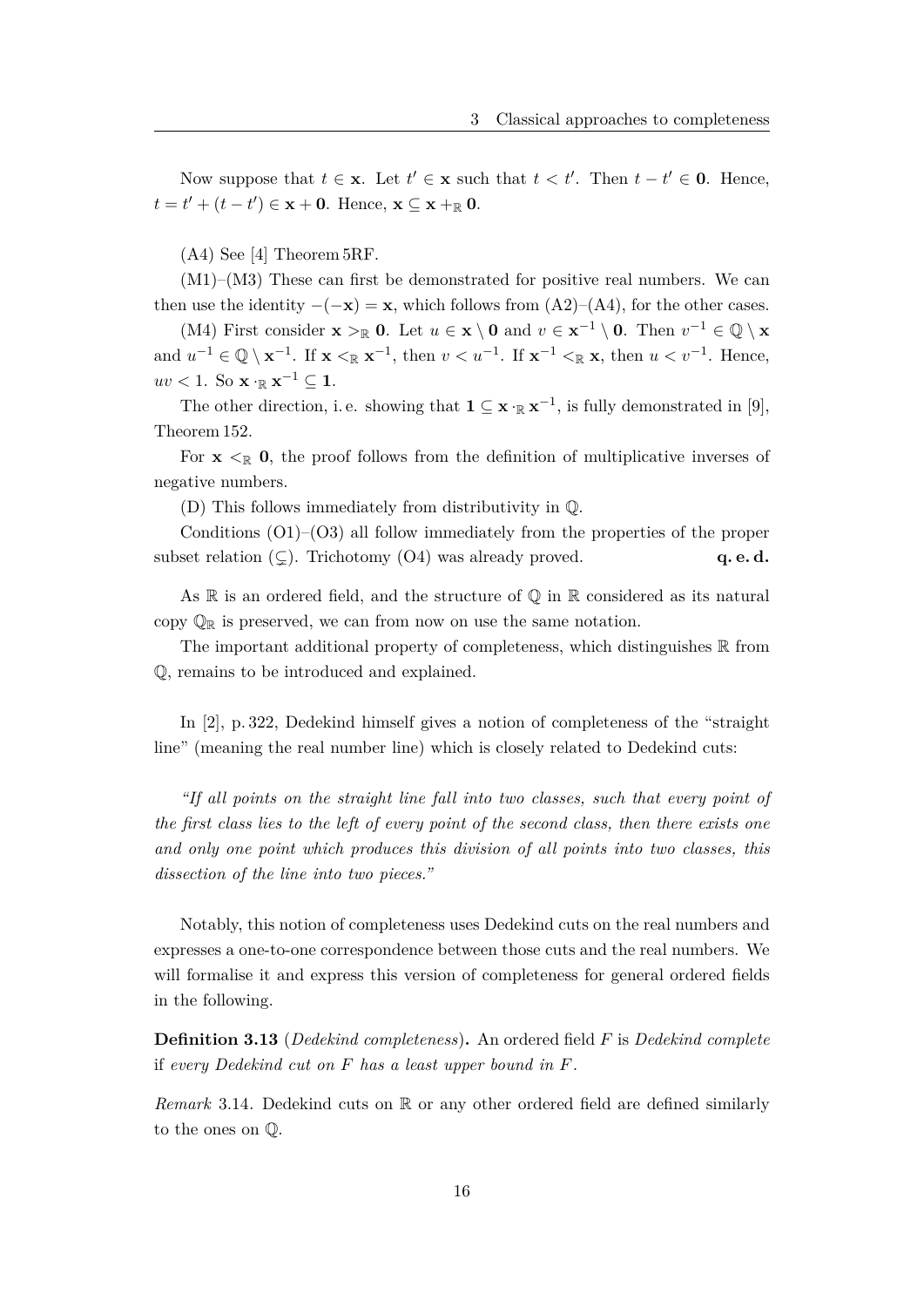## **Theorem 3.15.** *The Dedekind real number system is Dedekind complete.*

*Proof.* Let **A** be a Dedekind cut on R. We will first show that  $\mathbf{a} := \bigcup \mathbf{A}$  is a Dedekind cut on Q and thus a real number, and then that **a** is the least upper bound of **A**.

Since **A** is non-empty and every element of **A** is nonempty, **a** is also non-empty. Let  $\mathbf{b} \in \mathbb{R} \setminus \mathbf{A}$ . Then for every  $\mathbf{c} \in \mathbf{A}$ , we have  $\mathbf{c} \leq_{\mathbb{R}} \mathbf{b}$ . Thus,  $\mathbf{c} \subsetneq \mathbf{b}$ . In particular,  $\mathbf{a} = \bigcup \mathbf{A} \subseteq \mathbf{b}$ . Hence,  $\mathbf{a} \subsetneq \mathbf{b} +_{\mathbb{R}} \mathbf{1}$ . So  $\mathbb{Q} \setminus \mathbf{a} \neq \emptyset$ .

Let  $q \in \mathbf{a}$  and  $p \in \mathbb{Q} \setminus \mathbf{a} = \bigcap_{\mathbf{c} \in \mathbf{A}} (\mathbb{Q} \setminus \mathbf{c})$ . Consider  $\mathbf{p} = p_{\mathbb{R}} \in \mathbb{R}$ . Since  $p \notin \mathbf{c}$  for all  $c \in A$ , it follows that  $c \subsetneq p$  for all  $c \in A$ . Thus,  $a \subseteq p$ . So  $q \in p$ , and hence *q < p*.

Suppose that  $s \in \mathbb{Q}$  is an upper bound for **a**. Since **c**  $\subseteq$  **a** for all **c**  $\in$  **A**, that *s* is also an upper bound for each **c** in **A**. So *s* is not contained in any **c** and hence not in **a**.

Hence, **a** is a Dedekind cut on Q.

By construction,  $\mathbf{c} \subseteq \mathbf{a}$ , so  $\mathbf{c} \leq_{\mathbb{R}} \mathbf{a}$  for all  $\mathbf{c} \in \mathbf{A}$ . Assume for a contradiction that there were an upper bound  $\mathbf{a}' \in \mathbb{R}$  for **A** such that  $\mathbf{a}' < \mathbf{a}$ . Then  $\mathbf{a}' \subsetneq \mathbf{a}$ . For  $t \in \mathbf{a} \setminus \mathbf{a}'$ , we obtain  $\mathbf{a}' \subsetneq \mathbf{t} \subsetneq \mathbf{a}$  and  $\mathbf{t} \in \mathbf{A}$ . But then  $\mathbf{a}' \leq_{\mathbb{R}} \mathbf{t}$ , contradicting that  $\mathbf{a}'$ is an upper bound.

Hence, **a** is the least upper bound of *A*.

**q. e. d.**

Dedekind's notion of completeness is closely related to the version of the completeness axiom in the form of the supremum property. In fact, those two versions (as all other versions) are equivalent (see Section 5.1).

We will show that the Dedekind real number system satisfies this axiom.

**Theorem 3.16.** *The Dedekind real number system has the supremum property.*

*Proof.* Let *A* be a non-empty set of real numbers which is bounded above. Define the set  $B$  as follows:

$$
B := \{ x \in \mathbb{R} \mid \exists y \in A : x < y \} \, .
$$

First we will show that *B* is a Dedekind cut on R, and then that the least upper bound of *B* is the least upper bound of *A*.

As *A* is non-empty, there exists  $a \in A$ . Then  $a - 1 \in B$ . As *A* is bounded above, there exists  $m \in \mathbb{R}$  such that  $z \leq m$  for all  $z \in A$ . So  $m \notin B$ .

Let  $b \in B$  and  $c \in \mathbb{R} \setminus B$ . Note that then *c* is an upper bound for *B*. Moreover, there exists  $y \in A$  such that  $b < y$ . So  $b < y \leq c$ .

Let  $b' = \frac{b+y}{2}$  $\frac{1+y}{2}$ . Then  $b < b' < y$ . Hence, *B* has no maximum. Thus, *B* is a Dedekind cut on R.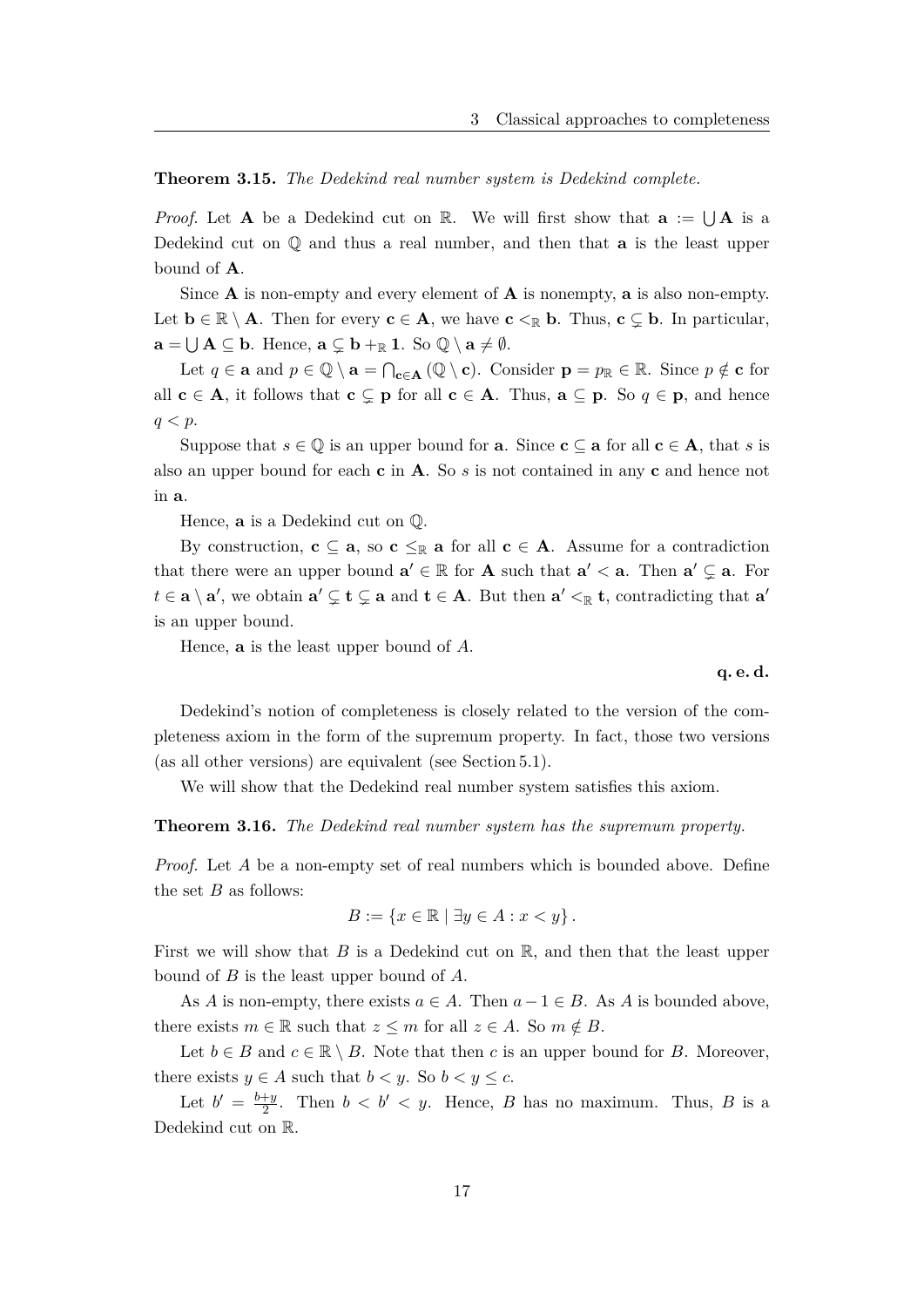By the previous theorem, *B* has a least upper bound *s*, say. If it were not an upper bound for *A*, there would be  $y \in A$  such that  $s < y$ . But then, for  $b' = \frac{s+y}{2}$  $\frac{+y}{2}$ , we would have  $s < b' < y$ . This is a contradiction, since  $b' \in B$ . Hence, *s* is an upper bound for *A*.

Assume for a contradiction that *A* has an upper bound  $s'$  such that  $s' < s$ . Since *s* is the least upper bound of *B*, which is not contained in *B*, there exists  $b \in B$  such that  $s' < b < s$ . But then there exists  $a' \in A$  such that  $s' < b < a'$ , a contradiction.

Hence, *s* is the least upper bound of *A*. **q. e. d.** 

This finishes one possible construction of the complete ordered field of real numbers. Another classical approach leading to a different version of the completeness axiom will be demonstrated in the following section.

### **3.2 Cantor's construction through Cauchy sequences**

When we define the real numbers axiomatically and consider the set of rational numbers as a subset, we know from the study of sequences that every real Cauchy sequence converges to a real number. We also know that for every real number  $p$ , there exists a convergent sequence and hence Cauchy sequence of rational numbers converging to *p*. This gives us a correspondence between rational Cauchy sequences and real numbers, namely that a rational Cauchy sequence  $(a_n)$  corresponds to its limit  $\lim_{n\to\infty} a_n$ . We will formalise this concept in this section. Throughout the section we use the standard notation for sequences and only prove results which are not usually covered in a first year Analysis course (e.g. Earl [3]).

Let *C* be the set of all Cauchy sequences in  $\mathbb Q$ . As we want to define the real numbers as limits of rational Cauchy sequences, we need to make sure that two distinct Cauchy sequences with the same limit do not correspond to different real numbers. As in the previous section, the solution is to define an equivalence relation.

**Definition 3.17.** We define a relation  $(\sim)$  on *C* by

$$
(a_n) \sim (b_n) :\iff \lim_{n \to \infty} (a_n - b_n) = 0.
$$

This uses the idea that two convergent sequences tend to the same limit if and only if their difference tends to zero.

We could proceed by proving that this relation is indeed an equivalence relation and then define the necessary operators and order relation, which is fully demonstrated in [7] Section 2.3. However, knowing that *C* with standard addition and multiplication of sequences forms a ring, we will rephrase the equivalence relation in the context of rings and ideals and exploit results from Algebra.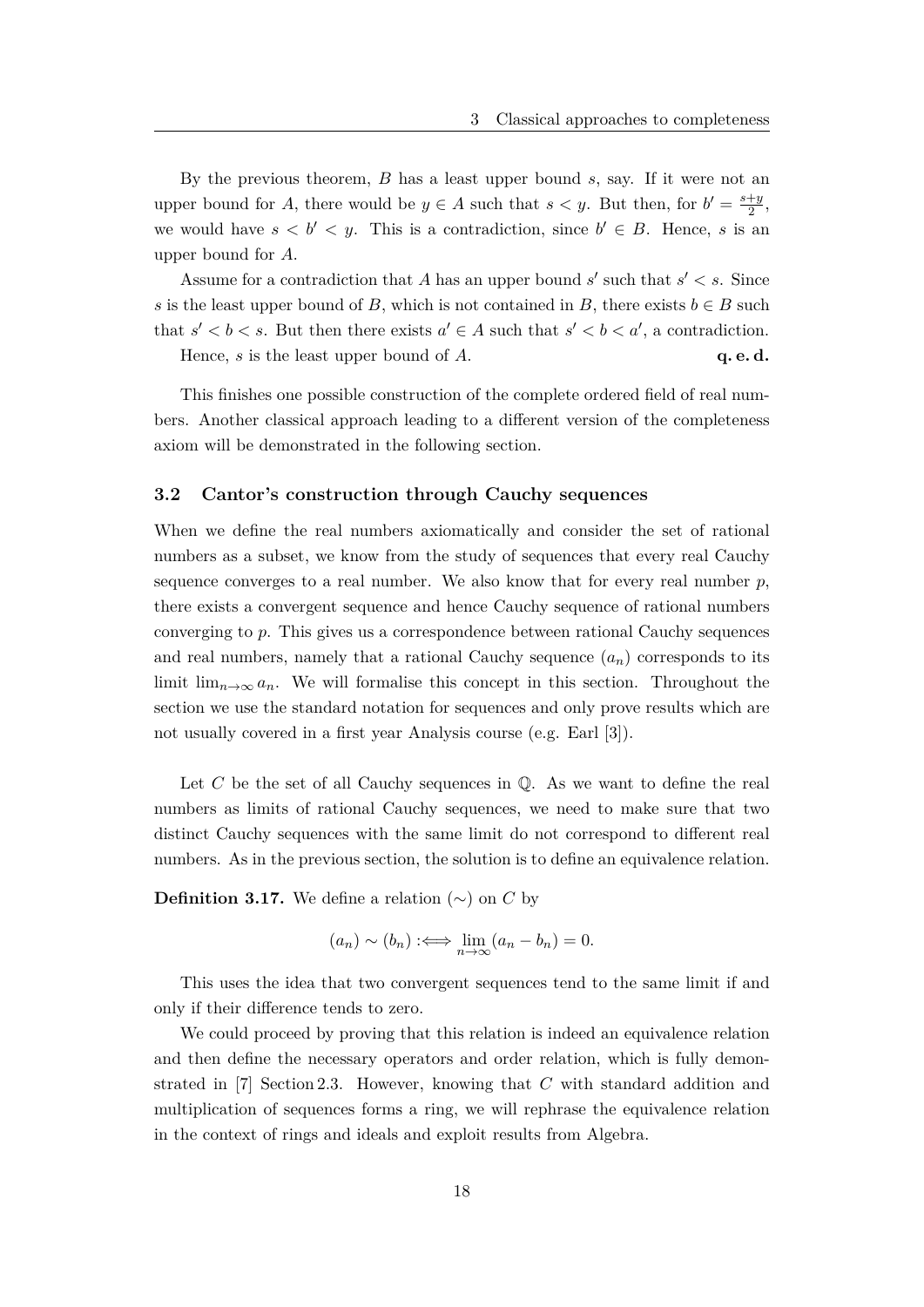**Definition 3.18.** We define the subset *I* of *C* as the set of zero-sequences in *C*:

$$
I := \left\{ (a_n) \in C \: \middle| \: \lim_{n \to \infty} a_n = 0 \right\}.
$$

**Proposition 3.19.** *I is an ideal of C.*

*Proof.* We need to show that *I* is closed under addition, and under multiplication by elements in *C*.

Let  $(a_n), (b_n) \in I$  and  $(c_n) \in C$ . Since  $(c_n)$  is bounded (see Theorem A.5), lim<sub>n→∞</sub>  $c_n a_n = 0$ . Hence,  $(a_n) \cdot_C (c_n) \in I$ . Moreover, since  $(a_n)$  and  $(b_n)$  both converge to 0, so does their sum. Hence,  $(a_n) + C(b_n) \in I$ . **q. e. d.** 

As  $I \triangleleft C$ , the quotient  $C/I$  forms a ring with addition and multiplication induced by *C*. In order to show that *C/I* forms a field, it suffices to prove the existence of multiplicative inverses of elements not contained in *I*. This is equivalent to showing that *I* is a maximal ideal.

**Proposition 3.20.** *The quotient ring C/I is a field.*

*Proof.* Let  $(d_n) \in C \setminus I$ .

Define a sequence  $(d'_n)$  by

$$
d'_n := \begin{cases} d_n^{-1} & \text{if } d_n \neq 0, \\ 0 & \text{if } d_n = 0. \end{cases}
$$

Since  $(d_n)$  is not a zero-sequence, there exists  $N \in \mathbb{N}$  such that for all  $n \geq N$ , we have  $d_n \neq 0$ , and the *N*-th tail  $(d'_{N+n})$  of  $(d'_n)$  is equal to  $(d_{N+n}^{-1})$ . Thus, by Theorem A.6,  $(d_{N+n}^{-1})$  is a Cauchy sequence. Hence, also  $(d'_{n})$  is a Cauchy sequence. Moreover, we obtain for all  $n \geq N$  that  $d'_n d_n = 1$ . So  $(d_n d'_n - 1)$  is a zero-sequence. Hence,  $(d_n) \cdot_C (d'_n) + I = 1_C + I.$  **q. e. d.** 

**Definition 3.21.** We define the field of *real numbers* R as the quotient of the ring of rational Cauchy sequences *C* and its ideal of zero-sequences *I*:

$$
\mathbb{R}:=C/I.
$$

Addition  $(+_{\mathbb{R}})$  and multiplication  $(\cdot_{\mathbb{R}})$  are induced by *C*.

We also call  $\mathbb R$  the *Cantor real number system* and denote it by  $\mathbb R_{\mathbb C}$  if ambiguity might arise.

*Remark* 3.22*.* For any  $(a_n)$ ,  $(b_n) \in C$ ,

$$
(a_n) \sim (b_n)
$$
 if and only if  $(a_n) -_C (b_n) \in I$ .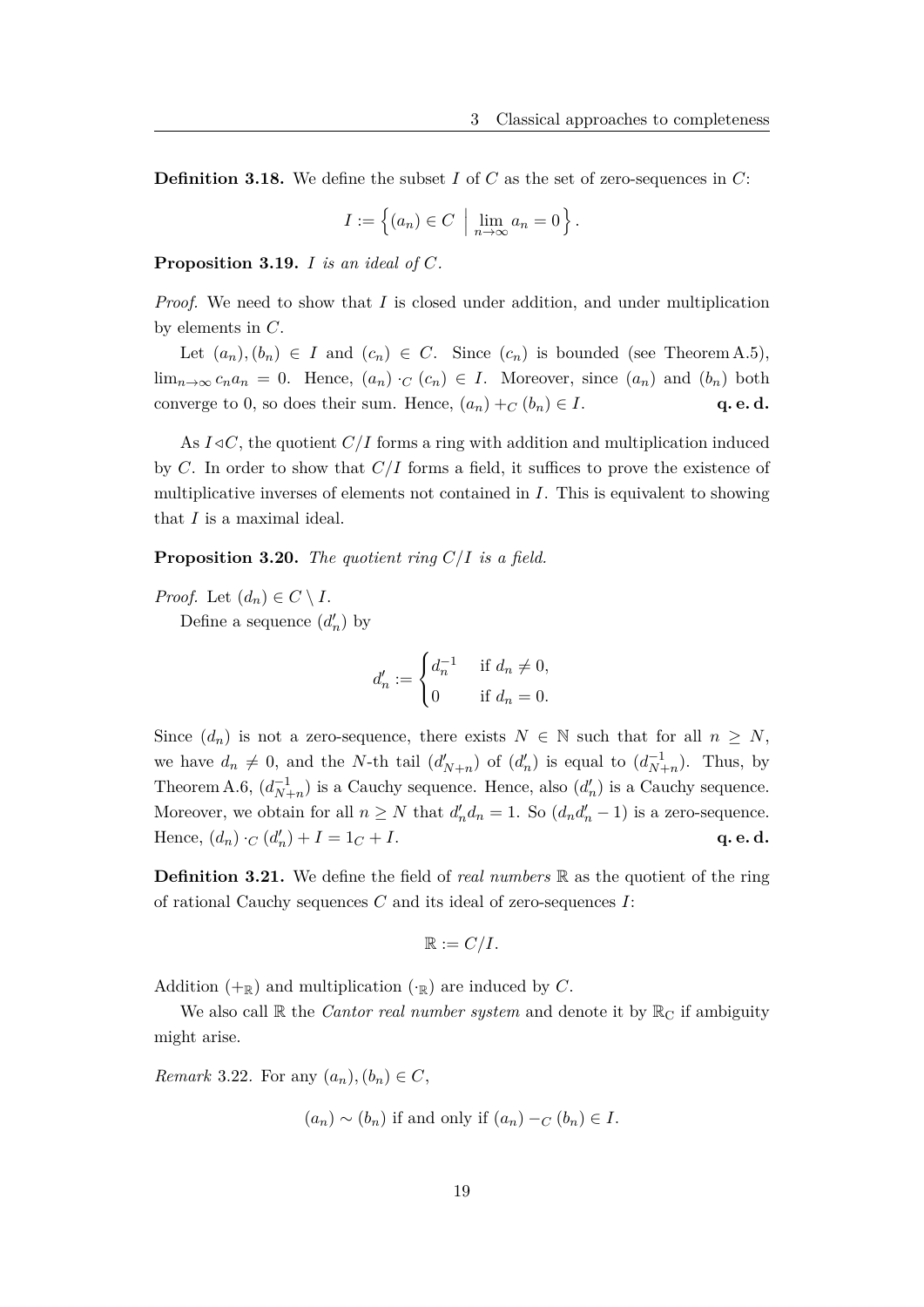This follows directly from the definition of *I* and  $(\sim)$ . As a result,

$$
(a_n) \sim (b_n)
$$
 if and only if  $(a_n) + I = (b_n) + I$ .

Hence,

$$
[(a_n)] = (a_n) + I
$$
 and  $(C/\sim) = C/I$ .

It therefore makes no difference whether we define the real numbers as the set of equivalence classes of rational Cauchy sequences or as the quotient ring of the ring of rational Cauchy sequences with its maximal ideal of zero-sequences.

**Notation 3.23.** For any rational number  $q \in \mathbb{Q}$ , the natural copy of *q* in R is given by  $(q_n) + I$ , where  $(q_n)$  is the constant sequence  $q_n = q$  for all  $n \in \mathbb{N}$ .

The notation for additive and multiplicative inverses as well as subtraction and division are defined in the same way as on Q.

Also note that  $\mathbf{0} = I$ .

So far we have not mentioned how the order on Q can be extended to an order on R.

**Definition 3.24.** We define a relation  $\left(\leq_R\right)$  on  $C/\sim$  as follows:

$$
[(a_n)] <_{\mathbb{R}} [(b_n)] :\Longleftrightarrow (\exists \delta \in \mathbb{Q}_{>0} \exists N \in \mathbb{N} \,\forall n \ge N : a_n + \delta < b_n).
$$

**Proposition 3.25.** *The relation*  $( $\leq_R$ )$  *is well defined.* 

*Proof.* Let  $(a_n)$ ,  $(b_n)$ ,  $(a'_n)$ ,  $(b'_n) \in C$ . Suppose that there exist  $N_1 \in \mathbb{N}$  and  $\delta \in \mathbb{Q}$ such that  $\delta > 0$  and for all  $n \geq N_1$  we have  $a_n > b_n + \delta$ . Suppose further that  $(a_n) \sim (a'_n), (b_n) \sim (b'_n)$ . Then there exists  $N_2 \in \mathbb{N}$  such that  $a'_n > a_n - \frac{1}{3}$  $\frac{1}{3}\delta$  for all  $n \geq N_2$ , and there exists  $N_3 \in \mathbb{N}$  such that  $b_n + \frac{1}{3}$  $\frac{1}{3}\delta > b'_n$  for all  $n \geq N_3$ .

Let  $N := \max \{N_1, N_2, N_3\}$ . Then for all  $n \geq N$ :

$$
a'_n > a_n - \frac{1}{3}\delta > b_n + \frac{2}{3}\delta > b'_n + \frac{1}{3}\delta.
$$

This yields that  $( $\mathbb{R}$ )$  is well-defined.

**q. e. d.**

**Theorem 3.26.**  $(\mathbb{R}, +_{\mathbb{R}}, \cdot_{\mathbb{R}}, <_{\mathbb{R}})$  *forms an ordered field.* 

*Proof.* Let  $\mathbf{a} = [(a_n)]$ ,  $\mathbf{b} = [(b_n)]$ ,  $\mathbf{c} = [(c_n)] \in \mathbb{R}$ . Conditions (O1) and (O2) follow directly from the properties of Q as an ordered field.

Property (O3) follows from (O1) and the fact that  $\mathbf{a} <_{\mathbb{R}} \mathbf{b}$  if and only if  $\mathbf{0} <_{\mathbb{R}}$ **b** − **a**.

(O4) Suppose that  $\mathbf{a} \neq \mathbf{b}$ . Then  $(a_n - b_n)$  does not tend to 0. Hence, there exists  $\delta > 0$  such that for all  $N \in \mathbb{N}$  there exists  $n \geq N$  such that  $|a_n - b_n| \geq \delta$ . Since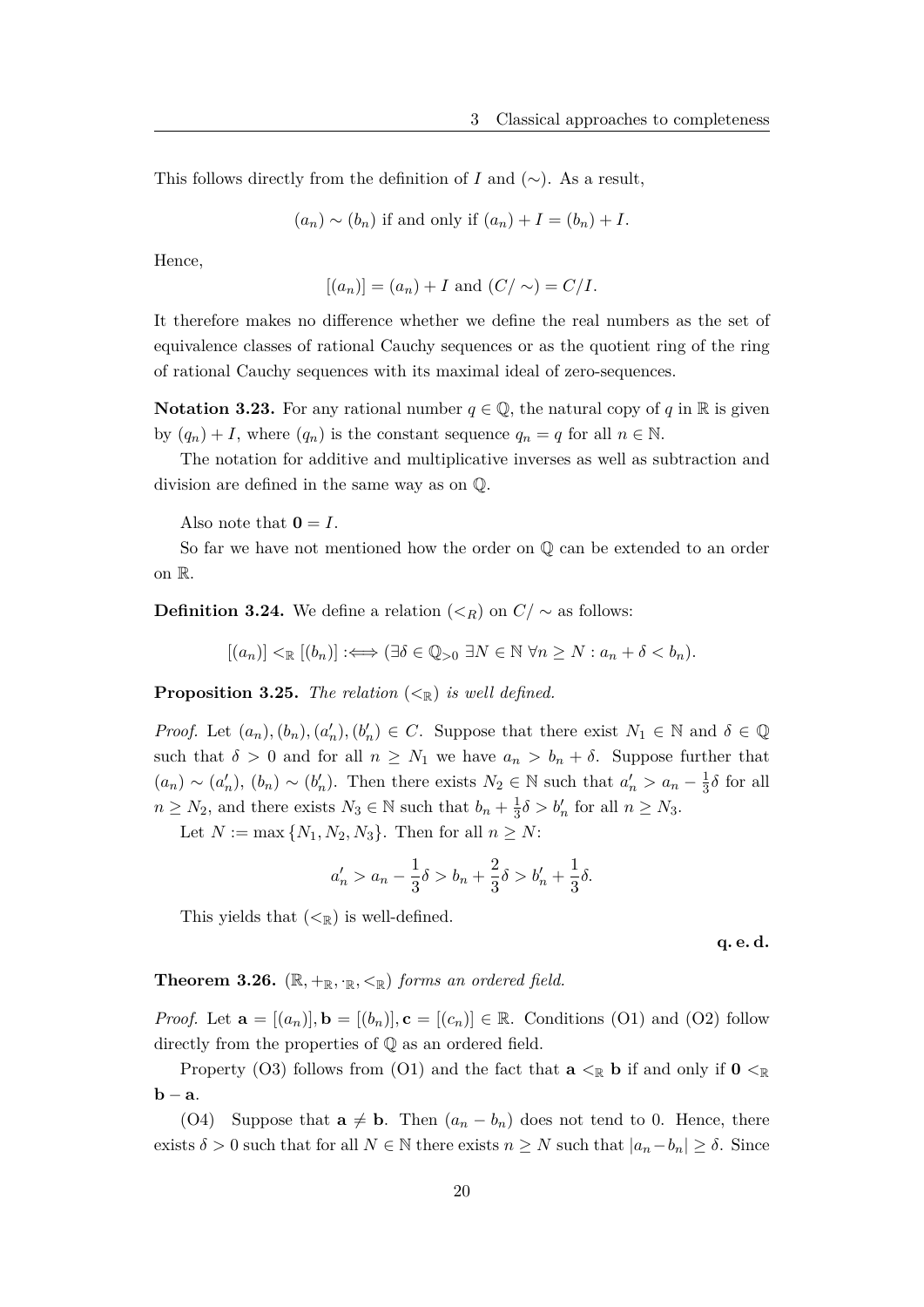$(a_n)$  and  $(b_n)$  are Cauchy sequences, there exist  $N_1, N_2 \in \mathbb{N}$  such that  $|a_n - a_m| < \frac{1}{3}$  $rac{1}{3}\delta$ for all  $n, m \ge N_1$  and  $|b_n - b_m| < \frac{1}{3}$  $\frac{1}{3}\delta$  for all  $n, m \geq N_2$ . Let  $N := \max\{N_1, N_2\}$ . Then there exists  $n \geq N$  such that  $(a_n - b_n) \geq \delta$  or  $(a_n - b_n) \leq -\delta$ . In the first case, for all  $m \geq N$ ,

$$
a_m > a_n - \frac{1}{3}\delta \ge b_n + \frac{2}{3}\delta > b_m + \frac{1}{3}\delta.
$$

Thus,  $\mathbf{a} >_{\mathbb{R}} \mathbf{b}$ .

In the second case, for all  $m \geq N$ ,

$$
a_m < a_n + \frac{1}{3}\delta \le b_n - \frac{2}{3}\delta < b_m + \frac{1}{3}\delta.
$$

Thus,  $\mathbf{a} \leq_{\mathbb{R}} \mathbf{b}$ . **q. e. d.** 

Now that we have shown that  $\mathbb R$  is an ordered field, we can consider  $\mathbb Q$  in the form of its natural embedding as a subset of  $\mathbb R$  and adopt the notation on  $\mathbb Q$ . The only property left to describe is completeness.

**Definition 3.27** (*Cauchy completeness*)**.** An ordered field *F* is *Cauchy complete* if *every Cauchy sequence in F converges to a unique limit in F.*

*Remark* 3.28. If *F* is a metric space, such as R with metric induced by the modulus function  $(| \nvert )$ , then the limit of a convergent sequence is automatically unique.

**Theorem 3.29.** *The Cantor real number system* R *is Cauchy complete.*

*Proof.* Let  $(\mathbf{a}_n)_n$  be a Cauchy sequence in R. For each  $n, m \in \mathbb{N}$ , let

$$
\left(a_m^{(n)}\right)_m
$$

be a representative of the equivalence class  $\mathbf{a}_n \in \mathbb{R}$ . That is,  $\left( a_m^{(n)} \right)$  $\frac{1}{m}$  is a Cauchy sequence in Q such that

$$
\mathbf{a}_n = \left[ \left( a_m^{(n)} \right)_m \right].
$$

Fix  $n \in \mathbb{N}$ . Since  $\left( a_m^{(n)} \right)$ is a rational Cauchy sequence, there exists  $\ell_n$  such that for all  $m, m' \geq \ell_n$ ,

$$
\left| a_m^{(n)} - a_{m'}^{(n)} \right| < \frac{1}{n}.\tag{3.7}
$$

Without loss of generality, we can assume that the sequence  $(\ell_n)$  is strictly increasing, as each  $\ell_n$  can be chosen arbitrarily large. Now construct a new sequence in  $\mathbb Q$  by

$$
(b_n)_n := \left(a_{\ell_n}^{(n)}\right)_n.
$$

We want to show that  $\mathbf{b} := [(b_n)_n]$  is a real number and the limit of  $(\mathbf{a}_n)$ .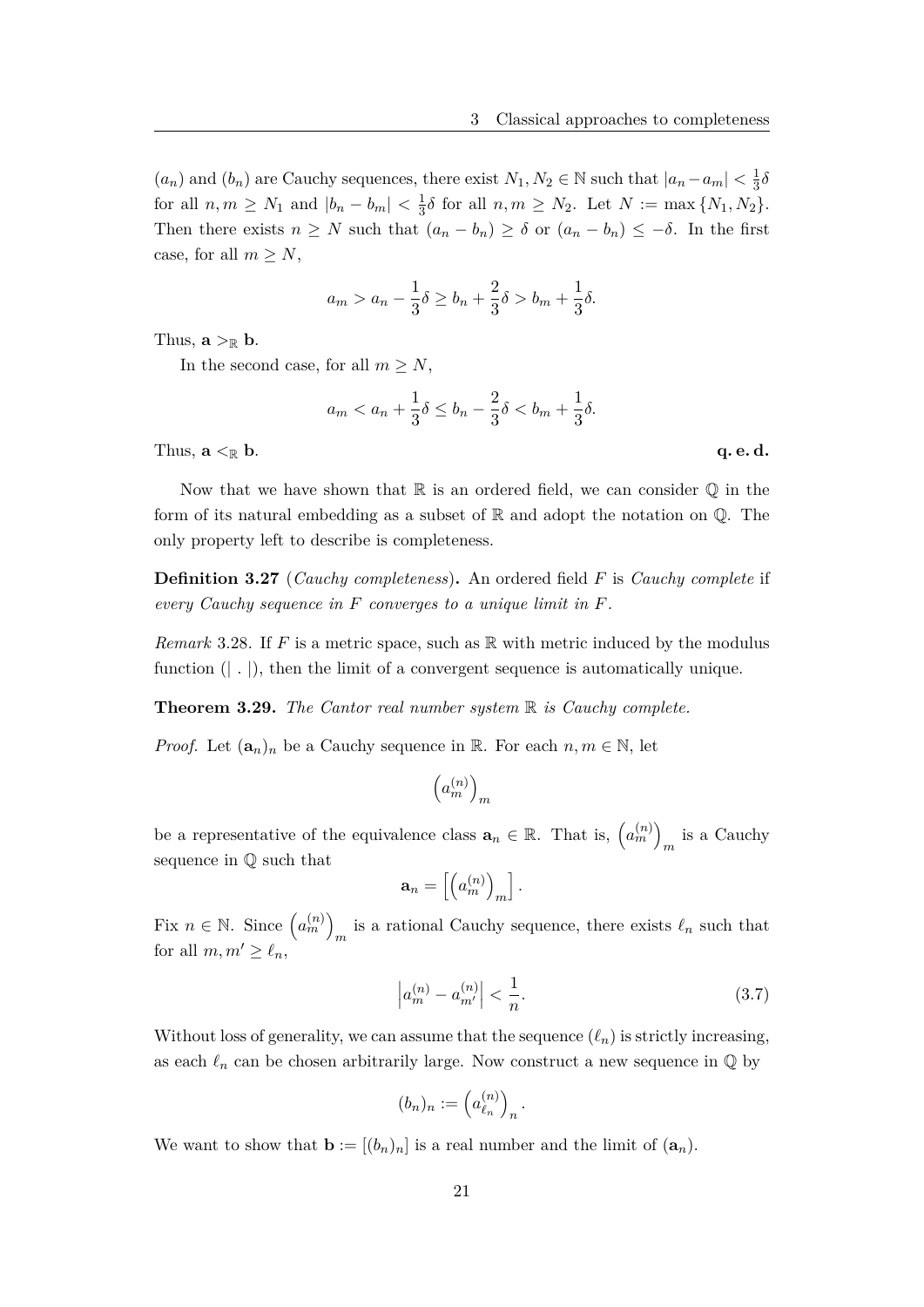First, we need to show that  $(b_n)_n$  is a Cauchy sequence. Let  $\varepsilon \in \mathbb{Q}_{>0}$  and  $\varepsilon_{\mathbb{R}}$  the corresponding real number. Choose  $N \in \mathbb{N}$  such that for all  $n, n' \geq N$ ,

$$
|\mathbf{a}_n-\mathbf{a}_{n'}|<_{\mathbb{R}} \frac{\varepsilon_{\mathbb{R}}}{2}.
$$

This implies that there exists  $M \in \mathbb{N}$  such that for all  $m \geq M$ ,

$$
\left| a_m^{(n)} - a_m^{(n')} \right| < \frac{\varepsilon}{2}.\tag{3.8}
$$

Choose a natural  $K \ge \max\left\{N, M, \frac{2}{\varepsilon}\right\}$ . Then for all  $k > k' \ge K$ ,

$$
|b_k - b_{k'}| = |a_{\ell_k}^{(k)} - a_{\ell_{k'}}^{(k')}|
$$
  
\n
$$
\leq |a_{\ell_k}^{(k)} - a_{\ell_k}^{(k')}| + |a_{\ell_k}^{(k')} - a_{\ell_{k'}}^{(k')}|.
$$

Since  $\ell_k \geq k > K \geq M$  and  $k, k' \geq K \geq N$ , it follows by (3.8) that

$$
\left|a_{\ell_k}^{(k)}-a_{\ell_k}^{(k')}\right|<\frac{\varepsilon}{2}.
$$

As  $(\ell_n)$  is strictly increasing,  $\ell_k > \ell_{k'}$ . It follows by (3.7) that

$$
\left|a_{\ell_k}^{(k')} - a_{\ell_{k'}}^{(k')} \right| < \frac{1}{k'} \le \frac{1}{K} \le \frac{\varepsilon}{2}.
$$

Hence,

$$
|b_k - b_{k'}| < \varepsilon
$$

for all  $k > k' \geq K$ . So  $(b_n)_n$  is a Cauchy sequence.

Now consider the sequence  $(|\mathbf{a}_n - \mathbf{b}|)_n$ . Fix  $n \in \mathbb{N}$ . Then

$$
|\mathbf{a}_n - \mathbf{b}| = \left[ \left( \left| a_m^{(n)} - a_{\ell_n}^{(n)} \right| \right)_m \right].
$$

Since for all  $m \geq \ell_n$ ,

$$
\left|a_m^{(n)}-a_{\ell_n}^{(n)}\right| < \frac{1}{n} = \frac{2}{n} - \frac{1}{n},
$$

we obtain

$$
|\textbf{a}_n-\textbf{b}|=\left[\left(\left|a_m^{(n)}-a_{\ell_n}^{(n)}\right|\right)_m\right]<_{\mathbb{R}}\frac{2}{n}.
$$

Letting  $n \to \infty$ , we obtain that  $(|\mathbf{a}_n - \mathbf{b}|)$  is a zero-sequence in R. Hence,

$$
\lim_{n\to\infty} \mathbf{a}_n = \mathbf{b}.
$$

**q. e. d.**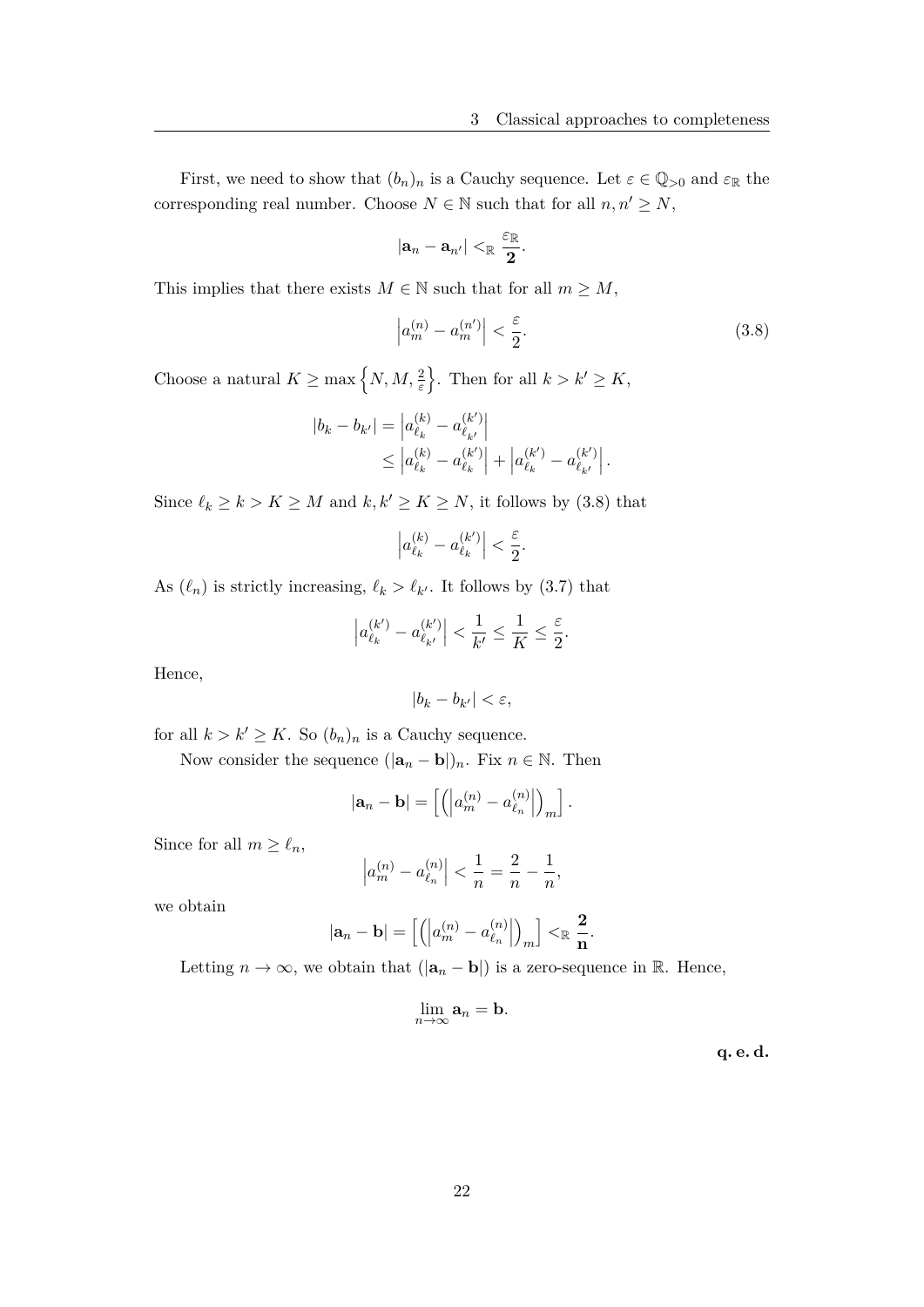## **4 A non-standard approach**

Generally a non-standard extension of a linearly ordered algebraic structure *A* is a new algebraic structure <sup>∗</sup>*A* which satisfies the same axioms as *A* but also contains an "infinitely large" element. If we call  $\mathcal{A}$  the natural embedding of *A* in  $^*A$ , this means that <sup>\*</sup>*A* contains an element  $\omega$  being greater than any element in  $\alpha$ <sup>*A*</sup>. For semirings, rings and fields, this existence of an infinite element does not contradict any of the other axioms. Therefore a non-standard model exists. As the non-standard model satisfies the same axioms as the standard one, a non-standard ring also contains  $-\omega$ , which is smaller than any standard element, and a field contains  $\omega^{-1}$ , which is closer to zero than any non-zero standard element.

There are different ways of constructing non-standard sets. One way is based on *Internal Set Theory*, which is introduced by Nelson in [11]. Internal Set Theory starts with the axioms of Zermelo–Fraenkel set theory with the Axiom of Choice (ZFC) plus a new (undefined) unary predicate "standard" and three additional axiom schemes — *transfer principle, principle of idealisation, principle of standardization*. The transfer priciple states that every statement in first-order logic which holds for a standard set also holds for its non-standard model.

However, Internal Set Theory is more abstract, applicable more generally and thus more powerful than what we need for our purposes. We will concentrate on the construction of the set of hyperrational and later hyperreal numbers using the means which we have established so far, plus a new set theoretical construct called *ultrafilter*. This construction is also called an *ultrapower construction*. It is mainly inspired by Stroyan and Luxemburg [16]. Different approaches are contrasted in further depth in Laugwitz [10].

## **4.1 Ultrafilters**

Initially, we need to introduce the notion of a *free ultrafilter* on an infinite set. We will firstly do this axiomatically and then demonstrate a non-constructive proof for the existence of a free ultrafilter. We use the axioms and terminology for free filters as used in both Zelenyuk [17] and [16].

**Definition 4.1.** Let *J* be an infinite set. A set  $\mathcal{U} \subseteq \mathcal{P}(J)$  is called a *(proper) filter* on *J* provided:

$$
J \in \mathcal{U} \text{ and } \emptyset \notin \mathcal{U} \quad (properties), \tag{4.1}
$$

if 
$$
A, B \in \mathcal{U}
$$
, then  $A \cap B \in \mathcal{U}$  (finite intersection property), (4.2)

if 
$$
A \in \mathcal{U}
$$
 and  $A \subseteq B \subseteq J$ , then  $B \in \mathcal{U}$  (superset property). (4.3)

A filter is called an *ultrafilter* if it is a *maximal filter*, that is, it is not properly contained in any other filter on *J*.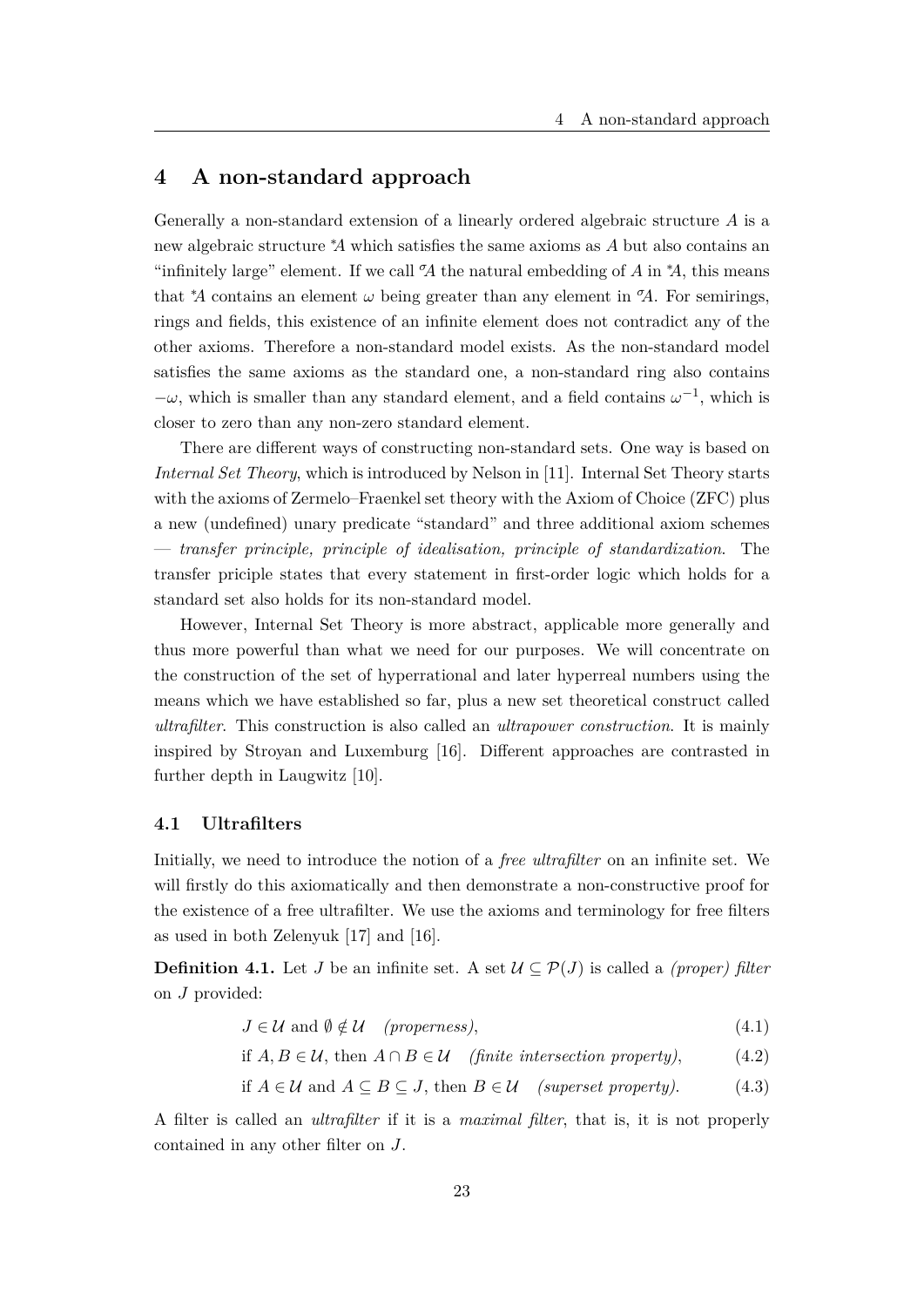It is called *free* (or *non-principal*) provided:

If 
$$
A \in \mathcal{U}
$$
, then A is infinite. (4.4)

In the following we will only consider proper filters on an infinite set *J*.

The first proof of the existence of a free ultrafilter by Tarski dates back to 1930 (see [13] p. 53) and strongly depends on the Axiom of Choice in the form of Zorn's Lemma. We will prove the existence of a free ultrafilter by firstly constructing a free filter and then extending it to a free ultrafilter using the same method as in the proof of the Ultrafilter Theorem ([17] Proposition 2.5).

**Definition 4.2.** The free filter defined by

 $\text{Fr}(J) := \{A \in \mathcal{P}(J) \mid (J \setminus A) \text{ is finite}\}\$ 

is called the *Fréchet filter* on *J*.

Showing that  $\text{Fr}(J)$  is indeed a free filter is an easy exercise.

**Lemma 4.3.** *Every filter containing the Fréchet filter is free.*

*Proof.* Let B be an ultrafilter such that  $\text{Fr}(J) \subseteq \mathcal{B}$ . If B contained a finite set D, then since  $J \setminus D \in \text{Fr}(J) \subseteq \mathcal{B}$ , we would obtain  $\mathcal{B} \ni (J \setminus D) \cap D = \emptyset$ , contradicting properness. Hence,  $\beta$  is free.  $q, e, d$ .

**Theorem 4.4** (*Ultrafilter Theorem*)**.** *Assuming the Axiom of Choice,* Fr(*J*) *can be extended to a free ultrafilter.*

*Proof.* Let

$$
\mathcal{A} := \{ \mathcal{F} \subseteq \mathcal{P}(J) \mid \text{Fr}(J) \subseteq \mathcal{F} \text{ and } \mathcal{F} \text{ is a filter} \}.
$$

Let  $\mathcal{B} \subseteq \mathcal{A}$  be any chain, and consider  $\bigcup \mathcal{B}$ .

Clearly,  $\text{Fr}(J) \subseteq \bigcup \mathcal{B}$ . So  $J \in \mathcal{B}$ . Also  $\emptyset \notin \bigcup \mathcal{B}$ , as the empty set is not contained in any set in  $\beta$ .

Since  $\beta$  is a chain,  $\bigcup \beta$  trivially satisfies the superset property.

Let  $A, B \in \bigcup \mathcal{B}$ . As  $\mathcal{B}$  is a chain, there exists a filter  $\mathcal{X} \in \mathcal{B}$  such that  $A, B \in \mathcal{X}$ . Hence,  $A \cap B \in \mathcal{X} \subseteq \bigcup \mathcal{B}$ . So  $\bigcup \mathcal{B}$  has the finite intersection property.

Hence,  $\bigcup \mathcal{B}$  is a filter containing  $\text{Fr}(J)$ , whence  $\bigcup \mathcal{B} \in \mathcal{A}$ .

By Zorn's Lemma (see Theorem A.7),  $\mathcal A$  contains a maximal element  $\mathcal M$ , which is thus an ultrafilter.

Finally, as M contains  $Fr(J)$ , it is a free ultrafilter by Lemma 4.3.

**q. e. d.**

An equivalent condition for maximality is given by the next theorem. We will, however, only present one direction of the implication exploiting Proposition 2.3 from [17].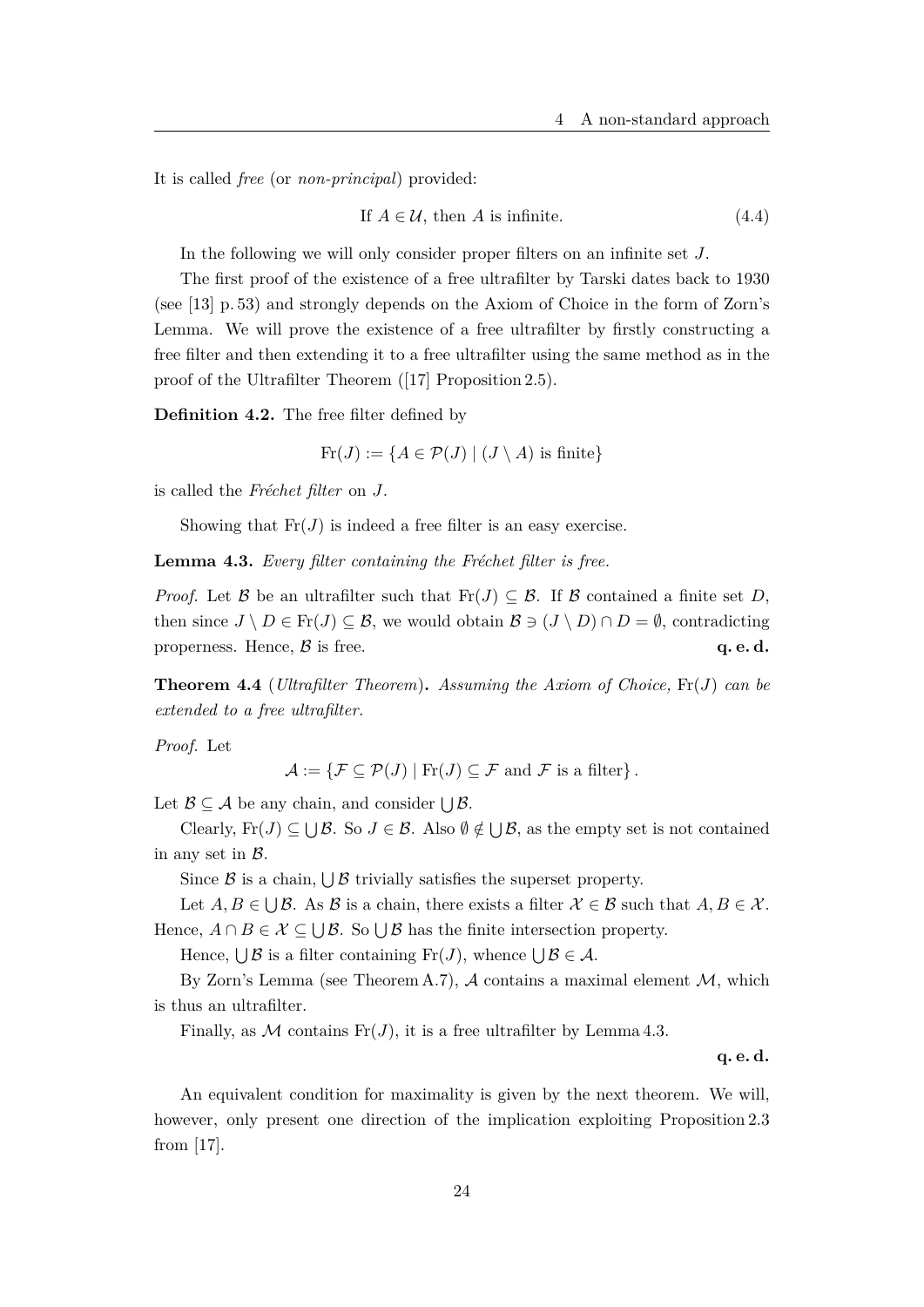**Theorem 4.5.** *An ultrafilter* U *has the following property:*

If 
$$
A \in \mathcal{P}(J)
$$
, then either  $A \in \mathcal{U}$  or  $J \setminus A \in \mathcal{U}$ . (4.5)

*Proof.* Let  $A \in \mathcal{P}(J)$ .

*Case 1:* There exists  $B \in \mathcal{U}$  such that  $B \cap A = \emptyset$ . Then  $B \subseteq J \setminus A \subseteq J$ . Hence, by the superset property,  $J \setminus A \in \mathcal{U}$ .

*Case 2:* For every  $B \in \mathcal{U}$ , we have  $B \cap A \neq \emptyset$ . Let  $\mathcal{F} \in \mathcal{P}(J)$  be defined as the family of non-empty subsets

$$
\mathcal{F} := \{ C \in \mathcal{P}(J) \mid \exists B \in \mathcal{U} : B \cap A \subseteq C \}.
$$

It clearly has the superset property.

For any  $C_1, C_2 \in \mathcal{F}$ , there exist  $B_1, B_2 \in \mathcal{U}$  such that  $C_1 \supseteq B_1 \cap A$  and  $C_2 \supseteq B_2 \cap A$ . Thus,

$$
C_1 \cap C_2 \supseteq \underbrace{(B_1 \cap B_2)}_{\in \mathcal{U}} \cap A.
$$

Hence,  $C_1 \cap C_2 \in \mathcal{F}$ . So  $\mathcal{F}$  has the finite intersection property.

Consequently,  $\mathcal F$  is a filter.

Clearly,  $\mathcal{U} \subseteq \mathcal{F}$  and  $A \in \mathcal{F}$ . Since  $\mathcal{U}$  is not properly contained in any other filter, it follows  $\mathcal{U} = \mathcal{F}$ , and thus  $A \in \mathcal{U}$ .

**q. e. d.**

Later on, we will refer to property (4.5) as maximality of the ultrafilter.

*Remark* 4.6*.* At the point where we use Zorn's Lemma, which is equivalent to the Axiom of Choice, the proof of the existence of a free ultrafilter becomes nonconstructive. Hence, we do not obtain any information about any further properties other than the ones which we can directly derive from the axioms it satisfies. As the definition of hyperrationals only depends on the existence of a free ultrafilter, this does not lead to any complications.

### **4.2 Hyperrationals**

First we specify the infinite set *J* to be the set of natural numbers  $\mathbb N$ . Let  $\mathcal U$  be an ultrafilter on  $\mathbb{N}$ , and  $\mathbb{Q}^{\mathbb{N}}$  the set of rational sequences.

**Definition 4.7.** We define a relation on  $\mathbb{O}^{\mathbb{N}}$  by

$$
(a_n) \sim (b_n) :\iff \{n \mid a_n = b_n\} \in \mathcal{U}.
$$

**Proposition 4.8.** *The relation* ∼ *defines an equivalence relation.*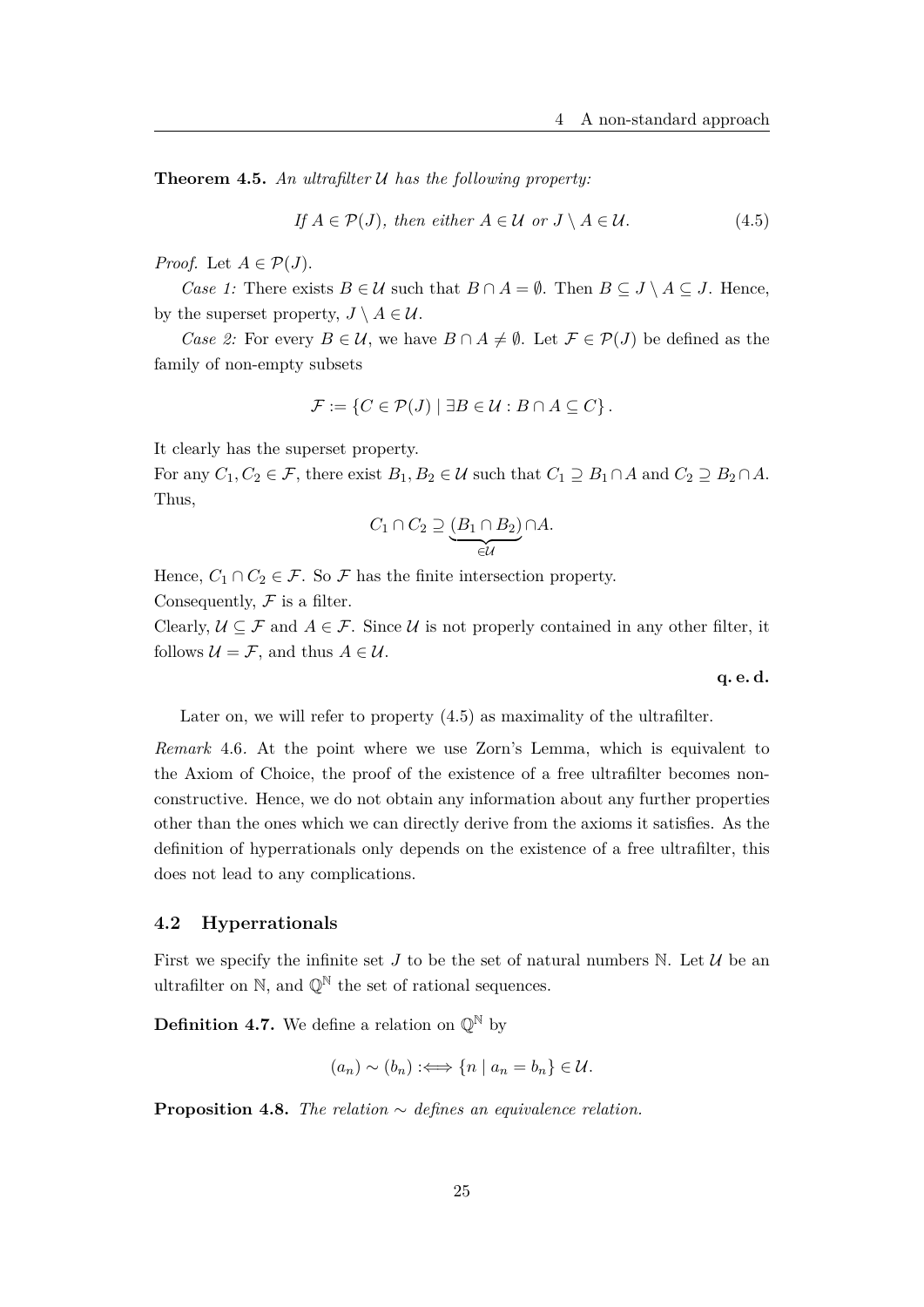*Proof.* Let  $(a_n)$ ,  $(b_n)$ ,  $(c_n) \in \mathbb{O}^{\mathbb{N}}$ .

 $(Reflexivity) \{n \mid a_n = a_n\} = \mathbb{N} \in \mathcal{U}$ , so  $(a_n) \sim (a_n)$ .

*(Symmetry)* Suppose that  $(a_n) \sim (b_n)$ . Then  $\{n \mid b_n = a_n\} = \{n \mid a_n = b_n\} \in \mathcal{U}$ . So  $(b_n) \sim (a_n)$ .

*(Transitivity)* Suppose that  $(a_n) \sim (b_n)$  and  $(b_n) \sim (c_n)$ . Then

$$
\{n \mid a_n = c_n\} \supseteq \{n \mid a_n = c_n \land b_n = c_n\}
$$

$$
= \{n \mid a_n = b_n \land b_n = c_n\}
$$

$$
= \underbrace{\{n \mid a_n = b_n\}}_{\in \mathcal{U}} \cap \underbrace{\{n \mid b_n = c_n\}}_{\in \mathcal{U}}
$$

Because of the finite intersection and superset property of U, we obtain  $\{n \mid a_n = c_n\} \in$  $U.$  So  $(a_n) \sim (c_n)$ . **q. e. d.** 

If  $(a_n) \sim (b_n)$ , we say that the sequences are *U*-equivalent.

**Definition 4.9.** The set of *hyperrational numbers* <sup>∗</sup>Q is defined as the set of all equivalence classes of rational sequences under the equivalence relation  $(\sim)$ :

$$
{}^*\mathbb{Q}:=\mathbb{Q}^{\mathbb{N}}/\sim.
$$

**Definition 4.10.** Addition, multiplication and an order relation on <sup>∗</sup>Q are defined as follows:

$$
[(a_n)] +_* [(b_n)] := [(a_n + b_n)] \tag{4.6}
$$

$$
[(a_n)] \cdot_* [(b_n)] := [(a_n \cdot b_n)] \tag{4.7}
$$

$$
[(a_n)] <_* [(b_n)] :\Longleftrightarrow \{n \mid a_n < b_n\} \in \mathcal{U}
$$
\n
$$
(4.8)
$$

**Proposition 4.11.** *Addition and multiplication on* <sup>∗</sup>Q *are well-defined.*

*Proof.* First consider addition. Let  $(a_n)$ ,  $(a'_n)$ ,  $(b_n)$ ,  $(b'_n) \in \mathbb{Q}^{\mathbb{N}}$  such that  $(a_n) \sim (a'_n)$ and  $(b_n) \sim (b'_n)$ . We need to show that  $(a_n + b_n) \sim (a'_n + b'_n)$ . Since  $\{n \mid a_n = a'_n\} \in \mathcal{U}$ and  $\{n \mid b_n = b'_n\} \in \mathcal{U}$ , also  $\{n \mid a_n = a'_n\} \cap \{n \mid b_n = b'_n\} \in \mathcal{U}$  by the finite intersection property. Hence,

$$
\{n \mid a_n + b_n = a'_n + b'_n\} \supseteq \{n \mid a_n = a'_n\} \cap \{n \mid b_n = b'_n\} \in \mathcal{U}.
$$

By the superset property,  $(a_n + b_n) \sim (a'_n + b'_n)$ .

One can give a similar proof for multiplication. **q. e. d.** 

**Proposition 4.12.** *The order relation*  $\lt_*$  *is well-defined.*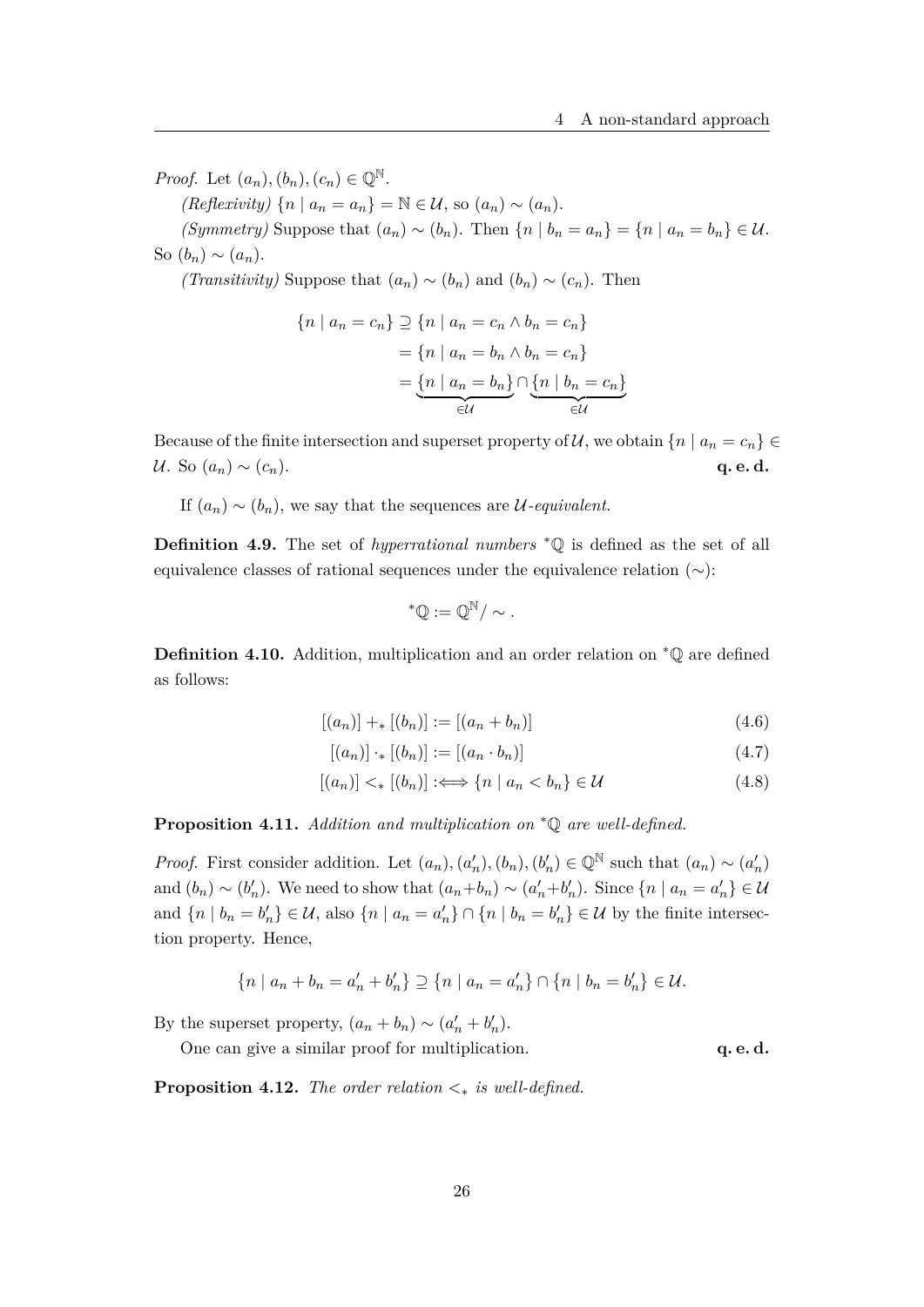*Proof.* Let  $(a_n), (a'_n), (b_n), (b'_n) \in \mathbb{Q}^{\mathbb{N}}$  such that  $(a_n) \sim (a'_n)$  and  $(b_n) \sim (b'_n)$ . Suppose that  $\{n \mid a_n < b_n\} \in \mathcal{U}$ . Then

$$
\{n \mid a'_n < b'_n\} \supseteq \{n \mid a_n < b_n \land a_n = a'_n \land b_n = b'_n\}
$$
\n
$$
= \underbrace{\{n \mid a_n < b_n\}}_{\in \mathcal{U}} \cap \underbrace{\{n \mid a_n = a'_n\}}_{\in \mathcal{U}} \cap \underbrace{\{n \mid b_n = b'_n\}}_{\in \mathcal{U}}
$$
\n
$$
\in \mathcal{U},
$$

and hence  $\{n \mid a'_n < b'_n\} \in U$  by the finite intersection and superset properties. **q. e. d.**

*Remark* 4.13*.* Since we cannot make a statement about the uniqueness of a free ultrafilter  $U$ , the set  $*$ © might not be uniquely defined. We will, however, refer to <sup>∗</sup>Q as *the* set of hyperrationals, since all of the properties of ultrafilters used to prove properties of <sup>∗</sup>Q are derived from the axioms for free ultrafilters and will therefore not lead to imprecise statements.

**Notation 4.14.** We now denote hyperrationals of the form  $[(a_n)]$  where  $(a_n)$  is a constant sequence  $a_n = c$  for some  $c \in \mathbb{Q}$  by  $c_{\sigma}$ . The natural standard copy of  $\mathbb{Q}$  in <sup>∗</sup>Q by this identification is denoted by *<sup>σ</sup>*Q.

The one additional axiom extending the rational numbers to the hyperrational numbers states the existence of an element  $\omega \in \mathcal{L}(\mathbb{Q})$  which is strictly greater than any standard rational number. We can, for example, define  $\omega$  as

$$
\omega := [(\omega_n)],
$$

where  $\omega_n = n$ .

In order to show that <sup>∗</sup>Q satisfies all the axioms for a field, we use a trick similar to the one used for our construction of the Cantor real number system, namely, to express <sup>∗</sup>Q as a quotient ring with its maximal ideal which consists of all elements equivalent to the zero-element of the ring.

First note that  $\mathbb{Q}^{\mathbb{N}}$  is a ring. Consider the following subset of  $\mathbb{Q}^{\mathbb{N}}$ :

$$
\left\{ (a_n) \in \mathbb{Q}^{\mathbb{N}} \middle| (a_n) \sim 0 \right\}.
$$

This is infact the set  $0_{\sigma}$ , the equivalence class of the constant zero-sequence.

That  $0_{\sigma}$  is an ideal follows directly from the finite intersection and superset property of U. So  $\mathbb{Q}^{\mathbb{N}}/0_{\sigma}$  is a ring. Again, we will demonstrate the existence of multiplicative inverses.

**Proposition 4.15.** *For every*  $(p_n) \in \mathbb{Q}^{\mathbb{N}}$  *such that*  $(p_n) \nsim 0_{\sigma}$  *there exists*  $(q_n) \in \mathbb{Q}^{\mathbb{N}}$ *such that*  $(p_n \cdot q_n) \sim 1_{\sigma}$ .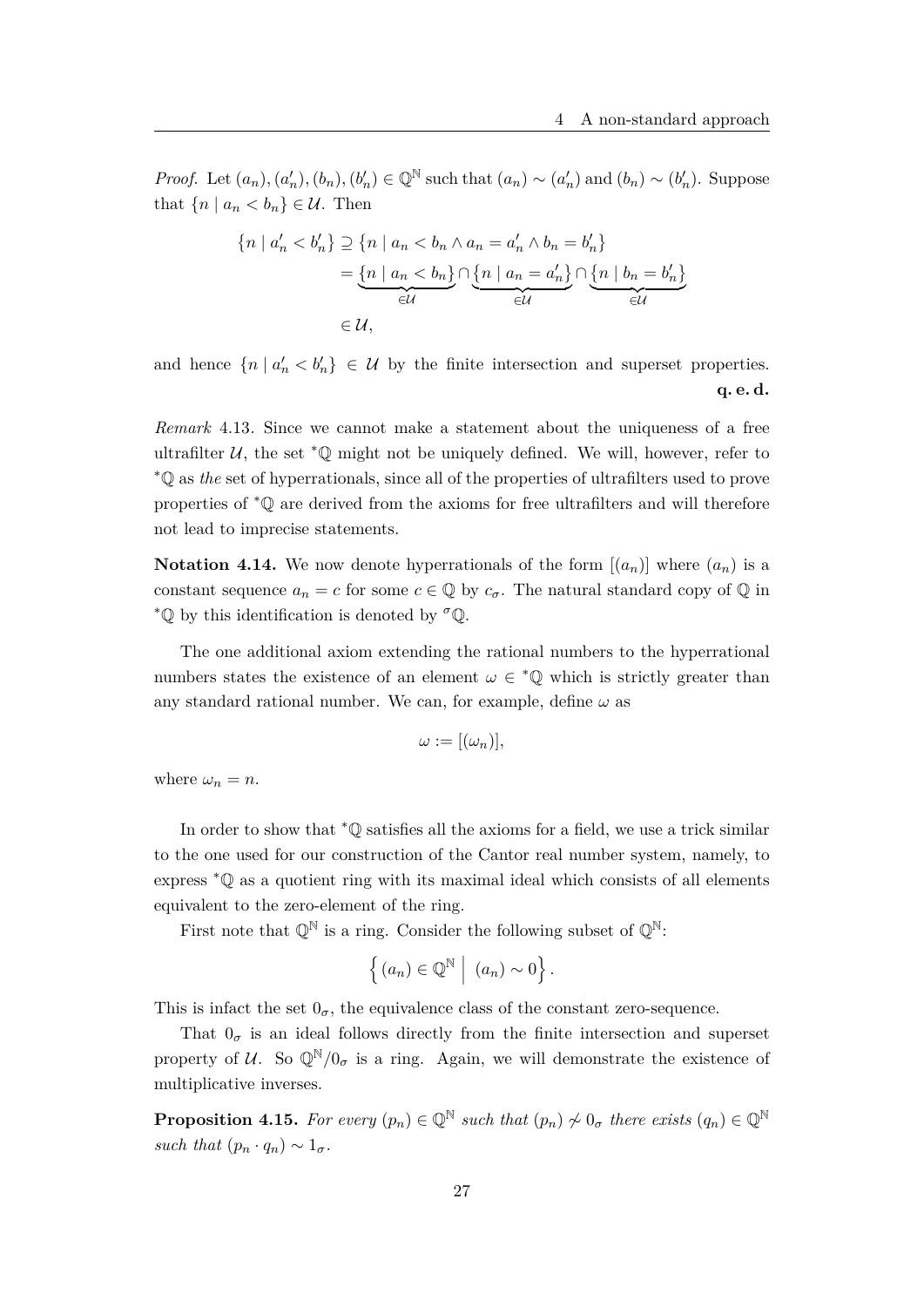*Proof.* Let  $(p_n) \in \mathbb{Q}^{\mathbb{N}}$  such that  $(p_n) \nsim 0_{\sigma}$ . Then  $\{n \mid p_n = 0\} \notin \mathcal{U}$ . By the maximality of  $U$ ,  $\{n \mid p_n \neq 0\} = \mathbb{N} \setminus \{n \mid p_n = 0\} \in U$ . Let  $(q_n) \in \mathbb{Q}^{\mathbb{N}}$  be defined by

$$
q_n := \begin{cases} \frac{1}{p_n} & \text{if } p_n \neq 0, \\ 0 & \text{if } p_n = 0. \end{cases}
$$

Then  $\{n \mid p_n \cdot q_n = 1\} = \{n \mid p_n \neq 0\} \in \mathcal{U}$ . Hence,  $(p_n \cdot q_n) \sim 1_{\sigma}$ . **q. e. d.** 

We denote the multiplicative inverse of  $\alpha \in {}^*\mathbb{Q} \setminus \{0_\sigma\}$  by  $\alpha^{-1}$ .

**Corollary 4.16.**  $({}^*\mathbb{Q}, +_*, \cdot_*)$  *is a field.* 

*Proof.* Two sequences in  $\mathbb{Q}^{\mathbb{N}}$  are U-equivalent if and only if they differ by a sequence which is  $U$ -equivalent to the constant zero-sequence. Hence,

$$
^{\ast }\mathbb{Q}=(\mathbb{Q}^{\mathbb{N}}/\sim )=\mathbb{Q}^{\mathbb{N}}/0_{\sigma }.
$$

By Proposition 4.15, <sup>∗</sup>ℚ is a field. **q. e. d.** 

**Proposition 4.17.** ( <sup>∗</sup>Q*,* +∗*,* ·∗*, <*∗) *forms an ordered field.*

*Proof.* Conditions (O1) and (O2) result directly from the order properties of Q.

(O3) Let  $(a_n), (b_n), (c_n) \in \mathbb{Q}^{\mathbb{N}}$  such that  $[(a_n)] \leq_* [(b_n)]$  and  $[(b_n)] \leq_* [(c_n)]$ . Then

$$
\{n \mid a_n < c_n\} \supseteq \{n \mid a_n < b_n \land b_n < c_n\} \\
= \{n \mid a_n < b_n\} \cap \{n \mid b_n < c_n\} \in \mathcal{U}.
$$

Hence, by the superset property,  $\{n \mid a_n < c_n\} \in \mathcal{U}$ .

(O4) Let  $(a_n)$ ,  $(b_n) \in \mathbb{Q}^{\mathbb{N}}$  such that  $[(a_n)] \neq [(b_n)]$ . Then  $\{n \mid a_n = b_n\} \notin \mathcal{U}$ . So

$$
\{n \mid a_n \neq b_n\} = \mathbb{N} \setminus \{n \mid a_n = b_n\} \in \mathcal{U}.
$$

Hence,

$$
\{n \mid a_n \neq b_n\} = \{n \mid a_n < b_n \lor a_n > b_n\}
$$
  
= 
$$
\{n \mid a_n < b_n\} \mathring{\cup} \{n \mid a_n > b_n\} \in \mathcal{U}.
$$

At least one of the two sets of that union must be infinite. Suppose that  $\{n \mid (a_n < b_n)\}\$ is infinite. If  $\{n \mid (a_n < b_n)\}\in \mathcal{U}$ , then  $[(a_n)] <_* [b_n]$ . Otherwise, by maximality and finite intersection property of  $\mathcal{U}$ ,

$$
(\mathbb{N} \setminus \{n \mid (a_n < b_n)\}) \cap \{n \mid a_n \neq b_n\} = \{n \mid a_n > b_n\} \in \mathcal{U}.
$$

In that case,  $[(a_n)] >_* [(b_n)]$ .

A similar argument can be applied if  $\{n \mid a_n > b_n\}$  is infinite. **q. e. d.**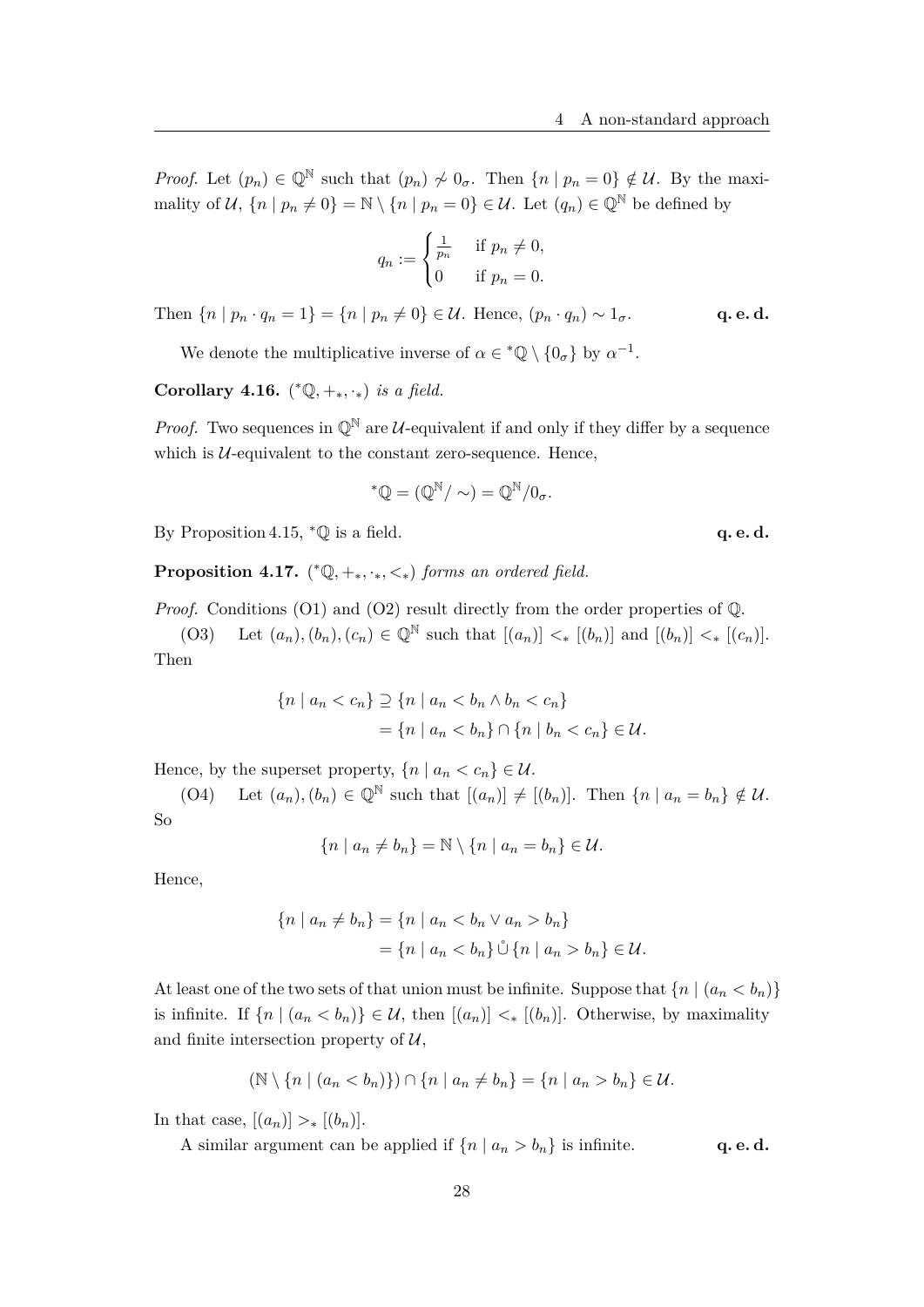We have established the ordered field of hyperrationals <sup>∗</sup>Q with an infinite element  $\omega$ . Because of the existence of infinitely large and small elements, this field has members which we do not want in the real numbers. In the next section we will show how we can "reduce" the number of elements using, again, equivalence classes.

## **4.3 Completeness through a quotient ring**

Let  $\mathcal O$  be the ring of *finite* hyperrationals, i.e. the following set:

$$
\mathcal{O} := \{ \alpha \in {}^*\mathbb{Q} \mid \exists q_\sigma \in {}^\sigma \mathbb{Q} : |\alpha| <_* q_\sigma \}.
$$

We will continue working with  $\mathcal O$  so that we do not have to deal with infinitely large hyperrationals.

Next we need to consider hyperrationals which are infinitely close to each other, as we do not want  $\mathbb R$  to contain such elements. This can be done with an equivalence relation. We will, however, start directly by defining an ideal consisting of the infinitely small hyperrationals (*infinitesimals*) and 0*σ*:

$$
\mathcal{I} := \{ \alpha \in {}^*\mathbb{Q} \mid \forall q_\sigma \in {}^\sigma\mathbb{Q} \setminus \{0_\sigma\} : |\alpha| <_* |q_\sigma| \}.
$$

Eventually the real numbers will be defined as the quotient ring of  $\mathcal O$  with  $\mathcal I$ . This quotient ring exists if  $\mathcal O$  is a ring and  $\mathcal I$  is an ideal.

**Proposition 4.18.**  $\mathcal{O}$  *is an ordered subring of*  $*$  $\mathbb{O}$ *.* 

*Proof.* To show that  $\mathcal O$  is a subring of  $^*\mathbb Q$ , we only need to check that  $\mathcal O$  contains  $1_{\sigma}$ and is closed under multiplication and subtraction.  $1_{\sigma}$  is in  $^{\sigma}$ Q and is thus finite.

Let  $\alpha, \beta \in \mathcal{O}$ . Then there exist  $q_{\sigma}, p_{\sigma} \in {}^{\sigma} \mathbb{Q} \setminus \{0_{\sigma}\}\$  such that  $|\alpha| \leq_{*} q_{\sigma}$  and  $|\beta| <_* p_{\sigma}$ . Hence,

$$
|\alpha \cdot_* \beta| = |\alpha| \cdot_* |\beta| < q_\sigma \cdot_* p_\sigma \in {}^\sigma \mathbb{Q} \setminus \{0_\sigma\},
$$

and

$$
|\alpha - * \beta| \leq_* |\alpha| +_* |\beta| <_* q_\sigma + p_\sigma \in {}^\sigma \mathbb{Q} \setminus \{0_\sigma\}.
$$

Hence,  $\alpha \cdot_{*} \beta$  and  $\alpha -_{*} \beta$  lie in  $\mathcal{O}$ . **q. e. d.** 

**Proposition 4.19.**  $\mathcal{I}$  *is an ideal of*  $\mathcal{O}$ *.* 

*Proof.* Let  $\alpha, \beta \in \mathcal{I}$  and  $\gamma \in \mathcal{O}$ , and let  $q_{\sigma} \in {}^{\sigma} \mathbb{Q} \setminus \{0_{\sigma}\}\$ . Then

$$
|\alpha| <_* \frac{|q_\sigma|}{2_\sigma},
$$

and

$$
|\beta| <_* \frac{|q_\sigma|}{2_\sigma}.
$$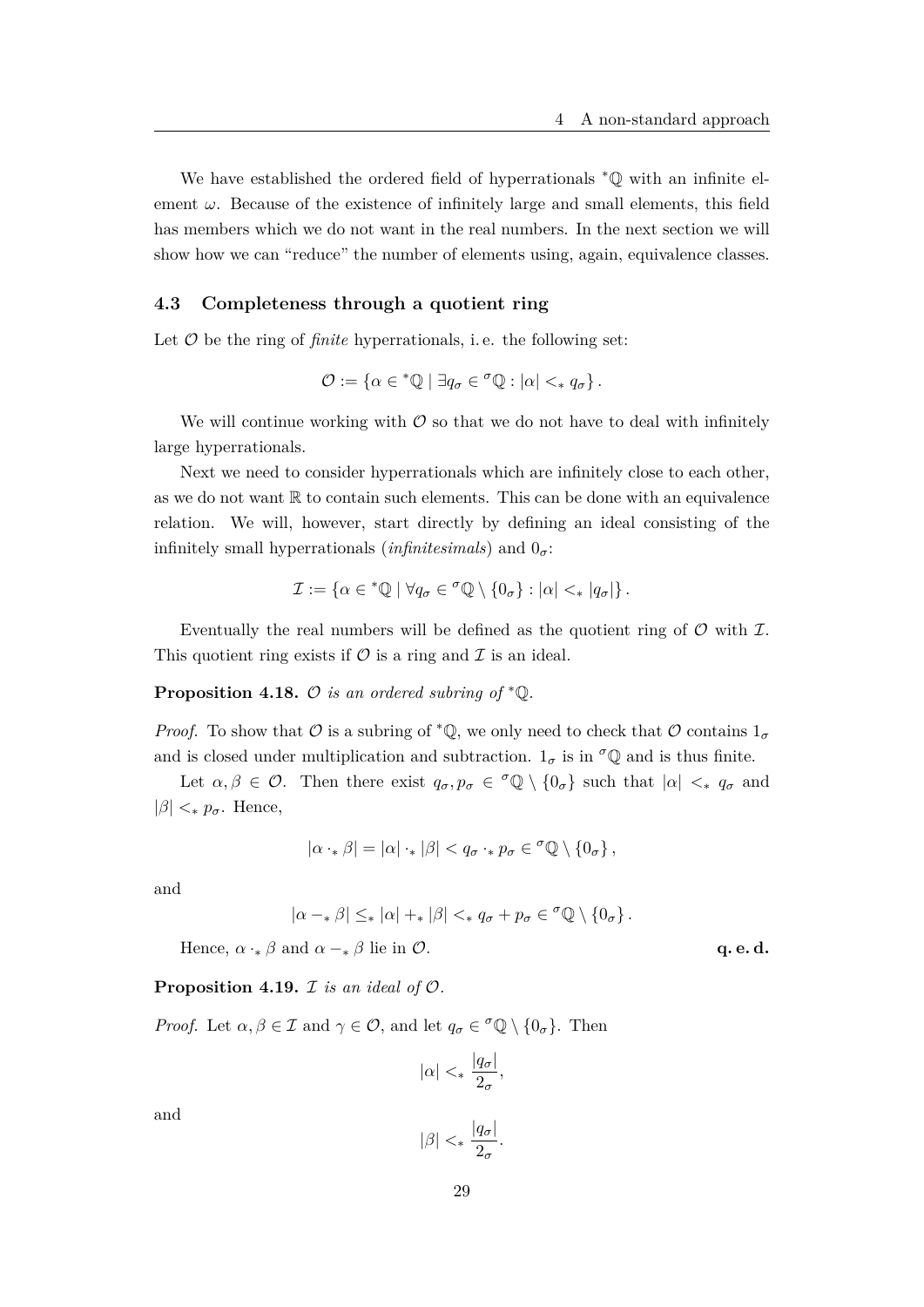So

$$
|\alpha + \beta| \leq_* |\alpha| + |\beta| <_* |q_\sigma|.
$$

Moreover, there exists  $p_{\sigma} \in {}^{\sigma} \mathbb{Q}_{>0}$  such that  $|\gamma| \leq_{*} p_{\sigma}$ . Since  $p_{\sigma} >_* 0_{\sigma}$ , its inverse  $p_{\sigma}^{-1}$  exists and lies in  $\sigma_{\mathbb{Q}_{>0}}$ . So

$$
\frac{|q_{\sigma}|}{p_{\sigma}} \in {}^{\sigma} \mathbb{Q} \setminus \{0_{\sigma}\}.
$$

Hence,

$$
|\gamma \cdot_* \alpha| = |\gamma| \cdot_* |\alpha| <_* p_\sigma \cdot_* \frac{|q_\sigma|}{p_\sigma} = |q_\sigma|.
$$

Thus,  $\alpha +_{*} \beta$  and  $\gamma \cdot_{*} \alpha$  lie in *I*. **q. e. d.** 

#### **Proposition 4.20.** O*/*I *forms a field.*

*Proof.* It is enough to show that every element in  $\mathcal{O} \setminus \mathcal{I}$  has a multiplicative inverse in O.

Let  $\zeta \in \mathcal{O} \setminus \mathcal{I}$ . Then  $\zeta \neq 0_{\sigma}$ . Suppose that  $\zeta >_* 0_{\sigma}$ . Then  $\zeta^{-1}$  exists in  $^*\mathbb{Q}_{>0}$ . Moreover, there exist  $p_{\sigma}, q_{\sigma} \in {}^{\sigma} \mathbb{Q}_{>0}$  such that

$$
p_{\sigma} <_{\ast} \zeta <_{\ast} q_{\sigma}.
$$

Hence,

$$
p_{\sigma}^{-1} <_{*} \zeta^{-1} <_{*} q_{\sigma}^{-1},
$$

which implies  $\zeta^{-1} \in \mathcal{O} \setminus \mathcal{I}$ .

A similar argument applies if  $\zeta \leq_{*} 0_{\sigma}$ . **q. e. d.** 

**Definition 4.21.** Define the field of real numbers  $\mathbb{R}$  as the quotient ring

$$
\mathbb{R}:=\mathcal{O}/\mathcal{I}.
$$

Addition and multiplication are induced by the ring  $\mathcal{O}$ . An order relation on  $\mathbb R$ is given by

$$
\alpha + \mathcal{I} <_{\mathbb{R}} \beta + \mathcal{I} \iff (\alpha <_{*} \beta \ \land \ \alpha + I \neq \beta + I).
$$

A proof that  $\mathbb R$  is ordered can be found in Davis [1] Chapter 2, Theorem 1.8. The embedding of Q into R is given by  $q \mapsto q_{\sigma} + \mathcal{I}$ . Again, this preserves the properties of Q as an ordered field, and we can therefore use the same notation on R as on Q.

Finally, we need to show that  $\mathbb R$  is complete. We would like to use a notion of completeness which naturally arises from the way we constructed R. This will be discussed in the following section.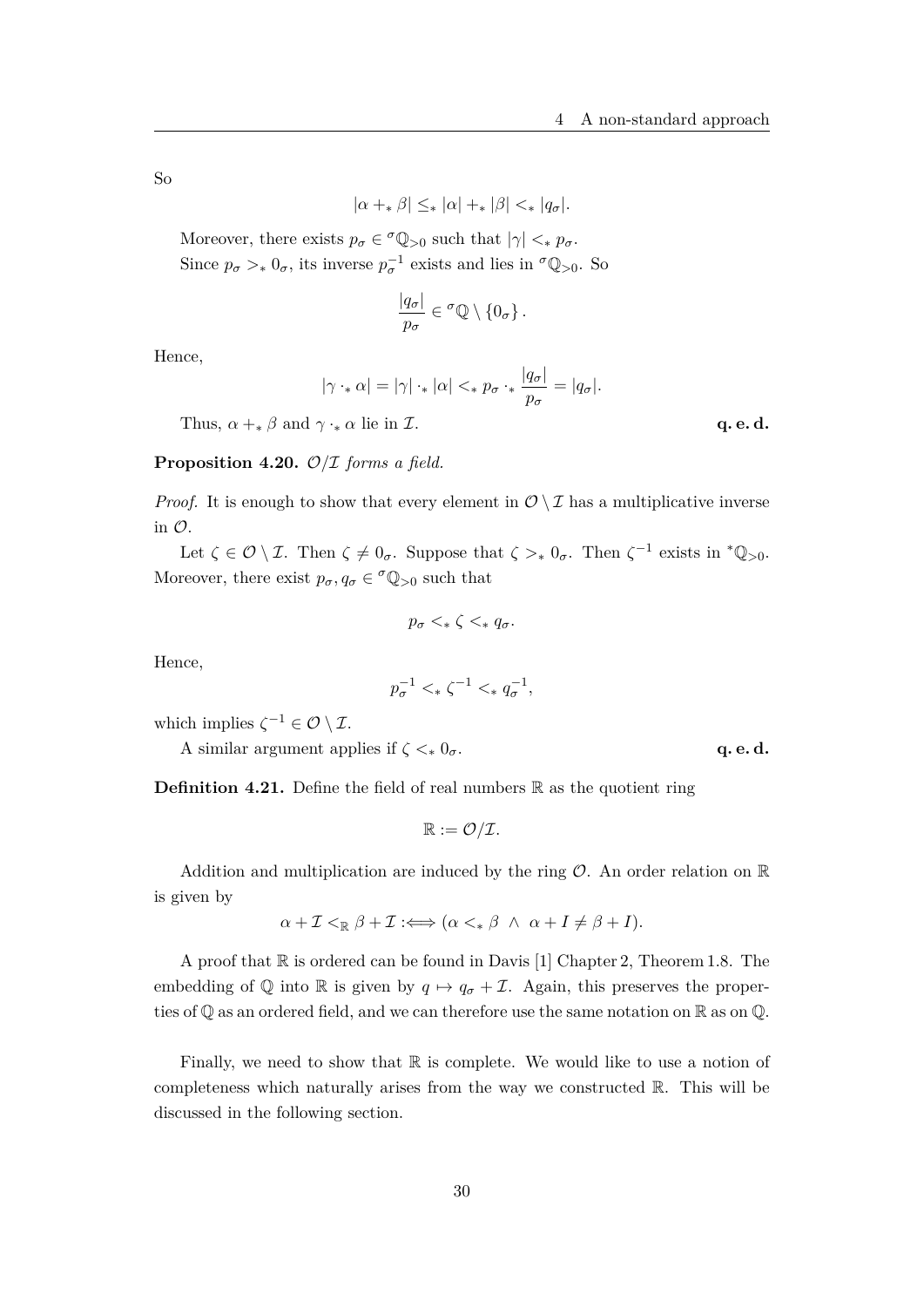#### **4.4 A non-typical notion of completeness**

To find a suitable statement of completeness corresponding to the ultrapower construction, we first have to analyse how different versions of the completeness property arise from particular ways of constructing real number systems.

The Dedekind construction of the real numbers first uses Dedekind cuts only on the rational numbers and defines the real numbers as those cuts. Completeness is then the property that every Dedekind cut on the real numbers is represented by exactly one real number, that is, the least upper bound of that particular Dedekind cut. Hence, there is a one-to-one correspondence between Dedekind cuts on the real numbers and the real numbers themselves.

The Cauchy real number system consists of equivalence classes of rational Cauchy sequences. In this context, completeness means that every real Cauchy sequence converges to a unique real number. We obtain a one-to-one correspondence between the equivalence classes of real Cauchy sequences (i. e. sets of Cauchy sequences that tend to the same limit in  $\mathbb{R}$ ) and the real numbers.

In both cases, the idea of completeness is obtained by extending the sets we use on the rationals to construct the reals. Completeness then means that there is a structure-preserving one-to-one correspondence — an order-isomorphism — between the reals and those sets (Dedekind cuts on R and equivalence classes of real Cauchy sequences).

To apply the same idea to our ultrapower construction, we first need to extend the concept of a non-standard model of the rational numbers to general fields: The corresponding hyperfield <sup>∗</sup>*F* of an ordered field *F* is defined to be the set of equivalence classes of sequences in *F* under the equivalence relation induced by an ultrafilter  $\mathcal U$ . Let  $\mathbb Q_{*F}$  be the natural embedding of  $\mathbb Q$  in  $*F$ . In analogy to  $*\mathbb Q$ , we define the ring of finite elements in <sup>∗</sup>*F* as

$$
\mathcal{O}_F := \{ \alpha \in {}^*F \mid \exists q \in \mathbb{Q}_{*F} : |\alpha| <_* q \},
$$

and its ideal of infinitesimals as

$$
\mathcal{I}_F := \{ \alpha \in {}^*F \mid \forall q \in \mathbb{Q}_{*F} \setminus \{0_{*F}\} : |\alpha| <_* |q| \}.
$$

Completeness now means that  $\mathcal{O}_F/\mathcal{I}_F$  is order-isomorphic to *F*.

Recalling how <sup>∗</sup>*F* is constructed by equivalence classes through ultrafilters, one can phrase a sensible statement of completeness:

*"An ordered field F is complete if and only if every bounded sequence in F is* U*equivalent to a convergent sequence in F, and every convergent sequence in F is*  $U$ -equivalent to a bounded sequence in  $F$ ."  $(4.9)$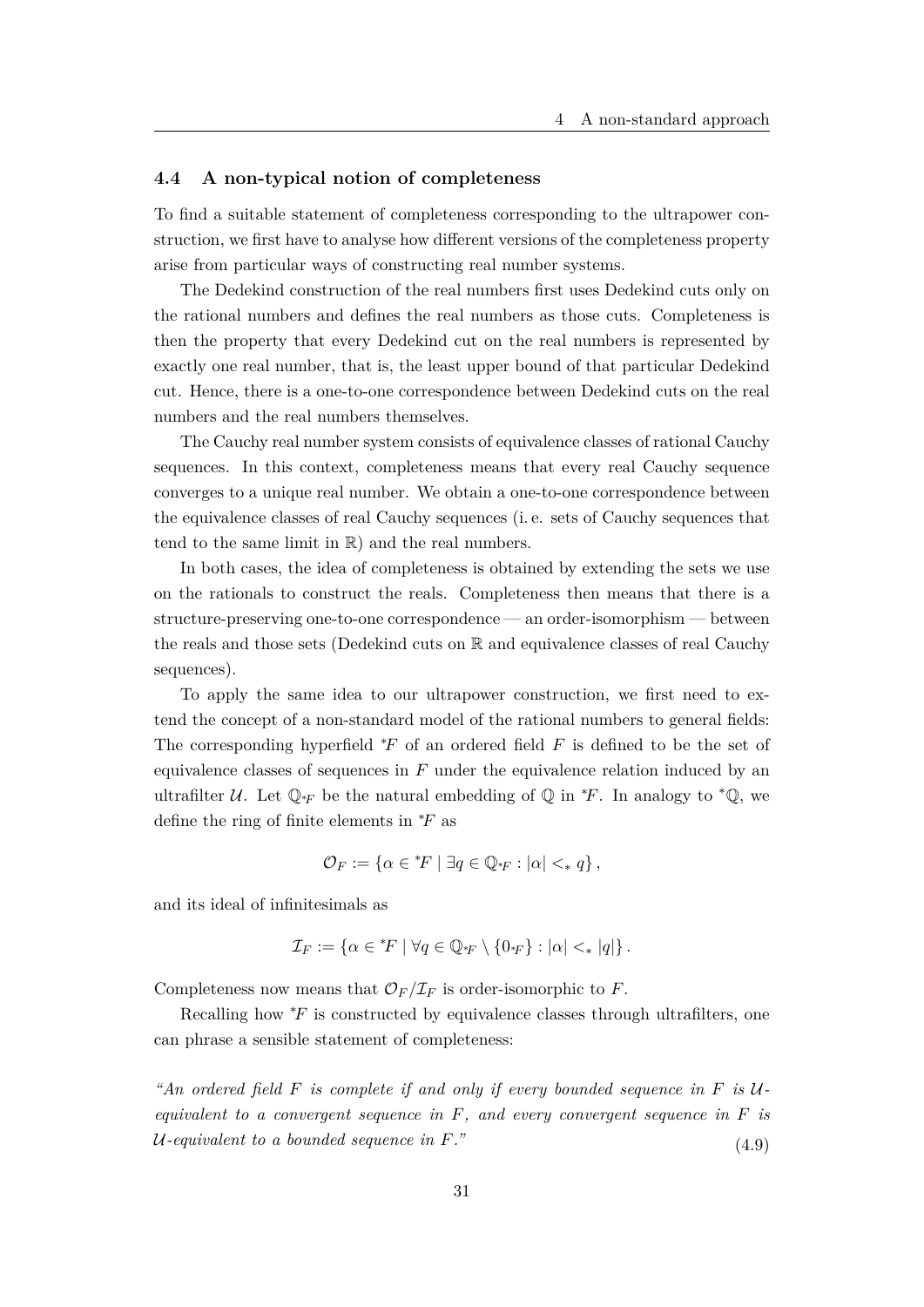For standard fields without infinitely large elements we use the common notion of boundedness and convergence. In this case, the condition that every convergent sequence is  $U$ -equivalent to a bounded sequence holds automatically. For a nonstandard field  $F$ , a sequence  $(a_n)$  in  $F$  is bounded (by a finite element) if there exists an element *q* in  $\mathbb{Q}_F$ , the natural copy of  $\mathbb{Q}$  in *F*, such that for all  $n \in \mathbb{N}$ ,

$$
|a_n| <_F q.
$$

The sequence converges to a limit  $a \in F$  if for all  $\varepsilon \in \mathbb{Q}_F$  such that  $\varepsilon >_F 0_F$ , there exists  $N \in \mathbb{N}$  such that for all  $n \geq N$ ,

$$
|a_n - a| < \varepsilon.
$$

(This also gives us a hint as to why non-standard fields are neither Dedekind nor Cauchy complete: A Dedekind cut is not created by a unique element, a Cauchy sequence does not have a unique limit. This is also discussed in Schmieden and Laugwitz [14].)

A proof that for any ordered field *F* the quotient ring  $\mathcal{O}_F/\mathcal{I}_F$  is an ordered field with the supremum property is given in [1] Chapter 2, Theorem 2.5. This verifies that the newly established notion of completeness (4.9) implies supremum-completeness. In fact, as the complete ordered field of real numbers is unique up to isomorphism, this tells us that (4.9) is equivalent to any other version.

The equivalence of different notions of completeness as well as the uniqueness of the real numbers will be discussed in the final chapter.

## **5 Contrasting methods**

### **5.1 Equivalence of real number systems**

In this section we want to show that the Dedekind real number system  $\mathbb{R}_{\text{D}}$  and the Cauchy real number system  $\mathbb{R}_{\mathbb{C}}$  are equivalent and outline a proof that the real numbers are unique up to isomorphism.

We have already shown that  $\mathbb{R}_{D}$  has the supremum property, only using the properties of Dedekind complete ordered fields (see Theorem 3.16). The converse also holds.

**Theorem 5.1.** *Every ordered field F which is supremum-complete is also Dedekind complete.*

*Proof.* Let *A* be a Dedekind cut on *F*. Then *A* is non-empty and bounded above by any element in  $F \setminus A$ . By the supremum property, sup *A* exists in *F*. **q. e. d.**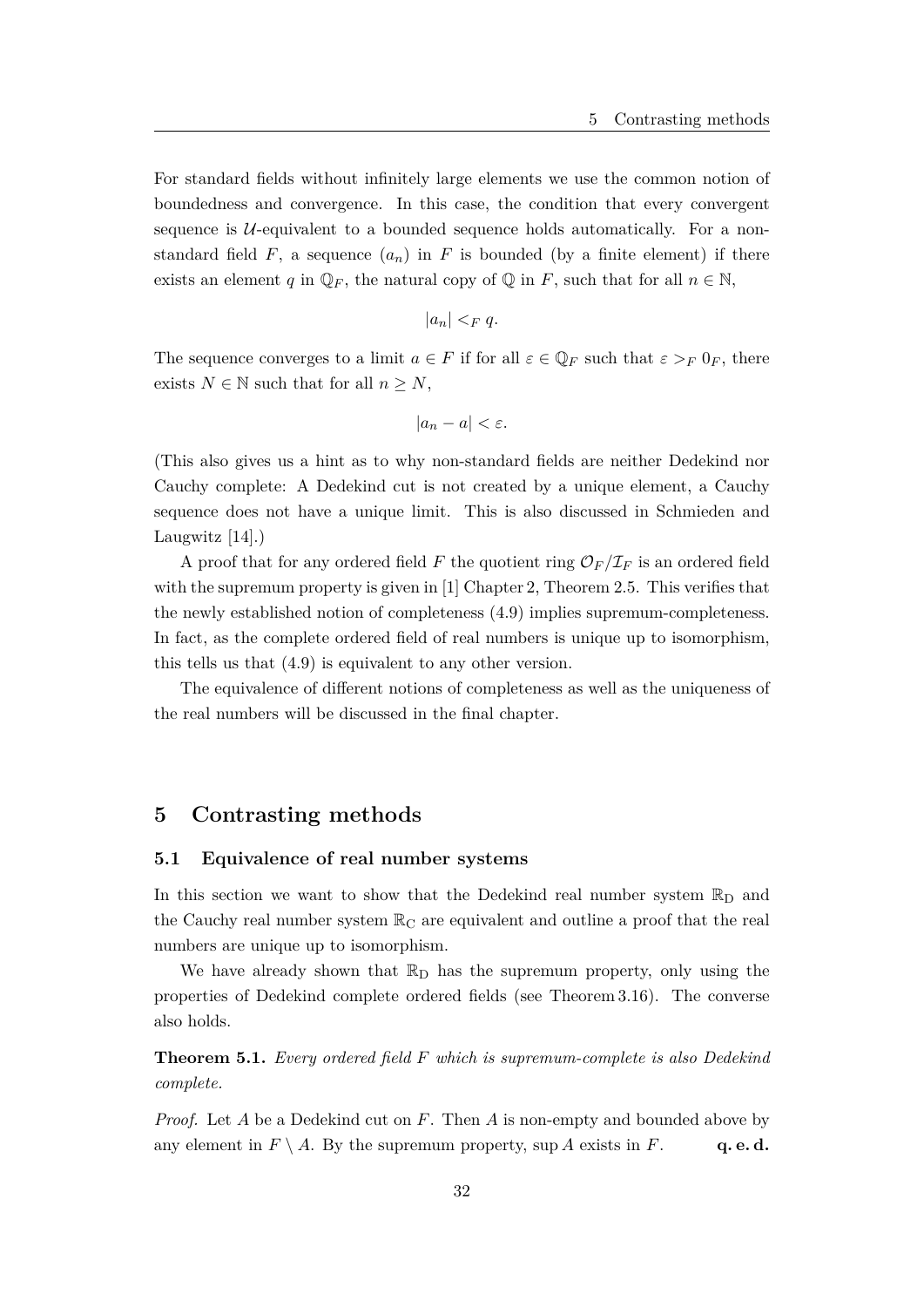The proof that every ordered field which is supremum-complete is also Cauchy complete, and vice versa, can be found in various Real Analysis textbooks. For example, Forster [6] introduces the real numbers as the ordered field which is Cauchy complete and then shows that it is supremum-complete (see [6] § 9 Theorem 3). In contrast, Hart [8] introduces the real numbers with the supremum property and shows that they are Cauchy complete (see [8] Theorem 2.5.5.).

This yields that the three axioms of completeness – Dedekind, Cauchy and supremum-completeness – are equivalent. As a result, every statement about  $\mathbb{R}_{\text{D}}$ which is only derived from the complete ordered field properties can also be derived in  $\mathbb{R}_{\mathbb{C}}$  and vice versa. Yet, there is one minor detail which needs to be considered: How do we know that we cannot construct an element in  $\mathbb{R}_{\mathbb{C}}$  which has no corresponding element in  $\mathbb{R}_{\mathbb{D}}$ ?

This is a crucial point when we use a constructive way of creating a new set opposed to the axiomatic introduction: Even after showing that all the axioms are satisfied, we need to make sure that the new set does not have properties which cannot be derived from those axioms.

It is possible to prove that all ordered fields which satisfy one of the equivalent versions of the completeness axiom are order-isomorphic. A full proof is given in Spivak [15] Chapter 30. We will only outline the proof based on the explanation in [7], Theorem 2.6.

## **Theorem 5.2.** *Any two (Dedekind) complete ordered fields are order-isomorphic.*<sup>2</sup>

*Proof.* Let *F* and *K* be two complete ordered fields.

First note that the natural copies of  $\mathbb Q$  in *F* and *K*, denoted by  $\mathbb Q_F$  and  $\mathbb Q_K$ respectively, are order-isomorphic (with a unique isomorphism mapping  $1_F$  to  $1_K$ ). Next, since *F* is complete, every number in *F* is the least upper bound of a Dedekind cut on  $\mathbb{Q}_F$ . The same statement holds for *K*. We can finally extend the isomorphism to the whole sets by mapping  $\sup A_F$  onto  $\sup A_K$  for every Dedekind cut  $A_F$  on  $\mathbb{Q}_F$  with corresponding Dedekind cut  $A_K$  on  $\mathbb{Q}_K$ . **q. e. d.** 

This finally allows us to talk about *the* complete ordered field of real numbers. As a final result, regardless of how we construct a complete ordered field *F*, every property of *F* is also a property of every other complete ordered field.

<sup>&</sup>lt;sup>2</sup>The proof uses Dedekind completeness, but we could use any other equivalent notion of completeness and find a similar proof.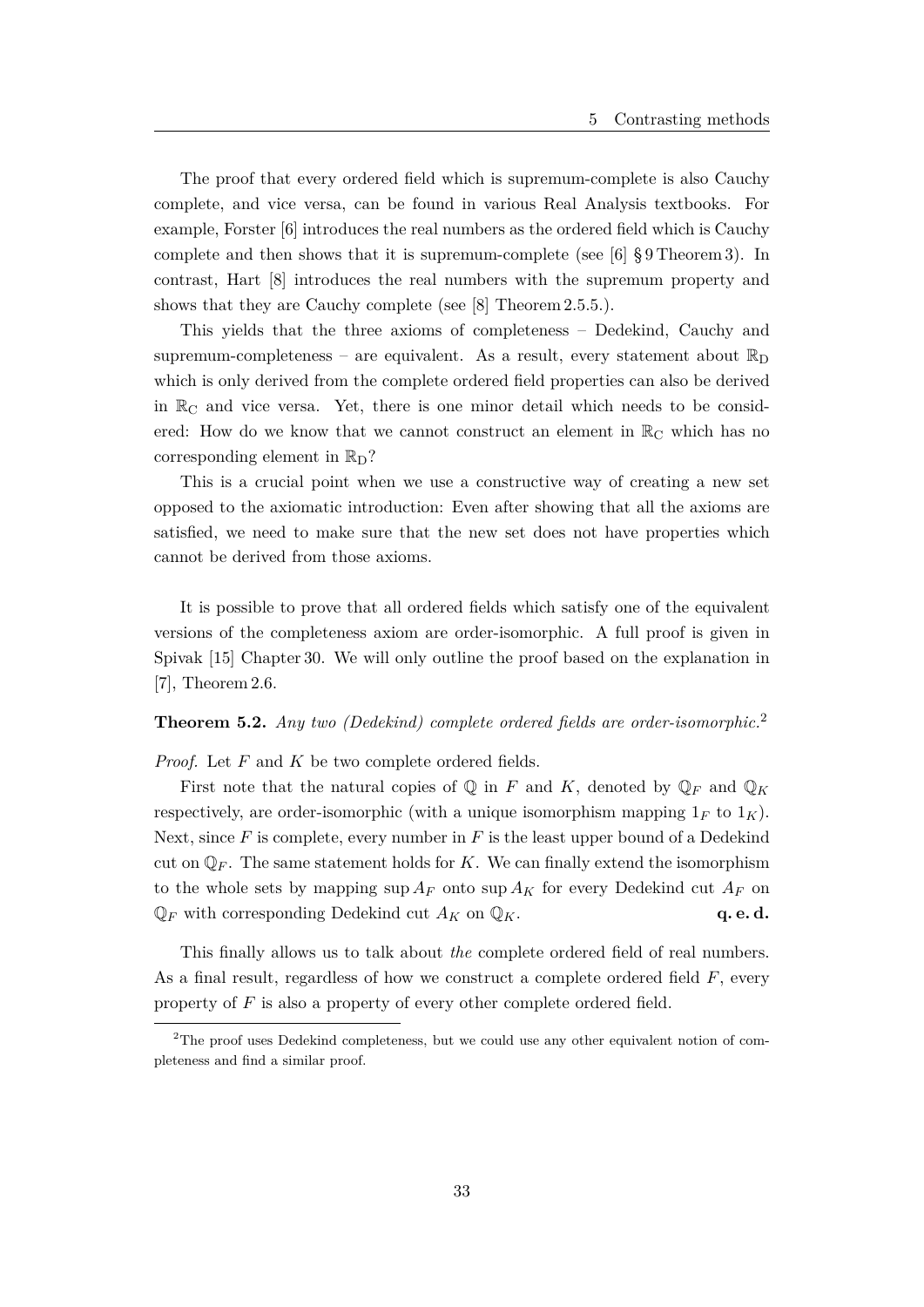### **5.2 Conclusion**

We have an intuitive idea of what completeness means: There are no gaps in the real number line. But even after seeing several different ways of filling the gaps in Q, we can still ask the question whether the real numbers do not have any further gaps which could be filled. When looking at non-standard models, in which infinitely small quantities exist, one could say that those hyperreal numbers fill further "gaps" in the real numbers. It is hard to find a general intuitive notion of completeness which fully describes the abstract concept. However, there is a crucial feature of completeness which we described in Section 4.4: If a concept is applied to a field with gaps in order to complete it, the resulting complete field stays unchanged if the same concept is applied again — *One cannot make a complete field more complete.*

Formally, we can only state that an ordered field is complete if and only if it satisfies *a* completeness axiom.

Another question we can now ask is why we have different concepts of completeness if they all turn out to be equivalent. So far we have only worked with completeness on linearly ordered fields, but if we look at the tools which are necessary to define the Dedekind and the Cauchy real number systems, we see that some properties of linearly ordered fields are not fully exploited for the construction of a complete set or the corresponding completeness axiom.

By using Cauchy sequences, the concept of order is reduced to the concept of distance between two points. In the field of Topology, Cauchy sequences and their convergence can be used in general metric spaces. Indeed a metric space is called complete if and only if every Cauchy sequence converges to a point in that space. As mentioned before, in a metric space limits of sequences are always unique. We therefore do not need the uniqueness condition in the statement of Cauchy completeness.

In contrast, Dedekind cuts vastly rely on the order properties of a field. They are still well-defined if the order is not total, i. e. if there are elements which are not comparable under the order relation. Dedekind cuts can therefore be performed on any partially ordered set.

Other constructions lead to other general applications. Different versions of the completeness axiom can be applied to different mathematical constructs.

In Faltin et al. [5], a paper demonstrating yet another construction, the authors conclude:

*"Few mathematical structures have undergone as many revisions or have been presented in as many guises as the real numbers. Every generation re-examines the reals in the light of its values and mathematical objectives."* ([5] p. 278)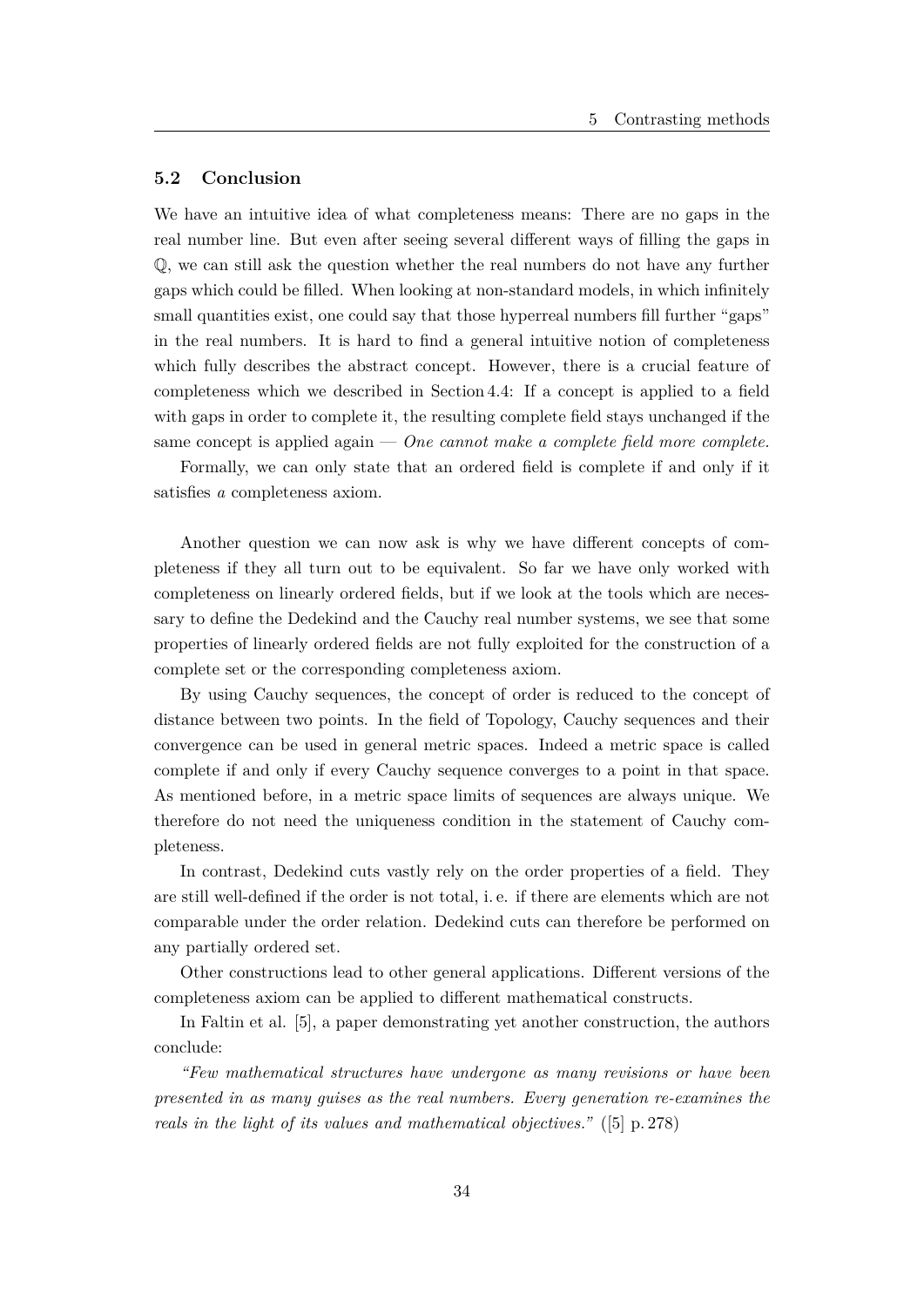## **A Appendix**

The appendix only includes basic results and their immediate consequences of the lecture courses Real Analysis [3] and Set Theory [12] as well as standard textbooks for these courses.

**Definition A.1.** A set *S* equipped with two binary operations addition  $(+)$  and multiplication  $\left(\cdot\right)$  is called a *ring* if it satisfies the following axioms:

(A1)  $\forall x, y, z \in S : (x + y) + z = x + (y + z)$  *(associativity of addition)* 

(A2) 
$$
\forall x, y \in S : x + y = y + x
$$
 (commutativity of addition)

There exists an element  $0<sub>S</sub> \in S$  such that:

- (A3)  $\forall x \in S : x + 0 = x$  *(existence of an additive identity)*
- (A4)  $\forall x \in S \; \exists y \in S : x + y = 0_S$  *(existence of additive inverses)*
- (M1)  $\forall x, y, z \in S : (x \cdot y) \cdot z = x \cdot (y \cdot z)$  *(associativity of multiplication)*
- (M2)  $\forall x, y \in S : x \cdot y = y \cdot x$  *(commutativity of multiplication)*

There exists an element  $1_S \in S$  such that  $1_S \neq 0_S$  and the following axiom holds:

- (M3)  $\forall x \in S : x \cdot 1_S = x$  *(existence of a multiplicative identity)*
- (D)  $\forall x, y, z \in S : x \cdot (y + z) = (x \cdot y) + (y \cdot z)$  *(distributivity)*

*S* is called a *field* if it additionally satisfies the axiom:

(M4)  $\forall x \in S \setminus \{0_S\} \exists y \in S : x \cdot y = 1_S$  *(existence of multiplicative inverses)* 

*S* is called an *ordered* ring (or ordered field respectively) if there is a binary relation (*<*) defined on *S* satisfying:

- (O1)  $\forall x, y, z \in S : [x < y \Longrightarrow x + z < y + z]$
- $(02) \forall x, y, z \in S : [(x \leq y \land 0 \leq z) \Longrightarrow z \cdot x \leq z \cdot y]$
- (O3)  $\forall x, y, z \in S : [(x \leq y \land y \leq z) \Longrightarrow x \leq z]$  *(transitivity of order)*
- (O4)  $\forall x, y \in S$  exactly one of the following holds:  $x < y, x = y$ , or  $y < x$  (tri*chotomy)*.

We call *S* an *ordered semiring* if it satisfies the axioms  $(A1) - (A3)$ ,  $(M1) - (M3)$ , (D) and  $(O1) - (O4)$ .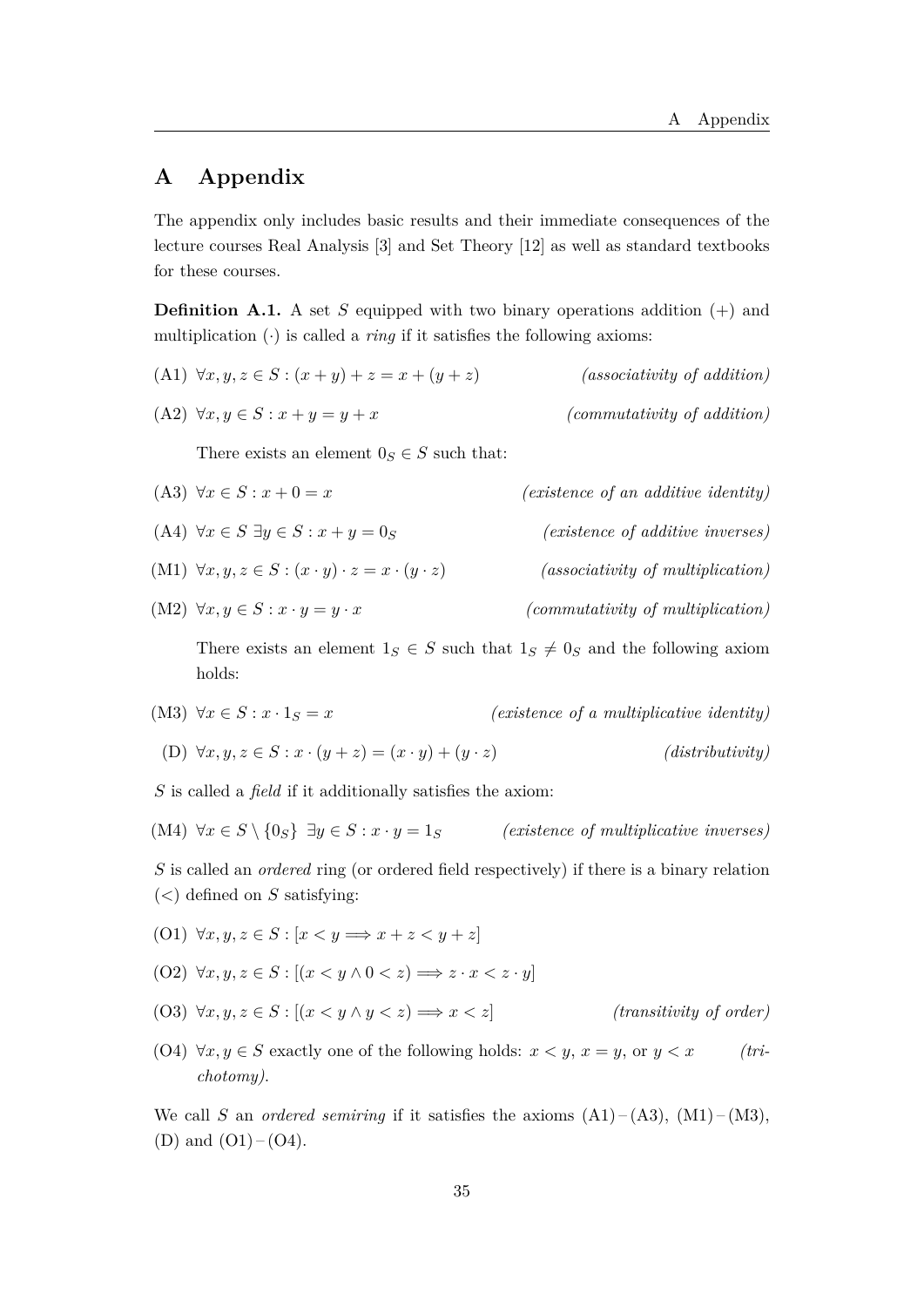**Theorem A.2.** (see [9] Theorem 8)

*For any natural numbers*  $m, n, k \in \mathbb{N}$ , if  $m + k = n + k$ , then  $m = n$ .

**Theorem A.3.** (see [4] Theorem 4N) *For any natural numbers*  $m, n, k \in \mathbb{N}$ ,

 $m + k < n + k$  *if and only if*  $m = n$ .

**Theorem A.4.** (see [9] Theorem 9)

*For any two natural numbers*  $m, n \in \mathbb{N}$ *, exactly one of the following three cases holds:*

 $1.$   $m = n$ , *2.* ∃ $k \in \mathbb{N} : m = n + k$ *, 3.* ∃ $k \in \mathbb{N}$  :  $n = m + k$ .

**Theorem A.5.** *Every rational Cauchy sequence is bounded.*

**Theorem A.6.** *Suppose that*  $(a_n)$  *is a rational Cauchy sequence such that*  $a_n \neq 0$ *for all*  $n \in \mathbb{N}$ *. Then*  $(a_n^{-1})$  *is a rational Cauchy sequence.* 

**Theorem A.7** (Zorn's Lemma, see [4] Theorem 6M)**.** *A set* B *is a* chain *if and only if for any*  $X, Y \in \mathcal{B}$ *, either*  $X \subseteq Y$  *or*  $Y \subseteq X$ *.* 

*The following statement is equivalent to the Axiom of Choice: Suppose that*  $A$  *is a set such that for every chain*  $B \subseteq A$ *, we have* 

 $\bigcup \mathcal{B} \in \mathcal{A}$ .

*Then* A *contains a* maximal element *M, that is, M is not a subset of any other set in* A*.*